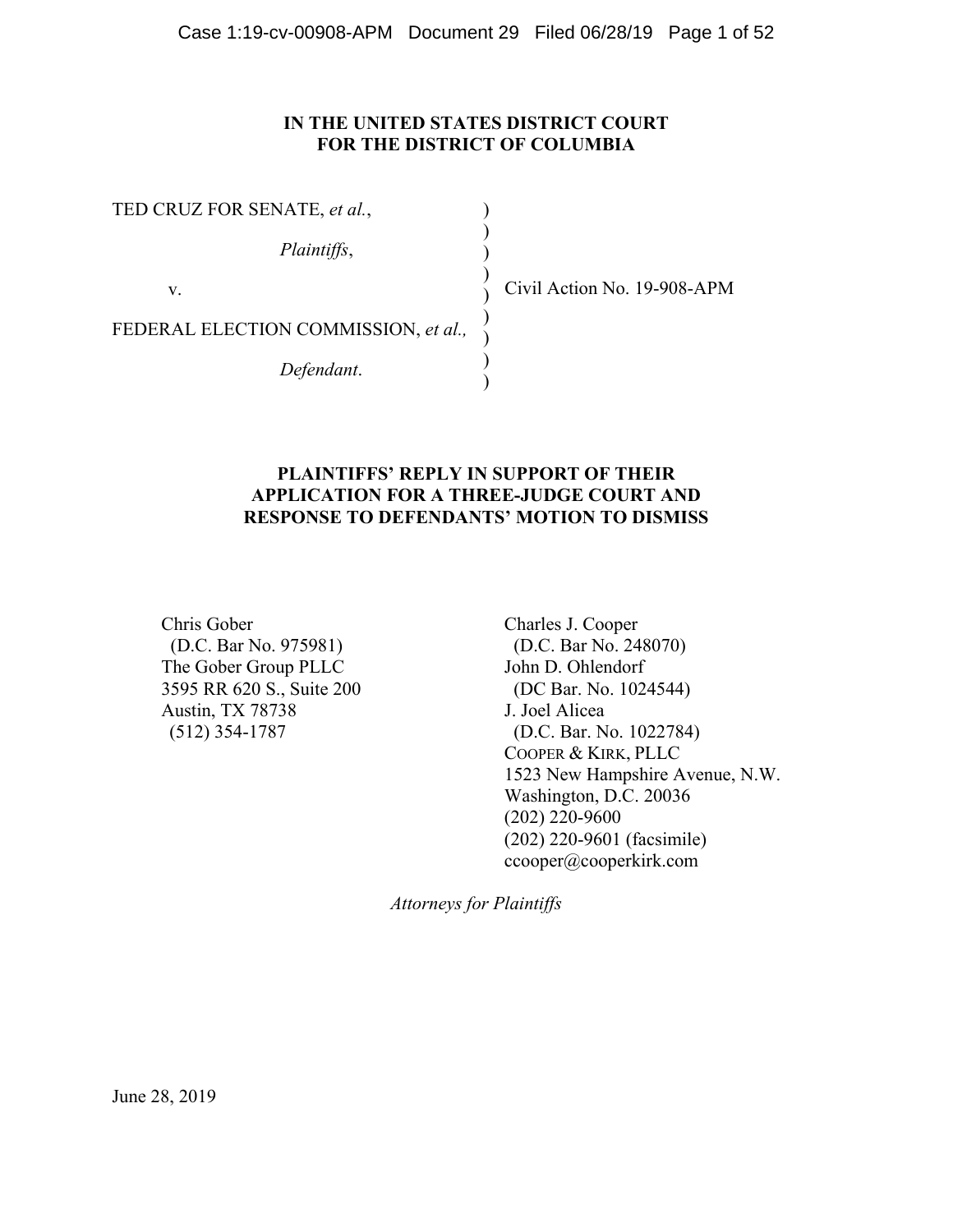# **TABLE OF CONTENTS**

## **Page**

| $\mathbf{I}$ . |                                                                       |                 |                                                                                                                                             |  |  |  |
|----------------|-----------------------------------------------------------------------|-----------------|---------------------------------------------------------------------------------------------------------------------------------------------|--|--|--|
| II.            |                                                                       |                 |                                                                                                                                             |  |  |  |
| III.           |                                                                       |                 |                                                                                                                                             |  |  |  |
|                |                                                                       |                 |                                                                                                                                             |  |  |  |
| $\mathbf{I}$ . | Section 403 of BCRA Requires the Court To Convene a Three-Judge Court |                 |                                                                                                                                             |  |  |  |
|                |                                                                       | $A_{\cdot}$     | Section 403 Requires That Defendants' Standing Challenge Must Be                                                                            |  |  |  |
|                |                                                                       | <b>B.</b>       | Plaintiffs' Constitutional Challenge to Section 304 Is Plainly                                                                              |  |  |  |
|                |                                                                       | $\mathcal{C}$ . | The Jurisdiction of the Three-Judge Court Required by Section 403<br>Extends to Plaintiffs' Challenge to FEC's Implementing Regulations. 29 |  |  |  |
| $\Pi$ .        |                                                                       |                 | In Any Event, Defendants' Challenge to Plaintiffs' Standing Fails. 32                                                                       |  |  |  |
|                | A.                                                                    |                 |                                                                                                                                             |  |  |  |
|                | <b>B.</b>                                                             |                 | Plaintiffs Have Standing To Bring Their Overbreadth Claim. 44                                                                               |  |  |  |
|                |                                                                       |                 |                                                                                                                                             |  |  |  |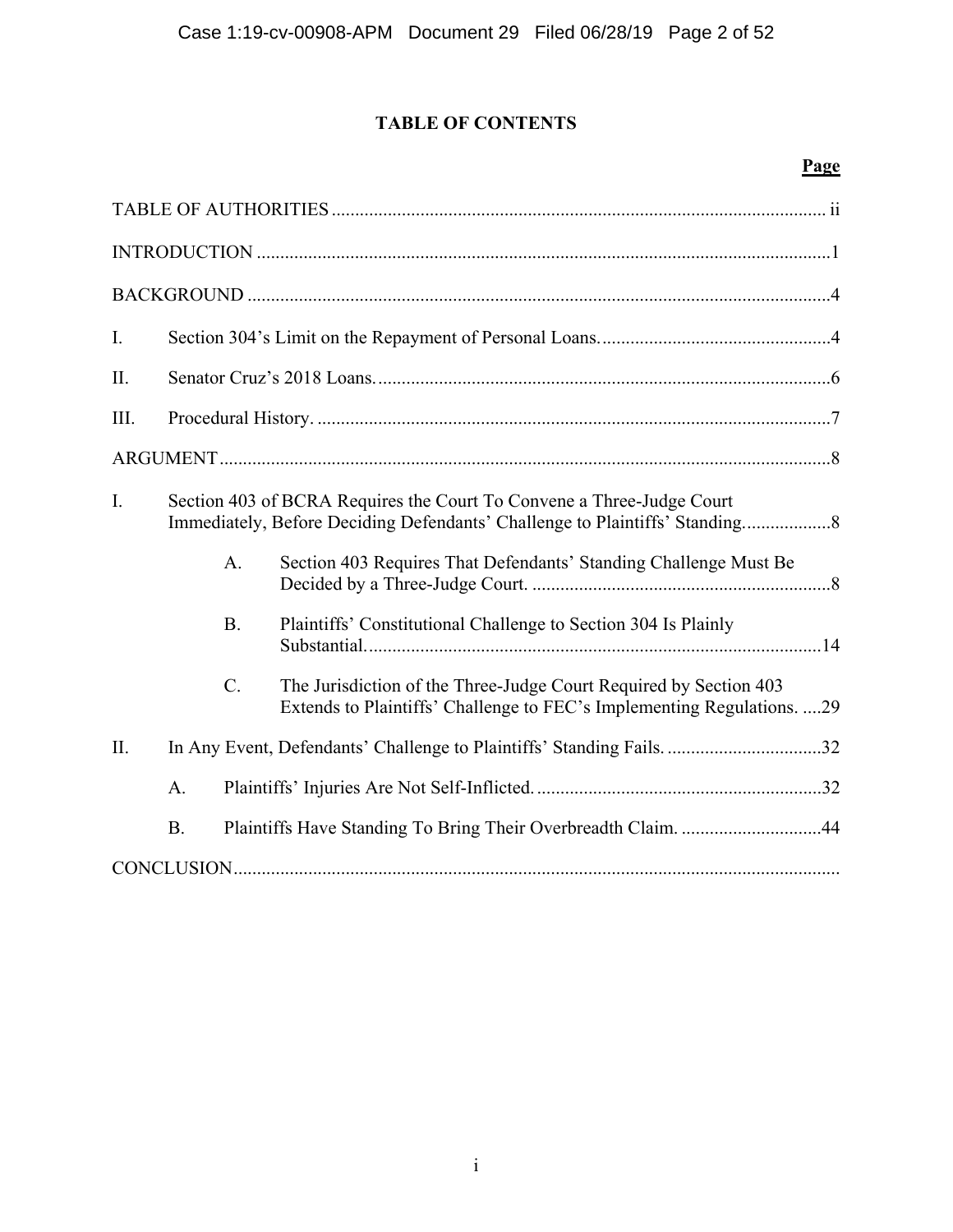## **TABLE OF AUTHORITIES**

| <b>Cases</b>                                                                     | <b>Page</b> |
|----------------------------------------------------------------------------------|-------------|
|                                                                                  |             |
|                                                                                  |             |
|                                                                                  |             |
|                                                                                  |             |
|                                                                                  |             |
|                                                                                  |             |
| *Arizona Free Enter. Club's Freedom Club PAC v. Bennett,                         |             |
|                                                                                  |             |
|                                                                                  |             |
|                                                                                  |             |
|                                                                                  |             |
|                                                                                  |             |
|                                                                                  |             |
|                                                                                  |             |
|                                                                                  |             |
| *City of Jersey City v. Consol. Rail Corp., 668 F.3d 741 (D.C. Cir. 2012) 38, 39 |             |
| City of Jersey City v. Consol. Rail Corp., 741 F. Supp. 2d 131 (D.D.C. 2010) 39  |             |
|                                                                                  |             |
| Colorado Republican Fed. Campaign Comm. v. FEC, 518 U.S. 604 (1996)23            |             |
|                                                                                  |             |
|                                                                                  |             |
|                                                                                  |             |
|                                                                                  |             |
|                                                                                  |             |
| Fair Emp't Council of Greater Washington, Inc. v. BMC Mktg. Corp.,               |             |
|                                                                                  |             |
|                                                                                  |             |
|                                                                                  |             |
|                                                                                  |             |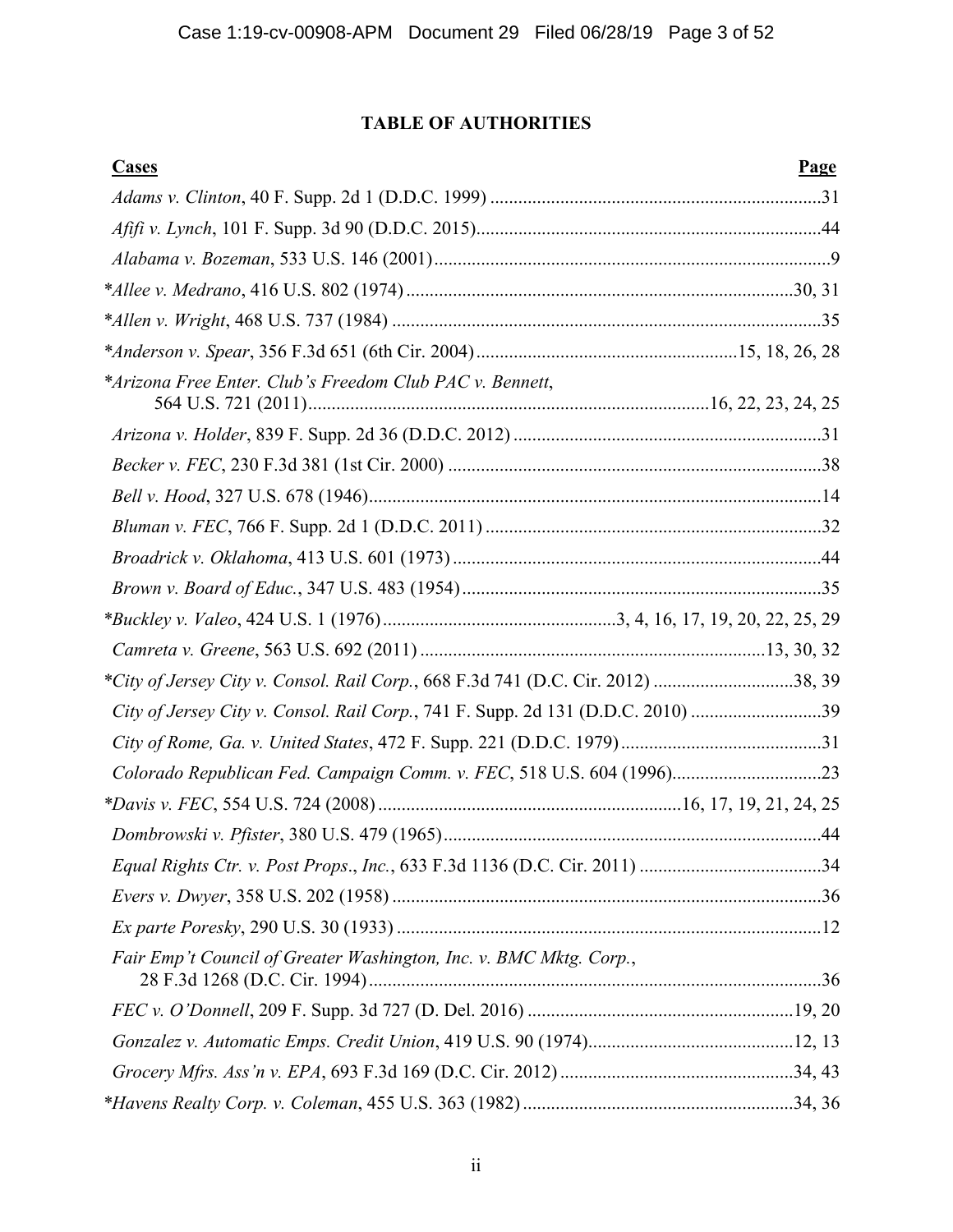| Hazardous Waste Treatment Council v. Thomas, 885 F.2d 918 (D.C. Cir. 1989)34        |  |
|-------------------------------------------------------------------------------------|--|
|                                                                                     |  |
|                                                                                     |  |
| In re U.S. Office of Pers. Mgmt. Data Sec. Breach Litig.,                           |  |
|                                                                                     |  |
|                                                                                     |  |
|                                                                                     |  |
|                                                                                     |  |
|                                                                                     |  |
|                                                                                     |  |
| Libertarian Nat'l Comm., Inc. v. FEC, 924 F.3d 533 (D.C. Cir. 2019) 23, 39, 40      |  |
|                                                                                     |  |
|                                                                                     |  |
|                                                                                     |  |
|                                                                                     |  |
|                                                                                     |  |
| National Family Planning & Reproductive Health Ass'n, Inc. v. Gonzales,             |  |
| Petro-Chem Processing, Inc. v. EPA, 866 F.2d 433 (D.C. Cir. 1989) 34, 43            |  |
|                                                                                     |  |
|                                                                                     |  |
|                                                                                     |  |
|                                                                                     |  |
| San Diego Unified Port Dist. v. Gianturco, 651 F.2d 1306 (9th Cir. 1981)30          |  |
|                                                                                     |  |
| *Secretary of State of Md. v. Joseph H. Munson Co., 467 U.S. 947 (1984)44, 45       |  |
|                                                                                     |  |
| Stop This Insanity Inc. Emp. Leadership Fund v. FEC, 761 F.3d 10 (D.C. Cir. 2014)43 |  |
|                                                                                     |  |
| United States v. Supreme Court of New Mexico, 839 F.3d 888 (10th Cir. 2016)40       |  |
|                                                                                     |  |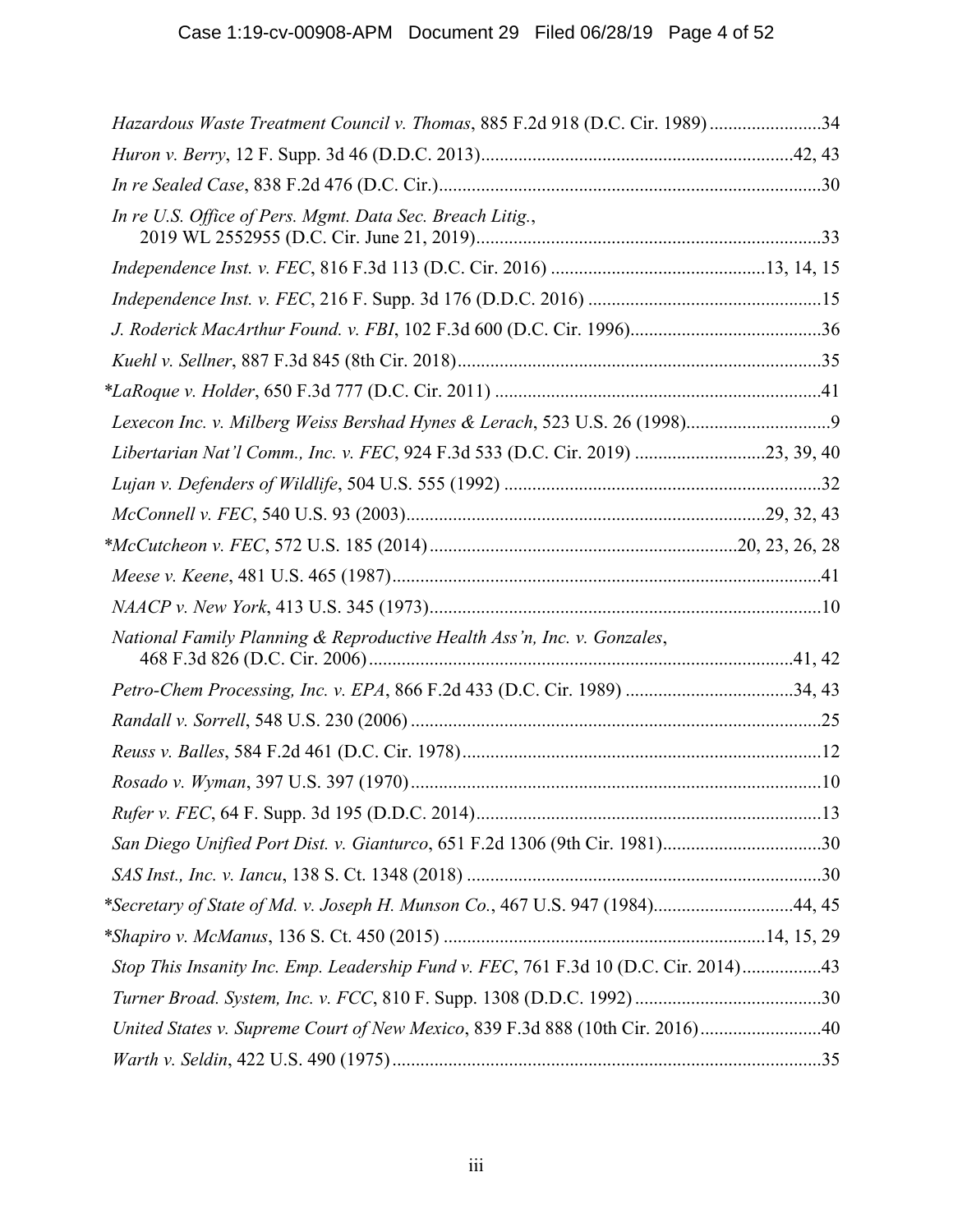## **Legislative and Administrative Materials**

| 28 U.S.C.                                                                        |  |
|----------------------------------------------------------------------------------|--|
|                                                                                  |  |
|                                                                                  |  |
|                                                                                  |  |
|                                                                                  |  |
| 52 U.S.C.                                                                        |  |
|                                                                                  |  |
|                                                                                  |  |
|                                                                                  |  |
|                                                                                  |  |
|                                                                                  |  |
|                                                                                  |  |
|                                                                                  |  |
|                                                                                  |  |
|                                                                                  |  |
| 147 CONG REC.                                                                    |  |
|                                                                                  |  |
|                                                                                  |  |
|                                                                                  |  |
|                                                                                  |  |
|                                                                                  |  |
|                                                                                  |  |
|                                                                                  |  |
|                                                                                  |  |
|                                                                                  |  |
|                                                                                  |  |
|                                                                                  |  |
|                                                                                  |  |
|                                                                                  |  |
| 148 CONG. REC. S2142 (daily ed. Mar. 20, 2002) (statement of Sen. Feingold)1, 10 |  |
| 11 C.F.R.                                                                        |  |
|                                                                                  |  |
|                                                                                  |  |
|                                                                                  |  |
|                                                                                  |  |
|                                                                                  |  |
|                                                                                  |  |
|                                                                                  |  |
|                                                                                  |  |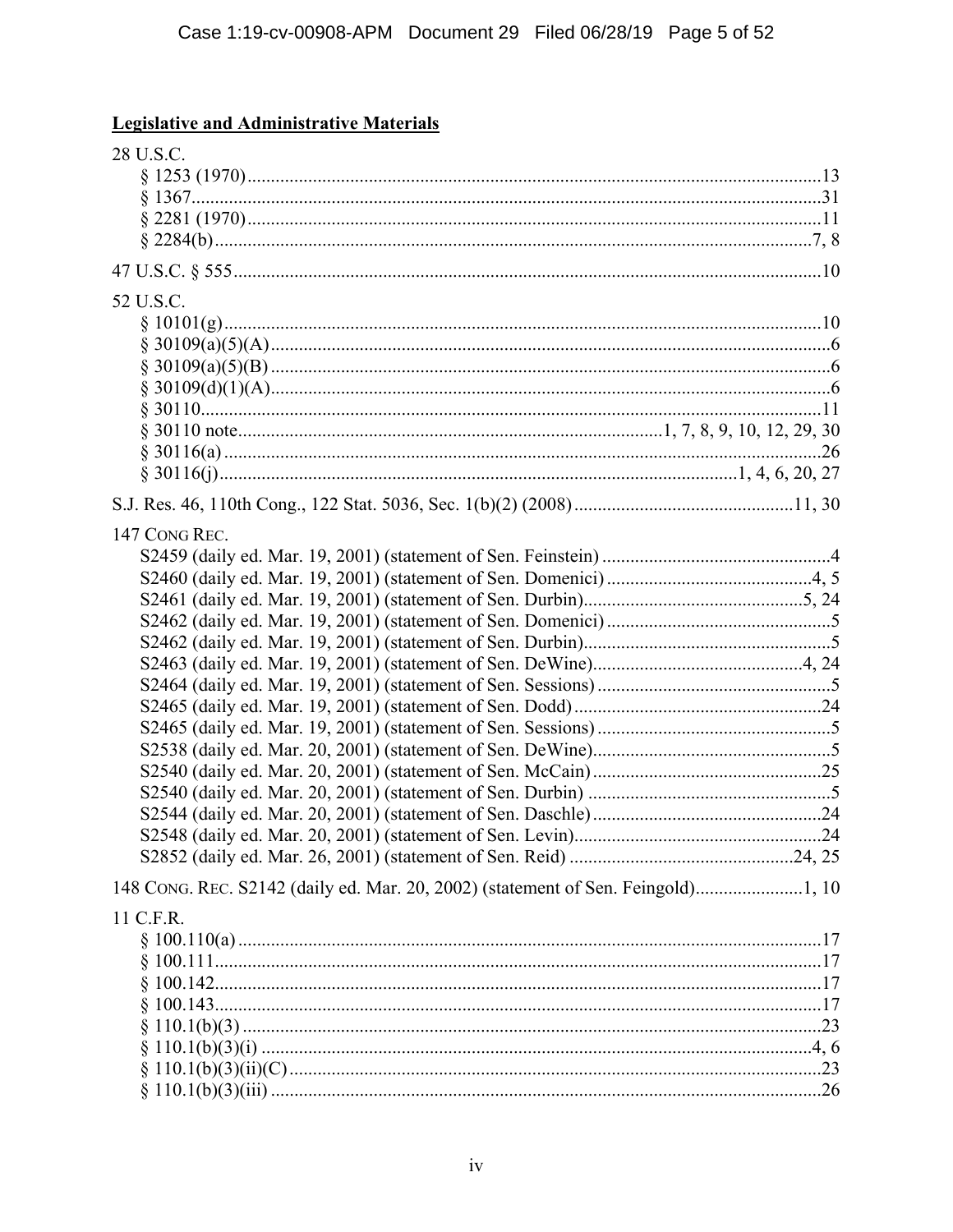| <b>Other Authorities</b>                                                             |  |
|--------------------------------------------------------------------------------------|--|
|                                                                                      |  |
| Campaign Finance Data: Candidates 2020, FEC, https://bit.ly/2EAEJIM                  |  |
| Michael E. Solimine, The Fall and Rise of Specialized Federal Constitutional Courts, |  |
|                                                                                      |  |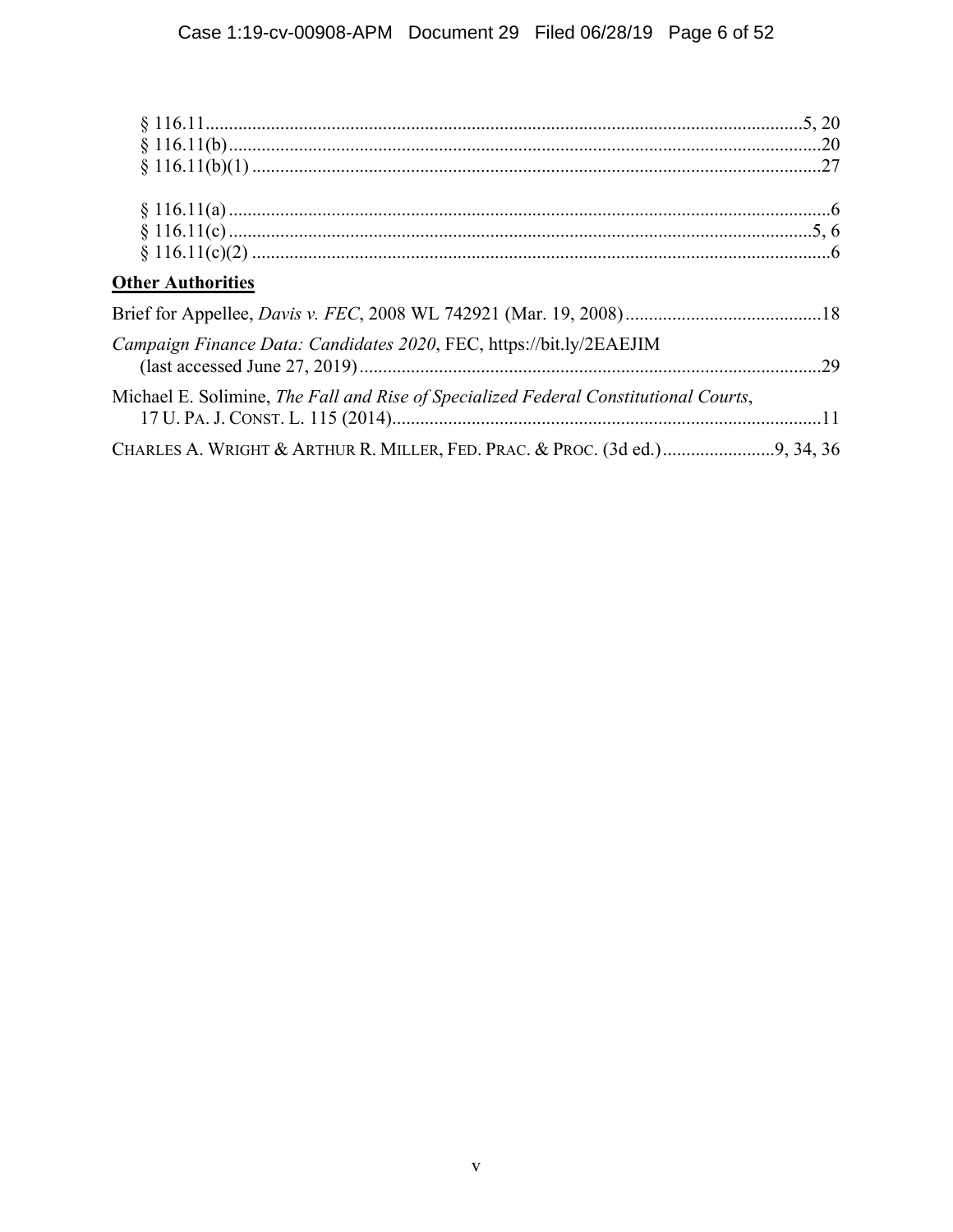#### **INTRODUCTION**

When Congress enacted the Bipartisan Campaign Reform Act of 2002 ("BCRA"), it recognized that it was legislating in an area that implicated the most fundamental First Amendment rights of free political expression, and that the controversial new rules it was imposing would thus be subject to constitutional challenge in the courts. Accordingly, to ensure "expedited judicial review" of such challenges, 148 CONG. REC. S2142 (daily ed. Mar. 20, 2002) (statement of Sen. Feingold), Congress established a special procedure to govern them: under Section 403 of the Act, "[i]f any action is brought for declaratory or injunctive relief to challenge the constitutionality of any provision of this Act[,] . . . [t]he action shall be filed in the United States District Court for the District of Columbia and shall be heard by a 3-judge court convened pursuant to [28] U.S.C.] section 2284." 52 U.S.C. § 30110 note. The terms of the specialized judicial-review provision are both expansive and unyielding. They apply to "*any* action" challenging the constitutionality of BCRA, not just some of them; they govern the determination of the "action" *as a whole*, not just particular claims, motions, or remedies it may encompass; and they provide that when any such action is brought, it "*shall* be heard by a 3-judge court," not that such a body may be convened as a discretionary matter. *Id.* (emphases added).

This action falls four-square within this provision's terms. Plaintiffs—Senator Cruz and his authorized campaign committee ("Cruz Committee")—"challeng[e] the constitutionality" of a "provision of the Act": Section 304's \$250,000 limit on the use of post-election campaign contributions to repay loans a candidate makes to his campaign. *See* 52 U.S.C. § 30116(j). Under the unambiguous text of Section 403, that is the end of the inquiry. The matter really is as simple as we described in our initial Application for a Three-Judge Court: this is an action challenging the constitutionality of a provision of BCRA, so a three-judge court must be convened. Period.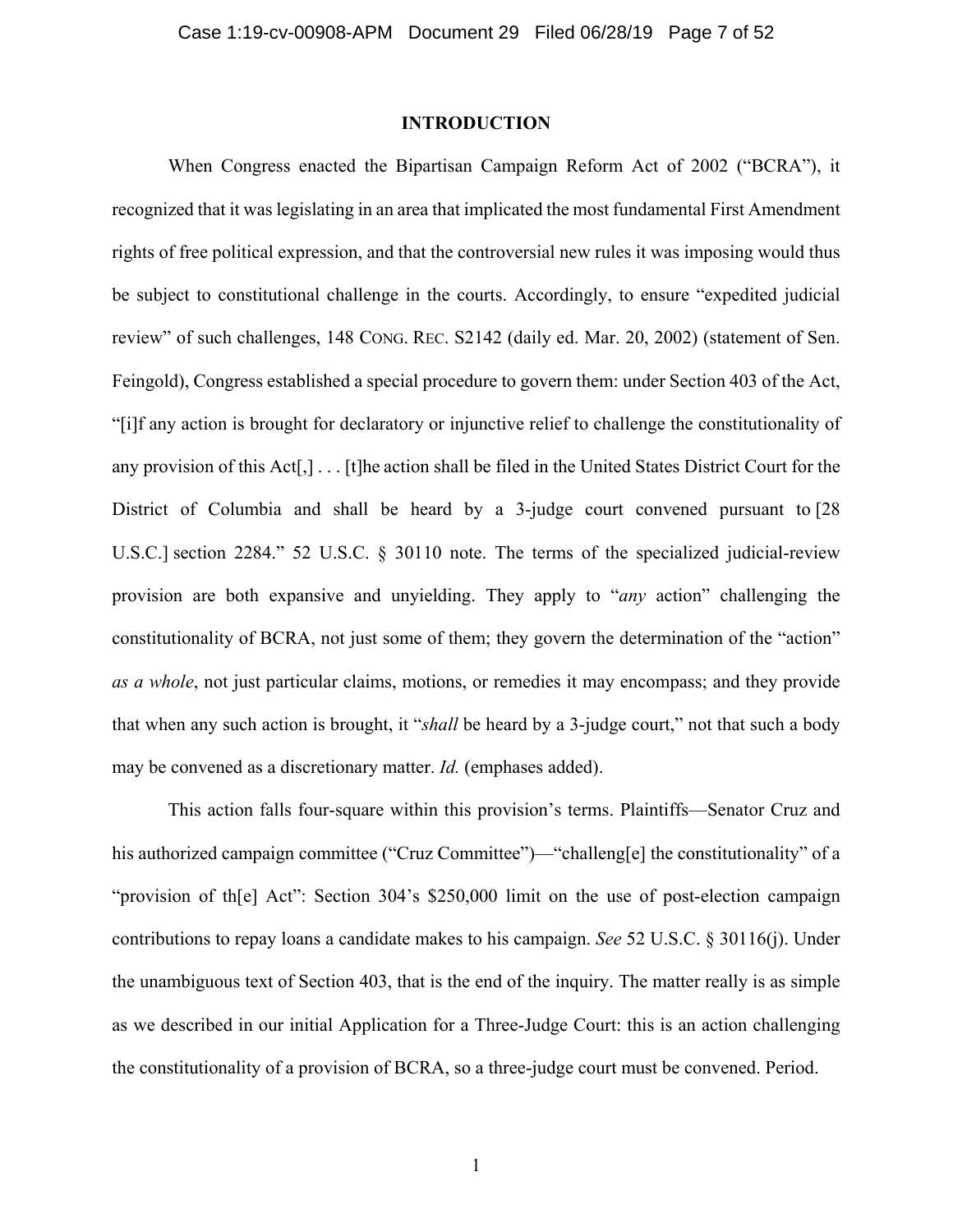#### Case 1:19-cv-00908-APM Document 29 Filed 06/28/19 Page 8 of 52

Defendants—the Federal Election Commission and its members ("FEC")—ask this Court to engraft a series of exceptions onto Section 403's exceptionless text. First, they maintain that a single judge can decline to convene a three-judge court under BCRA if there is no subject matter jurisdiction and that there is no jurisdiction here because Plaintiffs lack standing. That qualification appears nowhere in Section 403 and is, in fact, flatly contrary to it: Section 403 requires a threejudge court to hear and determine the "action" as a whole, and a pretrial motion to dismiss under Rule 12(b)(1) is indisputably part of that "action." To be sure, there are *other* three-judge court provisions—such as the statutes that once required three-judge-court adjudication of any motion for an injunction restraining an unconstitutional federal or state statute—that are drawn less broadly, and those provisions can and have been read as allowing a single-judge to make a threshold jurisdictional determination. But Section 403's text is dispositively different, so the Supreme Court and D.C. Circuit precedents cited by the FEC—all of which interpreted and applied these other, textually distinct three-judge court provisions—are inapposite. And while a few previous decisions of this Court have adopted Defendants' jurisdiction exception in the BCRA context, those cases are non-binding, and they did not consider the textual features of BCRA that make it distinct, so they are not persuasive.

Even if this Court, sitting as a single judge, *could* resolve Defendants' standing challenge, Plaintiffs clearly have standing. The Government does not dispute that Senator Cruz has been injured by Section 304; rather, it asserts his injury is self-inflicted because he made his loan to the campaign the day before the election. But this reasoning contradicts basic principles of standing doctrine established in landmark civil rights cases. The FEC also asserts that Senator Cruz and the Cruz Committee inflicted their injuries on themselves because they could have arranged to repay the Senator's loans using pre-election funds. Yes, and Rosa Parks could have sat in the back of the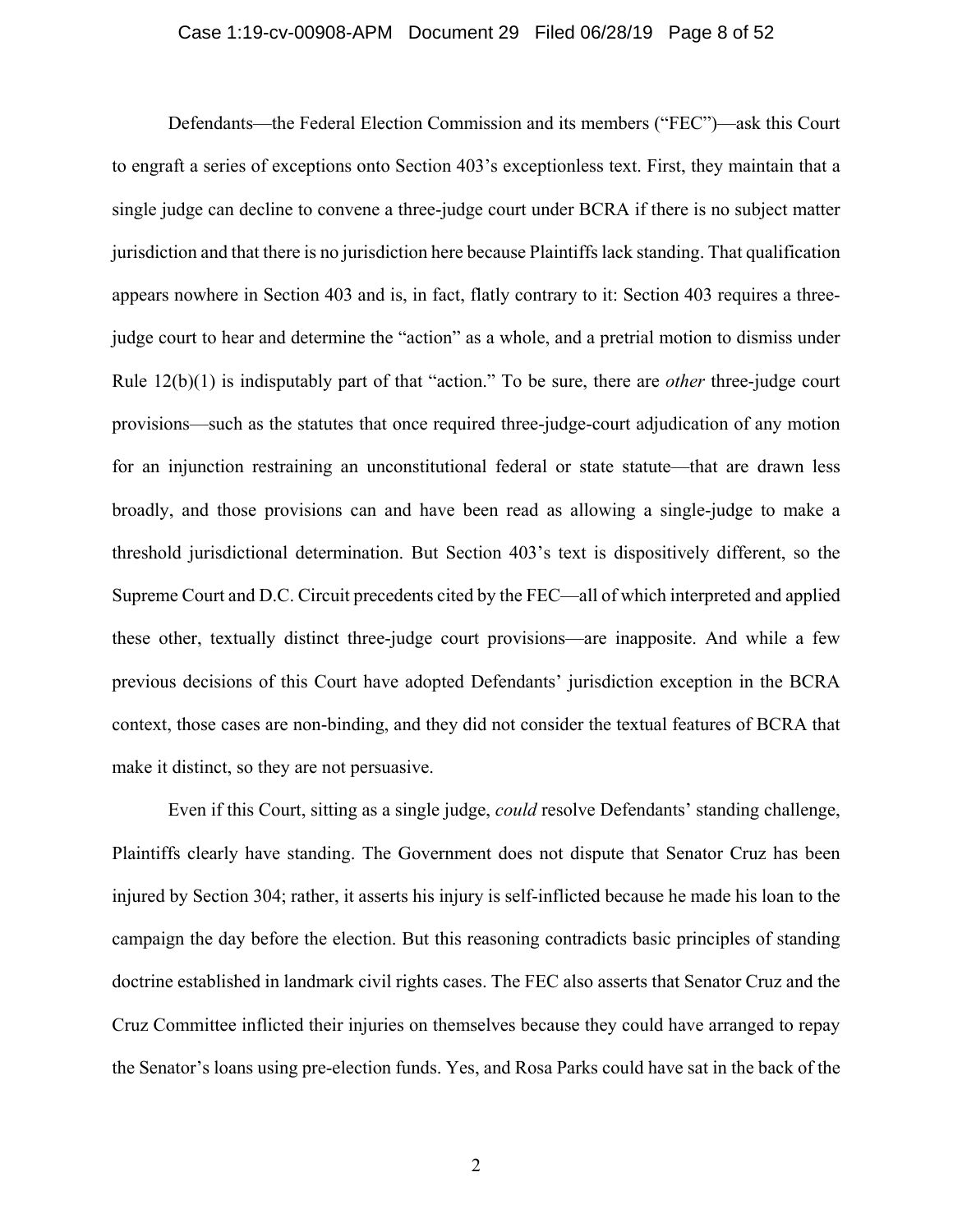#### Case 1:19-cv-00908-APM Document 29 Filed 06/28/19 Page 9 of 52

bus. FEC's argument essentially faults Plaintiffs for not forfeiting the very constitutional right they seek to vindicate in this litigation. The Supreme Court and the D.C. Circuit have rejected arguments just like the ones the FEC makes here, and this Court should do the same.

Finally, the FEC's premature attempt to obtain a victory on the merits also fails. The Supreme Court and D.C. Circuit have time and again reminded the lower courts that a single judge can decline to convene a three-judge court by resolving the merits of the case only if the claims are wholly insubstantial, obviously frivolous, and essentially fictitious. The First Amendment claims alleged in the complaint challenge a restriction on the right of a candidate to use his own money "without legislative limit on behalf of his own candidacy." *Buckley v. Valeo*, 424 U.S. 1, 54 (1976). Section 304 plainly burdens this core First Amendment right, by restricting the pools of funds that a campaign committee may use to pay off the candidate's loans and thereby necessarily diminishing, in the FEC's own words, "the likelihood he or she might be repaid." Def. FEC's Opp'n to Pls.' Appl. for a Three-Judge Ct. & Mot. to Dismiss at 44 (June 7, 2019), Doc. 26 ("MTD Br."). And an increase in the risk of repayment likewise necessarily diminishes the likelihood that such a loan, and the core political speech it would have funded, will be made in the first place. Section 304 thus cannot survive judicial scrutiny, for the governmental interest it *actually* was designed to advance (levelling the playing field between wealthy and non-wealthy candidates) is flatly impermissible, and the sanitized interest the FEC has conjured up to justify it in this litigation (curbing *quid pro quo* corruption) is in reality *impeded* by Section 304's limits. The FEC's request that this Court adjudicate *the merits* of this case before convening a three-judge court is thus flatly contrary to binding Supreme Court and D.C. Circuit precedent.

Defendants' motion to dismiss must be denied, and a three-judge court convened immediately.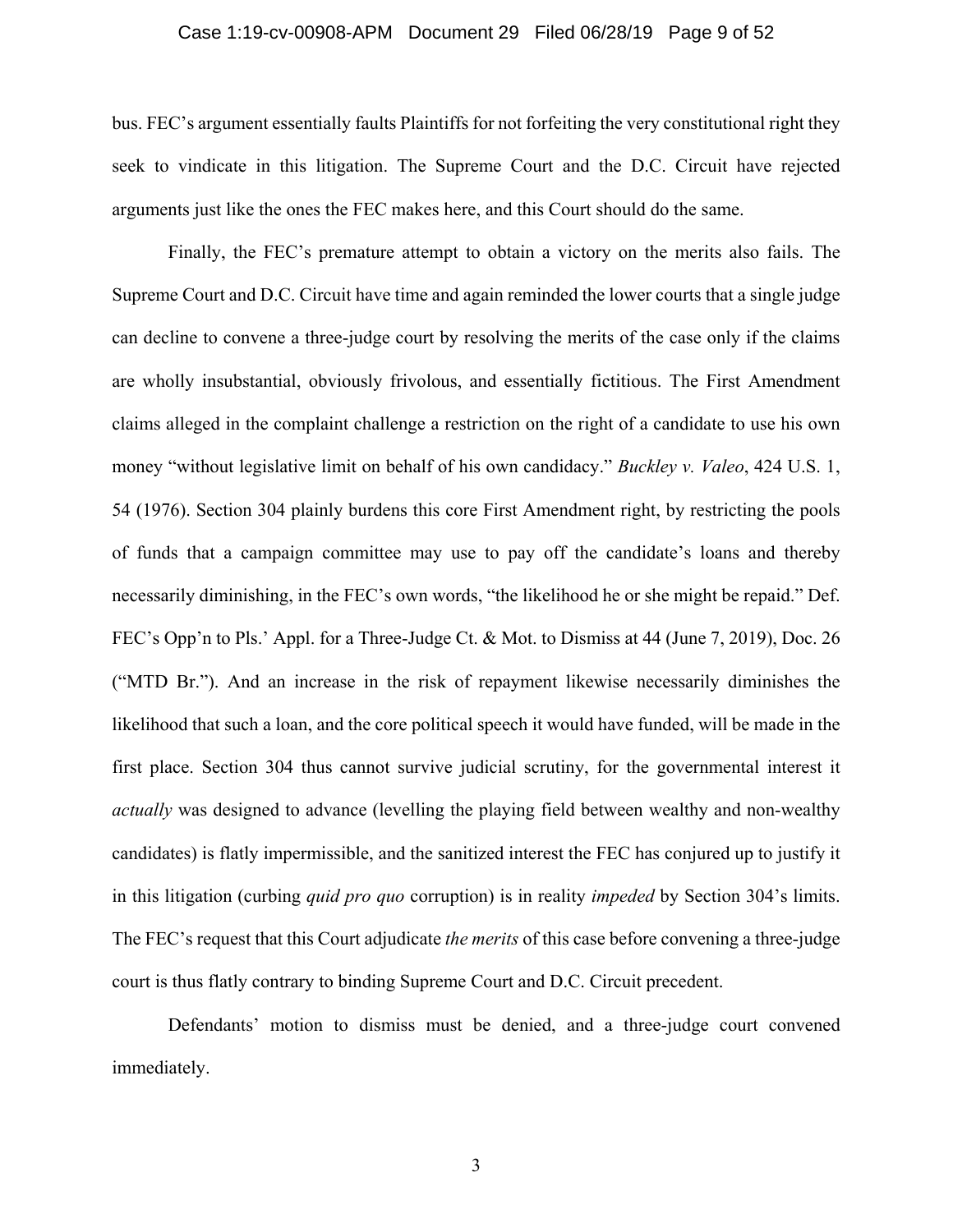#### **BACKGROUND**

### **I. Section 304's Limit on the Repayment of Personal Loans.**

Federal law generally allows a federal candidate's authorized campaign committee to use money contributed *after* an election to pay the debts that it incurred *before* the election in connection with the campaign and that remain outstanding after Election Day. *See* 11 C.F.R. § 110.1(b)(3)(i). And ever since the landmark decision in *Buckley v. Valeo*, it has been a foundational principle of campaign finance law that a candidate may spend unlimited amounts of his own money in support of his own campaign for election: "the First Amendment simply cannot tolerate [a legal] restriction upon the freedom of a candidate to speak without legislative limit on behalf of his own candidacy." 424 U.S. at 54. The provisions challenged in this lawsuit lie at the intersection of these two legal rules. Adopted as part of the "Millionaire's Amendment" designed to "level the playing field" between self-funding candidates and their non-self-funding opponents, Section 304 of BCRA imposes a \$250,000 limit on a committee's ability to use funds contributed after the election to repay loans made by the candidate to support his campaign.

Any candidate who incurs personal loans made after the effective date of the Bipartisan Campaign Reform Act of 2002 in connection with the candidate's campaign for election shall not repay (directly or indirectly), to the extent such loans exceed \$250,000, such loans from any contributions made to such candidate or any authorized committee of such candidate after the date of such election.

52 U.S.C. § 30116(j).

The legislative history of BCRA leaves little doubt that the purpose of the Millionaire's Amendment was to "level the playing field" between wealthy and non-wealthy candidates. 147 CONG. REC. S2463 (daily ed. Mar. 19, 2001) (statement of Sen. DeWine). Indeed, the congressional debate over the provision is *replete* with statements making that point clear. *See, e.g.*, *id.* at S2459 (statement of Sen. Feinstein) (amendment was "an attempt to level the playing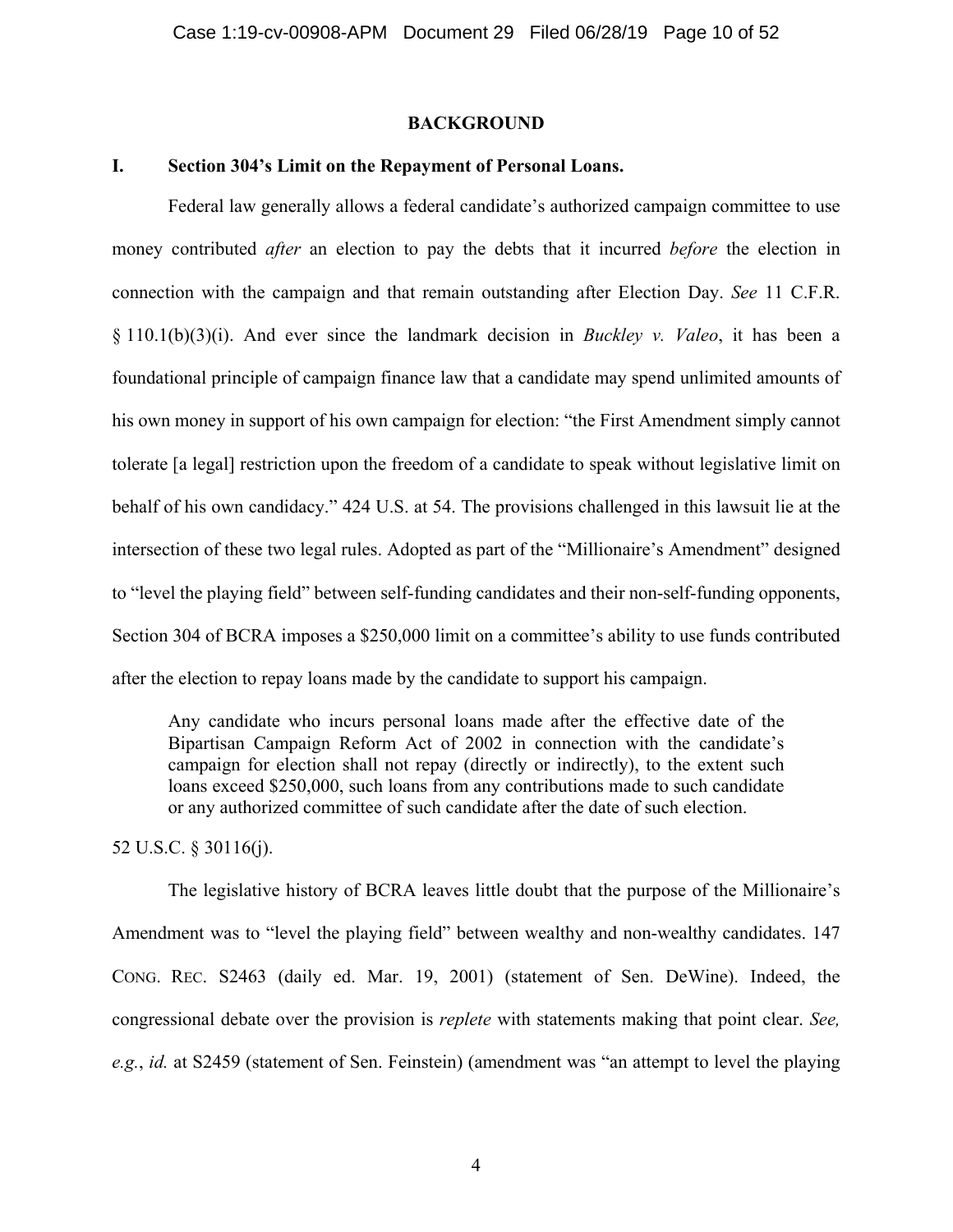#### Case 1:19-cv-00908-APM Document 29 Filed 06/28/19 Page 11 of 52

field."); *id.* at 2460 (statement of Sen. Domenici) (same); *id.* at S2464 (statement of Sen. Sessions) (same); *Id.* at S2540 (daily ed. Mar. 20, 2001) (statement of Sen. Durbin) (same).

This was not simply the purpose of the Millionaire's Amendment as a whole: it was the purpose of *the loan-repayment limit in particular*. The debate over the Amendment *did not distinguish* between wealthy candidates *spending* money and *loaning it*, because, as its sponsors noted, "a lot of people who are very wealthy do not give money to their campaign; they loan it and say they will be repaid later." 147 CONG. REC. S2461 (daily ed. Mar. 19, 2001) (statement of Sen. Durbin); *see also id.* at S2462 (statement of Sen. Durbin) ("Think about what this institution will become if that is what one of the rules is to be part of the game: That you have to be loaning or contributing literally millions of dollars in order to be a candidate for public office."); *id.* at S2465 (statement of Sen. Sessions) (amendment "prohibits wealthy candidates, who incur personal loans in connection with their campaign that exceed \$250,000, from repaying those loans from any contributions made to the candidate."); *id.* at S2462 (statement of Sen. Domenici) ("it should be a condition to your putting up your own money, knowing right up front you are not going to get it back from your constituents"). Accordingly, as one co-sponsor made clear, the repayment limit for "personal loans or property used for collateral for a loan to the campaign" was merely a part of the Amendment's effort to "create greater fairness and accountability in the Federal election process by addressing the inequity that arises when a wealthy candidate pays for his or her campaign with personal funds." 147 CONG REC. S2538 (daily ed. Mar. 20, 2001) (statement of Sen. DeWine).

FEC has promulgated regulations implementing Section 304's loan-repayment limit. *See*  11. C.F.R. § 116.11. When "the aggregate outstanding balance of the personal loans exceeds \$250,000 after the election," the FEC's regulations establish a 20-day post-election limit on a campaign committee's ability to use cash on hand as of the date of the election to repay pre-election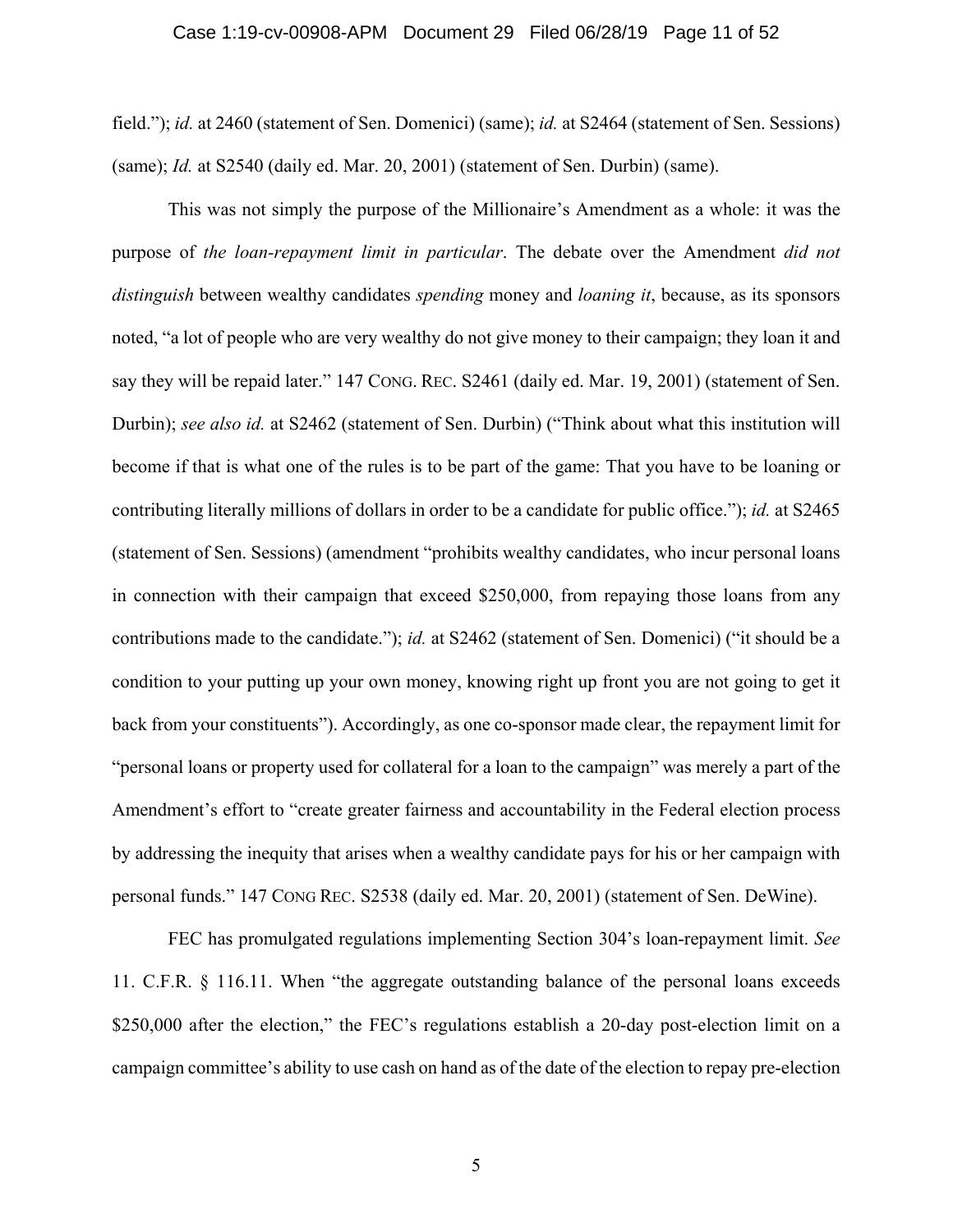#### Case 1:19-cv-00908-APM Document 29 Filed 06/28/19 Page 12 of 52

candidate loans. *Id*. § 116.11(c). Any balance in excess of the \$250,000 cap after the 20-day period cannot be repaid; it must be treated "as a contribution by the candidate." *Id.* § 116.11(c)(2). And the FEC's regulations differ in one important respect from the requirements of BCRA. While the text of Section 304 reaches only personal loans that a candidate "*incurs*" in connection with his campaign, 52 U.S.C. § 30116(j) (emphasis added), the FEC's regulation applies not only to loans *incurred* by the candidate for the benefit of his campaign, but also to loans that a candidate *makes* directly to the campaign from his personal funds. *See* 11 C.F.R. § 116.11(a).

The penalties for violating the \$250,000 limit found in BCRA and Section 116.11 are serious, including both civil and criminal penalties. *See* 52 U.S.C. §§ 30109(a)(5)(A);  $30109(a)(5)(B)$ ;  $30109(d)(1)(A)$ .

### **II. Senator Cruz's 2018 Loans.**

BCRA's \$250,000 limit, as implemented by Section 116.11, has had a direct and adverse effect on Plaintiffs, burdening their right to engage in core political speech and forcing Senator Cruz to forego repayment of \$10,000 of personal loans made to support his campaign.

Prior to the November 6, 2018 election, Senator Cruz made or incurred two loans totaling \$260,000 to the Cruz Committee to help finance his reelection campaign for the United States Senate: a \$5,000 loan that Senator Cruz made from his personal bank accounts and a \$255,000 margin loan that Senator Cruz incurred for the benefit of the campaign and that is secured with his personal assets. Compl. ¶ 28 (Apr. 1, 2019), Doc. 1 ("Compl."). At the end of November 6, the Cruz Committee did not have sufficient funds to both repay these loans and satisfy the nearly \$2.5 million in debts it incurred to other creditors in connection with the election—in fact, it ended the election with approximately \$406,194 in "net debts outstanding," as defined in 11 C.F.R. §  $110.1(b)(3)(i)$ . Compl.  $\P$  29. Accordingly, during the 20 days following the election, it used its cash on hand to satisfy debts to other creditors rather than repay Senator Cruz's loans. *Id.* Only in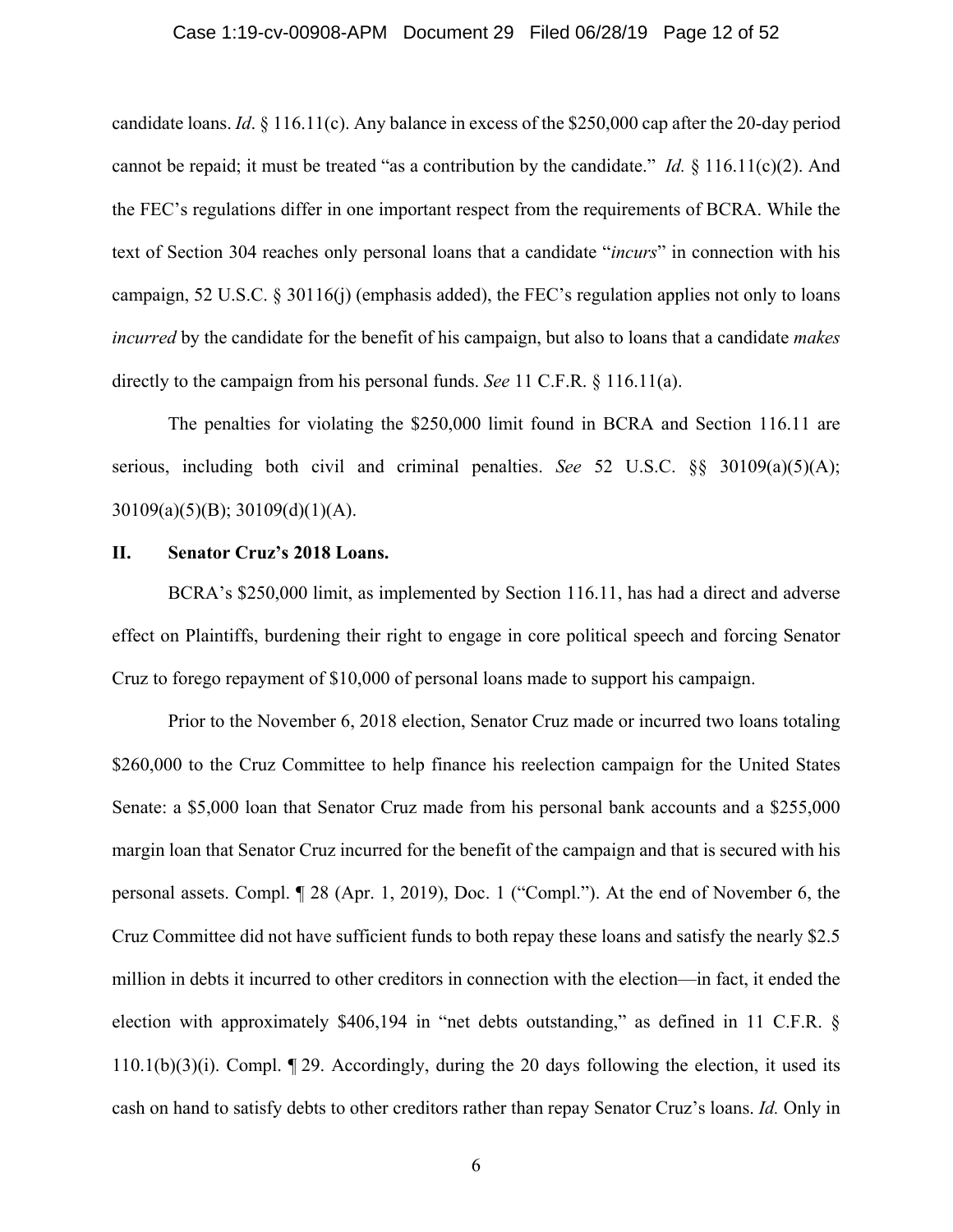December—well after the 20-day deadline—did the Committee begin to repay Senator Cruz's personal loans. Compl. ¶ 30. And since by then Plaintiffs were bound by Section 304's limit, the Committee could repay only \$250,000 of the margin loan, leaving a total of \$10,000 (\$5,000 of the margin loan and the \$5,000 loan from Senator Cruz's own bank accounts) unpaid. Compl. ¶¶ 30–31.

## **III. Procedural History.**

Plaintiffs brought suit on April 1, 2019, challenging both Section 304 of BCRA and 11

C.F.R § 116.11, as unconstitutional and unlawful. Because Plaintiffs' complaint includes a

constitutional challenge to a provision of BCRA, Plaintiffs simultaneously filed an application for

the convening of a three-judge court pursuant to Section 403 of BCRA, which provides:

If any action is brought for declaratory or injunctive relief to challenge the constitutionality of any provision of this Act or any amendment made by this Act ..., the following rules shall apply:

(1) The action shall be filed in the United States District Court for the District of Columbia and shall be heard by a 3-judge court convened pursuant to section 2284 of title 28, United States Code.

. . . .

(3) A final decision in the action shall be reviewable only by appeal directly to the Supreme Court of the United States. . . .

(4) It shall be the duty of the United States District Court for the District of Columbia and the Supreme Court of the United States to advance on the docket and to expedite to the greatest possible extent the disposition of the action and appeal.

## 52 U.S.C. § 30110 note. 28 U.S.C. Section 2284, in turn, provides:

In any action required to be heard and determined by a district court of three judges ..., the composition and procedure of the court shall be as follows:

(1) Upon the filing of a request for three judges, the judge to whom the request is presented shall, unless he determines that three judges are not required, immediately notify the chief judge of the circuit, who shall designate two other judges, at least one of whom shall be a circuit judge. . . .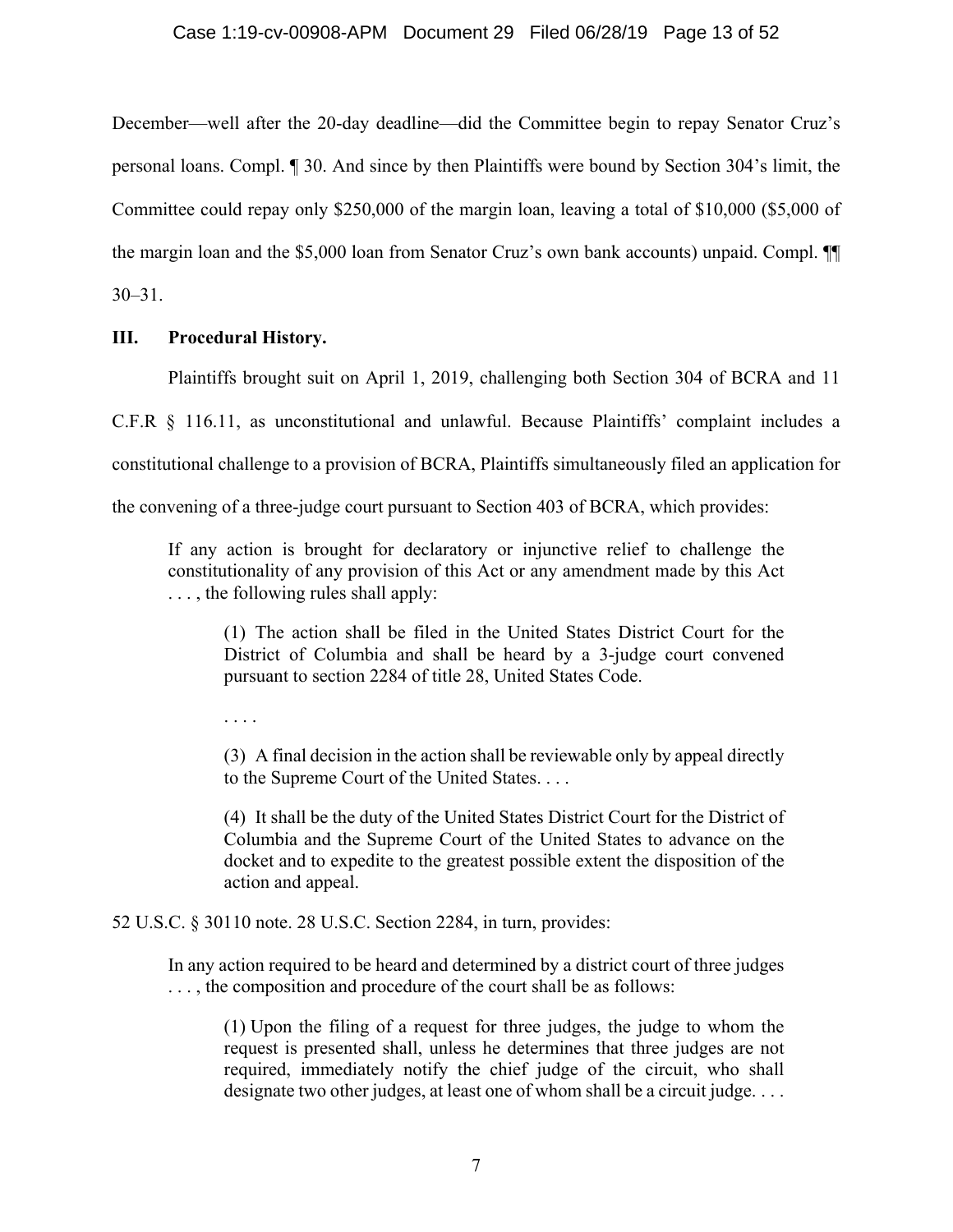28 U.S.C. § 2284(b).

On June 7, FEC filed a response to our application and a cross-motion to dismiss the case.

### **ARGUMENT**

The FEC raises essentially three arguments in support of its request that this Court dismiss some or all of our claims without convening a three-judge court. First, it contends that both Senator Cruz and the Committee lack standing to challenge Section 304 because the injuries they have suffered are "self-inflicted." Second, FEC maintains that the merits of our claims are so entirely frivolous and insubstantial that they fall outside the bounds of BCRA's three-judge-court requirement. And third, it argues that our challenge to its regulations implementing Section 304 is beyond the jurisdiction of a three-judge court. None of these arguments has merit.

The root difficulty is that BCRA's three-judge court requirement, in plain English, unequivocally instructs that when an "action" is brought challenging one of the Act's provisions, the entire "action" "*shall* be heard by a 3-judge court." 52 U.S.C. § 30110 note (emphasis added). Because Defendants' pre-trial motion to dismiss this "action" is plainly a part of this "action," it is three-judge business, not single-judge business. The FEC's argument that the merits of our claims are so insubstantial as to escape BCRA's mandatory three-judge court requirement is itself frivolous. Finally, *even if* the FEC's challenge to our standing were properly before this singlejudge Court (and it is not), its motion to dismiss would *still* fail, for both Plaintiffs have standing to vindicate their own First Amendment rights and to challenge BCRA's overbroad restrictions.

## **I. Section 403 of BCRA Requires the Court To Convene a Three-Judge Court Immediately, Before Deciding Defendants' Challenge to Plaintiffs' Standing.**

## **A. Section 403 Requires That Defendants' Standing Challenge Must Be Decided by a Three-Judge Court.**

Section 403 of BCRA describes, in certain and unequivocal terms, what is to happen when an action, like this one, is "brought for declaratory or injunctive relief to challenge the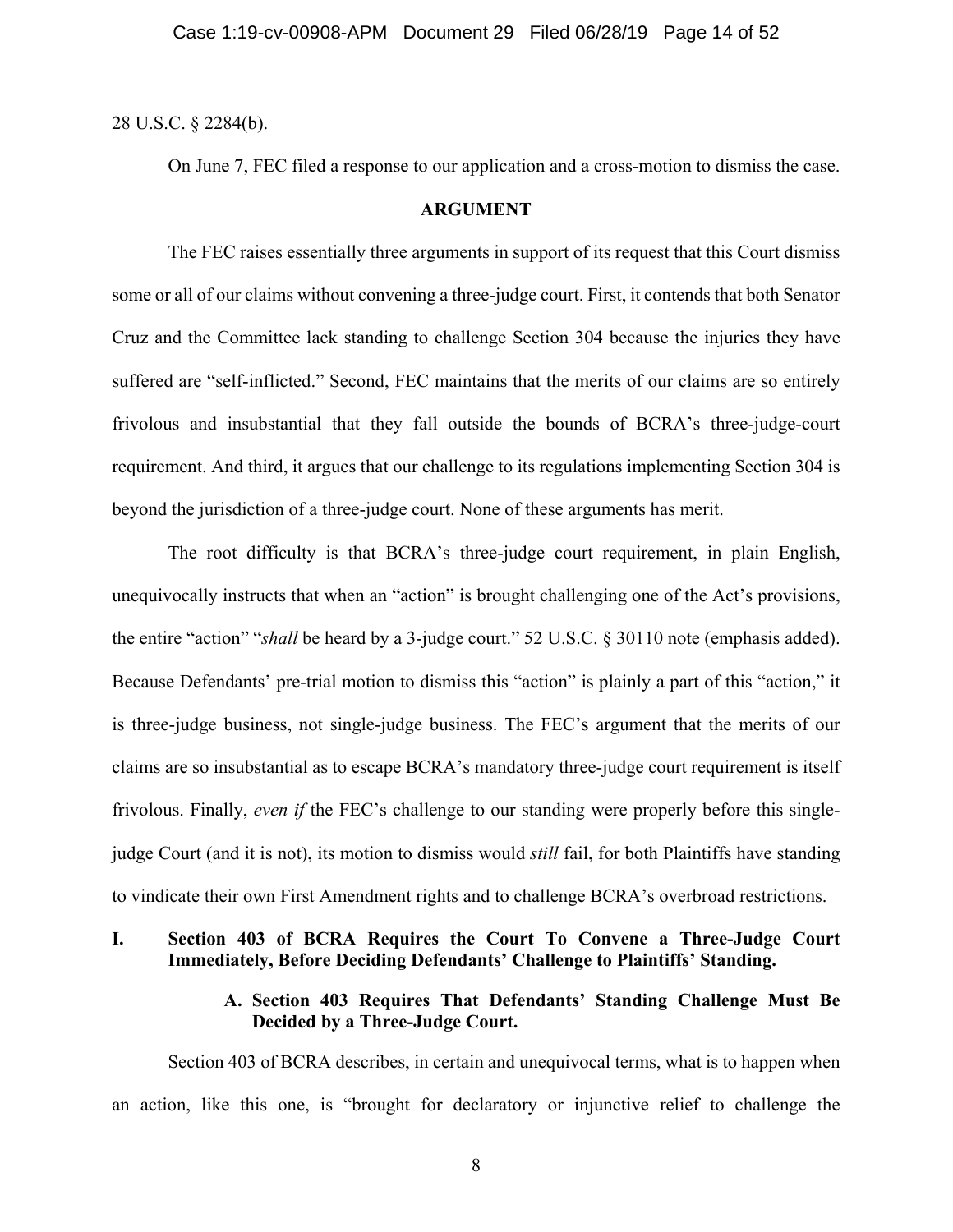#### Case 1:19-cv-00908-APM Document 29 Filed 06/28/19 Page 15 of 52

constitutionality of any provision of this Act." 52 U.S.C. § 30110 note. The action is to be "filed in the United States District Court for the District of Columbia *and shall be heard by a 3-judge court* convened pursuant to Section 2284 of title 28, United States Code." *Id.* (emphasis added). Section 403 does not say that such an action "may" be heard by a three-judge court, or that a threejudge court should be convened "in some cases." Nor does it say that only particular *issues or motions* are the business of all three judges. No, Congress has instructed that when a constitutional challenge to BCRA is filed, the entire "action" "*shall* be heard by a 3-judge court." *Id.* (emphasis added). As the Supreme Court has repeatedly held, "the word 'shall' is ordinarily the language of command," *Alabama v. Bozeman*, 533 U.S. 146, 153 (2001), an unambiguous word that "normally creates an obligation impervious to judicial discretion," *Lexecon Inc. v. Milberg Weiss Bershad Hynes & Lerach*, 523 U.S. 26, 27 (1998). And Section 403 itself creates no exceptions to its overriding command that an action such as this one "shall be heard by a 3-judge court." 52 U.S.C. § 30110 note.

The unyielding nature of Section 403's instruction that a three-judge court *shall* be convened accords with Congress's core purpose in subjecting actions like this one to the jurisdiction of a three-judge court. Congress has generally reserved the three-judge-court process for issues of great, national importance, 17A WRIGHT & MILLER, FED. PRAC. & PROC. § 4235 (3d ed.)—a description that perfectly captures the core First Amendment rights at stake in litigation over the constitutionality of BCRA. Further, as Senator Feingold, co-sponsor of BCRA, explained on the eve of the statute's passage, Congress thought adjudication in a three-judge district court with direct, mandatory appellate review by the Supreme Court—was particularly essential in this context so that the severe constitutional doubts many in Congress harbored about several of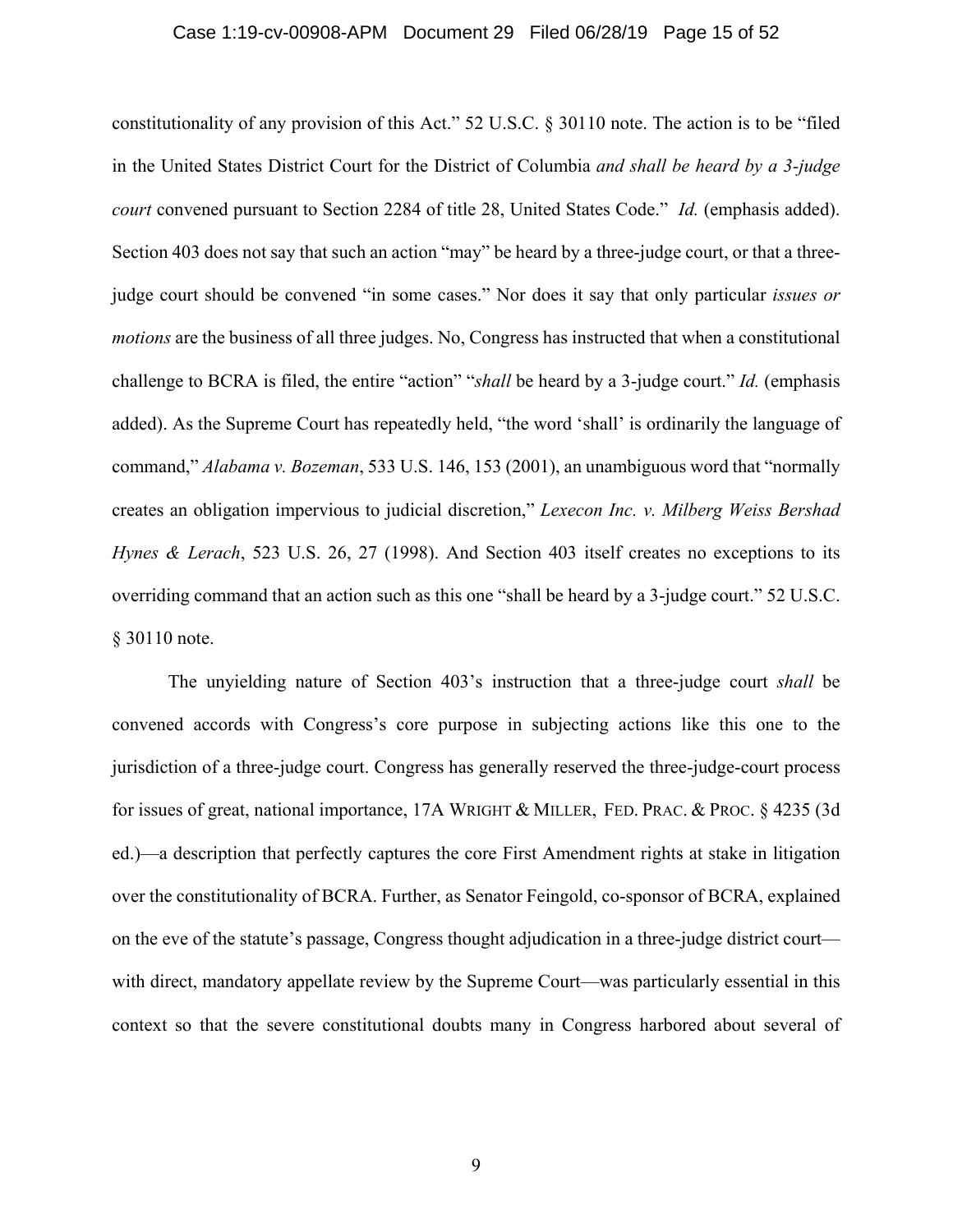#### Case 1:19-cv-00908-APM Document 29 Filed 06/28/19 Page 16 of 52

BCRA's restrictions could be resolved as swiftly as possible through an "expedited judicial review process." 148 CONG. REC. S2142 (daily ed. Mar. 20, 2002) (statement of Sen. Feingold).

The FEC argues that the Court should "narrowly construe" Section 403, to further the "overriding policy of minimizing the mandatory docket of the Supreme Court." MTD Br. 12 (ellipses and brackets omitted)). But even assuming that such a policy exists, that policy has no application here, because under the plain language of Section 403, the Supreme Court will have mandatory, direct appellate jurisdiction in this case *regardless* of whether a three-judge court is convened. BCRA provides that "[i]f any action is brought for declaratory or injunctive relief to challenge the constitutionality of any provision of this Act," then "[a] final decision in the action shall be reviewable only by appeal directly to the Supreme Court of the United States." 52 U.S.C. § 30110 note. In contrast to other three-judge court provisions, *see, e.g.*, 47 U.S.C. § 555; 52 U.S.C. § 10101(g), BCRA *nowhere* conditions the existence of mandatory appellate jurisdiction in the Supreme Court on the actual convening of, or decision by, a three-judge court. The Supreme Court thus has direct appellate jurisdiction over this case regardless of how this Court rules on the pending cross-motions. *Cf. NAACP v. New York*, 413 U.S. 345, 353–54 (1973) (Voting Rights Act's three-judge-court appeal provision was "subject to broad construction" and encompassed "any meaningful judicial determination made in the progress of the . . . lawsuit").

To be sure, if Plaintiffs do not have standing, then the three-judge court, like this Court, will lack subject-matter jurisdiction over the case. But the question at this stage in the proceedings is not *whether jurisdiction exists*, but rather *which court decides* whether jurisdiction exists. And since it is a "truism that a court always has jurisdiction to determine its own jurisdiction," *Rosado v. Wyman*, 397 U.S. 397, 403 n.3 (1970), the three-judge court, no less than this one, will possess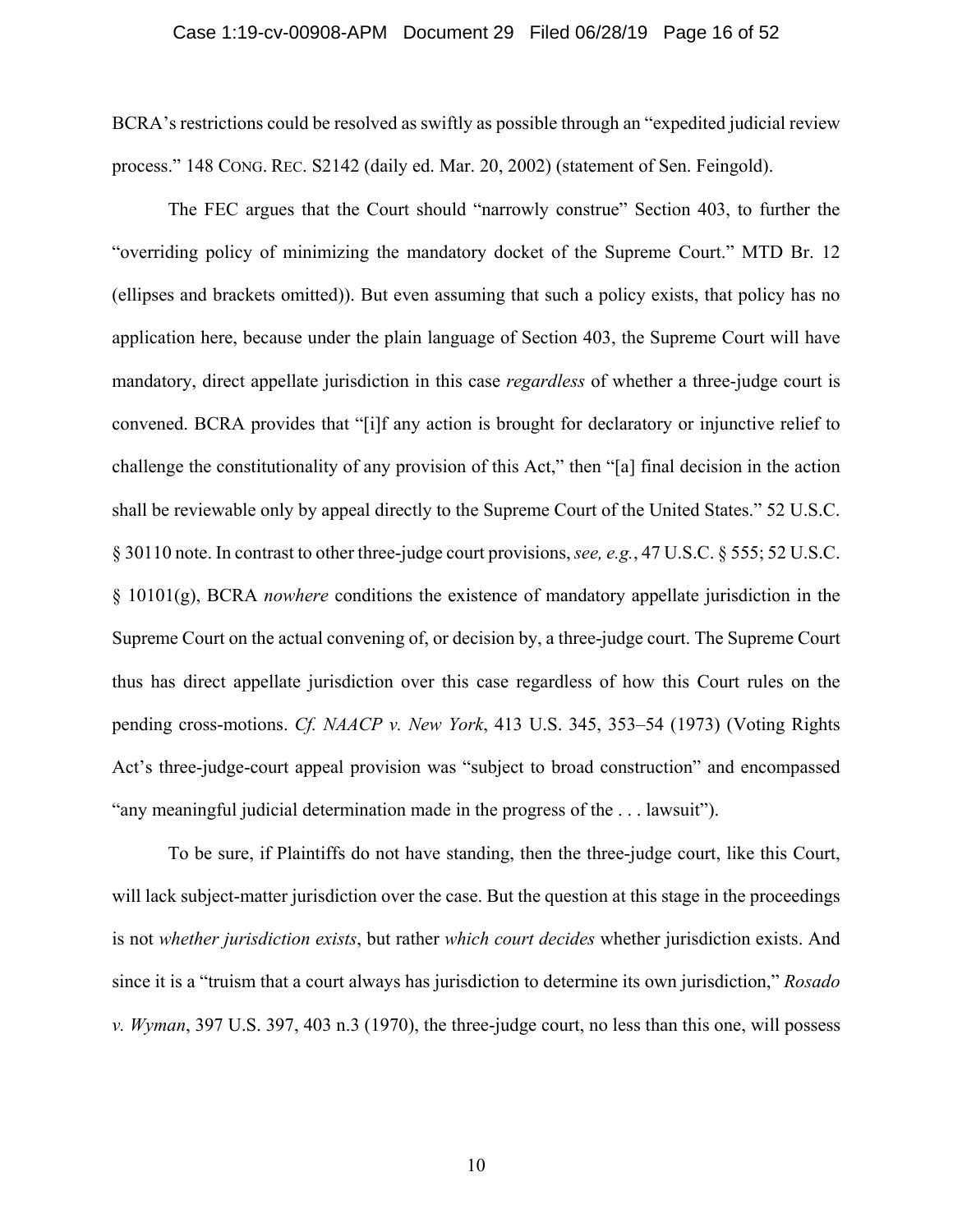#### Case 1:19-cv-00908-APM Document 29 Filed 06/28/19 Page 17 of 52

jurisdiction to answer that question regardless of what the answer is. Because determining the answer is itself a part of this "action," Section 403 demands that it go to the three-judge court.

Section 403 is broader than many other three-judge court provisions. For instance, perhaps the best-known of these provisions—former 28 U.S.C. §§ 2281 and 2282's requirements relating to injunctions in constitutional challenges—applied not to a type of *action* but to any request for a particular type of *remedy*. Those statutes provided that no injunction restraining the enforcement of federal or state statutes on the grounds of unconstitutionality could be granted "unless the application therefor is heard and determined by a district court of three judges." 28 U.S.C. § 2281 (1970). Adjudication of the remainder of the action was left to a single judge.

Similarly, other statutes apply only to particular *claims*, rather than the action as a whole. For instance, when enacting legislation implementing the so-called "Saxbe Fix"—Congress's attempt to solve the potential Emoluments Clause problem when a Member of Congress is appointed to executive office by retroactively undoing salary increases enacted during the appointee's congressional tenure—Congress has repeatedly provided for three-judge court adjudication of "[a]ny *claim* challenging the constitutionality of the appointment." S.J. Res. 46, 110th Cong., 122 Stat. 5036, Sec. 1(b)(2) (2008) (emphasis added); *see generally* Michael E. Solimine, *The Fall and Rise of Specialized Federal Constitutional Courts*, 17 U. PA. J. CONST. L. 115, 131 (2014). And the provision governing challenges to FECA similarly provides for the certification and transfer to the *en banc* D.C. Circuit of specific *questions*—regarding the "constitutionality of this Act," 52 U.S.C. § 30110—not entire cases. These provisions show that when Congress wishes to disturb the ordinary march of civil procedure for only a *portion* of a case, it knows how to do it. Yet BCRA demands three-judge consideration of the action as a whole.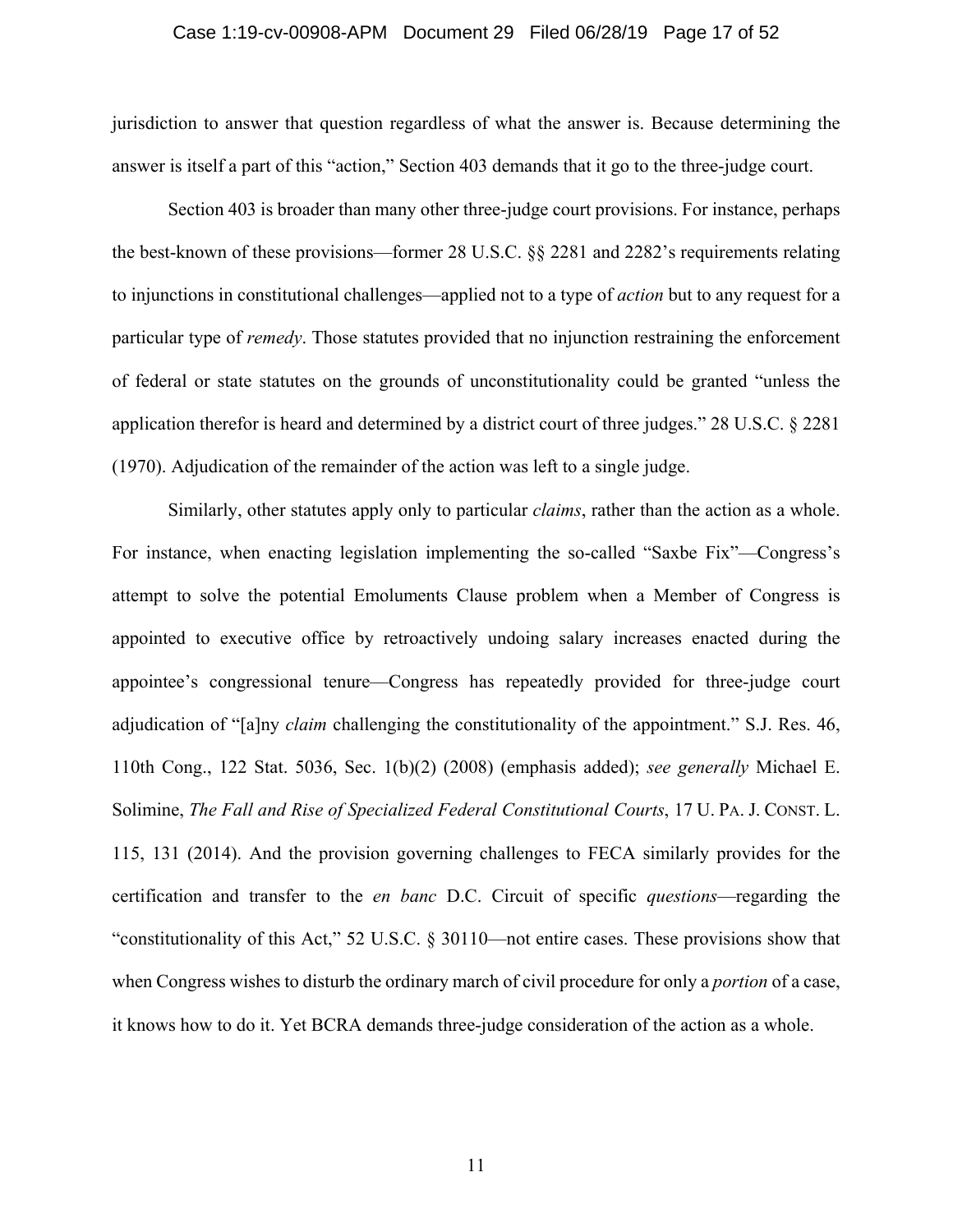#### Case 1:19-cv-00908-APM Document 29 Filed 06/28/19 Page 18 of 52

This distinction disposes of the FEC's reliance on 28 U.S.C. § 2284. As Defendants point out, BCRA states that the three-judge court shall be "convened pursuant to section 2284 of title 28," and that provision, in turn, provides that a single judge need not convene such a body if "he determines that three judges are not required." But whatever discretion may be granted to a single judge by this provision in cases arising under other three-judge-court provisions, under BCRA this determination is straightforward: if the action is one "brought for declaratory or injunctive relief to challenge the constitutionality of any provision of [BCRA]," then *three judges are required*, under Section 403, and the inquiry is at an end. 52 U.S.C. § 30110 note.

The FEC cites a handful of Supreme Court and D.C. Circuit decisions in support of its assertion that this Court, sitting as a single judge, can decide the issue of standing. But with the exception of the non-binding decisions of this Court, all of the cases cited by Defendants arose in the context of three-judge court provisions *other* than BCRA's. Those cases are thus inapposite.

The key Supreme Court precedent under Section 2281, for instance, is *Gonzalez v. Automatic Employee's Credit Union*, which held that the lack of "subject-matter jurisdiction" is "a ground upon which a single judge could . . . decline[ ] to convene a three-judge court" under Section 2281's three-judge court-requirement for injunctive relief against state statutes. 419 U.S. 90, 100 (1974); *see also Ex parte Poresky*, 290 U.S. 30, 32 (1933); *Reuss v. Balles*, 584 F.2d 461, 464 (D.C. Cir. 1978). But *Gonzalez* is inapposite here because, as just explained, Section 2281 merely required that certain *motions* be heard by a three-judge court: those requesting injunctions. As the Supreme Court reasoned, although "dismissal of a complaint on grounds short of the merits does 'deny' [a request for an] injunction in a literal sense," *Gonzalez*, 419 U.S. at 96, both formally and practically such an order of dismissal only decides the defendant's motion to dismiss, not the application for injunctive relief, so a three-judge court is unnecessary under the terms of Section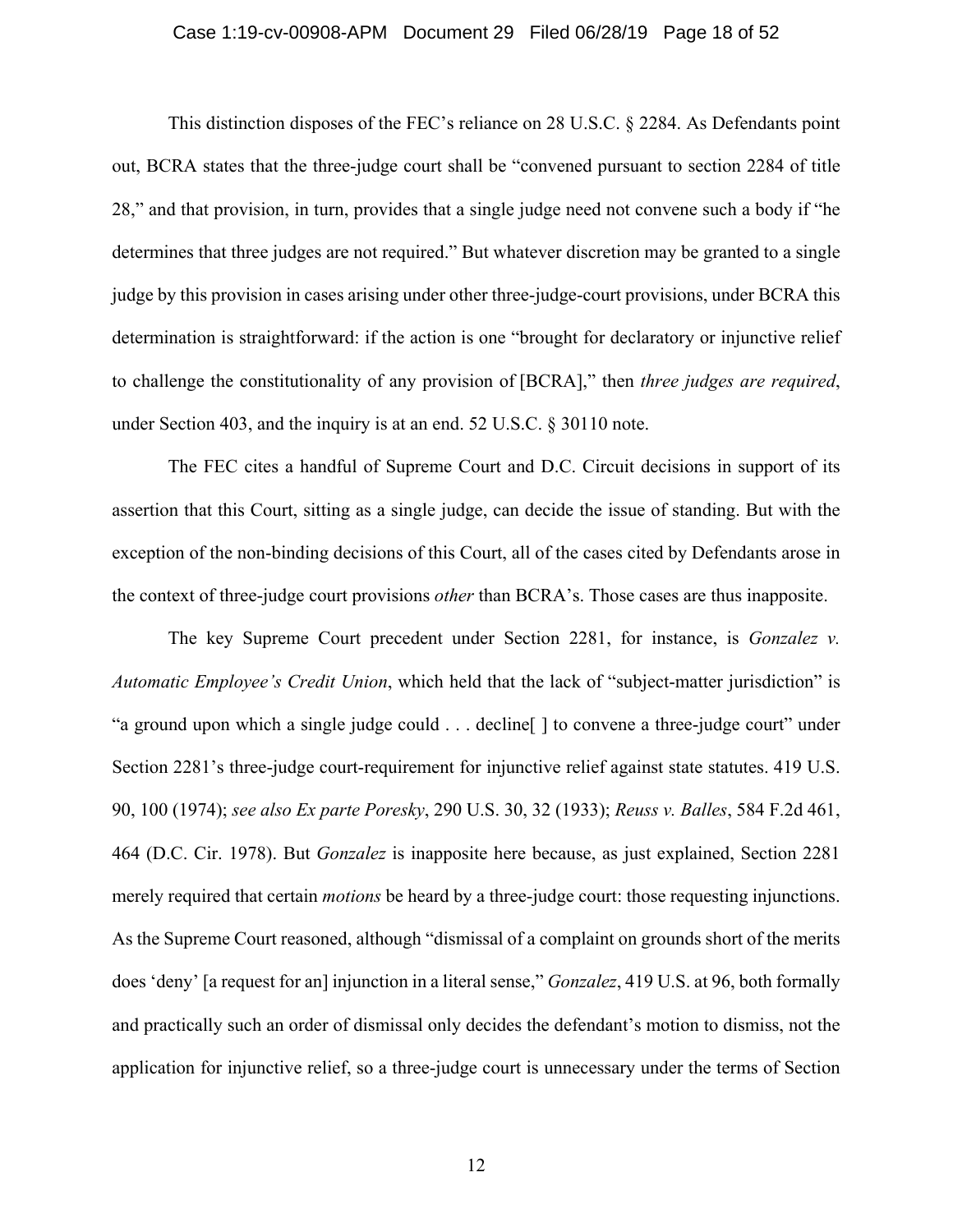#### Case 1:19-cv-00908-APM Document 29 Filed 06/28/19 Page 19 of 52

2281 itself. Under Section 403 of BCRA, by contrast, a three-judge court must adjudicate the entire "action"—which includes, of course, a pre-trial motion to dismiss for lack of jurisdiction.

*Gonzalez* is also distinguishable because it was based, in important measure, on the "overriding policy, historically encouraged by Congress, of minimizing the mandatory docket of th[e] [Supreme] Court." *Id.* at 98. Under the three-judge-court scheme relating specifically to injunctions, the scope of the Court's appellate jurisdiction mapped onto the types of decisions made by three judges—kicking in only upon the entry of "an order granting or denying . . . [an] injunction" under Section 2281 or 2282. 28 U.S.C. § 1253 (1970). The Court's conclusion that the "dismissal of a complaint on grounds short of the merits" does not really constitute a decision on the substance of an application for injunctive relief thus reduced both the quantity of three-court business *and* the scope of its own appellate docket. *Gonzalez*, 419 U.S. at 96. But as discussed, this consideration has no force here because BCRA vests mandatory and exclusive appellate jurisdiction in the Supreme Court over "*any* action" challenging the constitutionality of BCRA.

The decisions of this Court holding that a single judge may dismiss a case under BCRA if it does not present a "justiciable controversy," *Rufer v. FEC*, 64 F. Supp. 3d 195, 202 (D.D.C. 2014), have not addressed these crucial textual distinctions between Section 403 and these other statutes. Instead, they have mechanically applied *Gonzalez*'s rule in the context of BCRA. These district-court decisions are not binding on this Court, so they cannot preclude its consideration of these key textual differences now. *See Camreta v. Greene*, 563 U.S. 692, 709 n.7 (2011).

Precedential holdings from the D.C. Circuit are of course binding here, but that Court has never squarely held that *Gonzalez*'s rule applies under BCRA. We are aware of only one D.C. Circuit case addressing this issue in the context of BCRA: *Independence Institute v. FEC*, 816 F.3d 113 (D.C. Cir. 2016). And while that case does state that "a three-judge court is not required where

13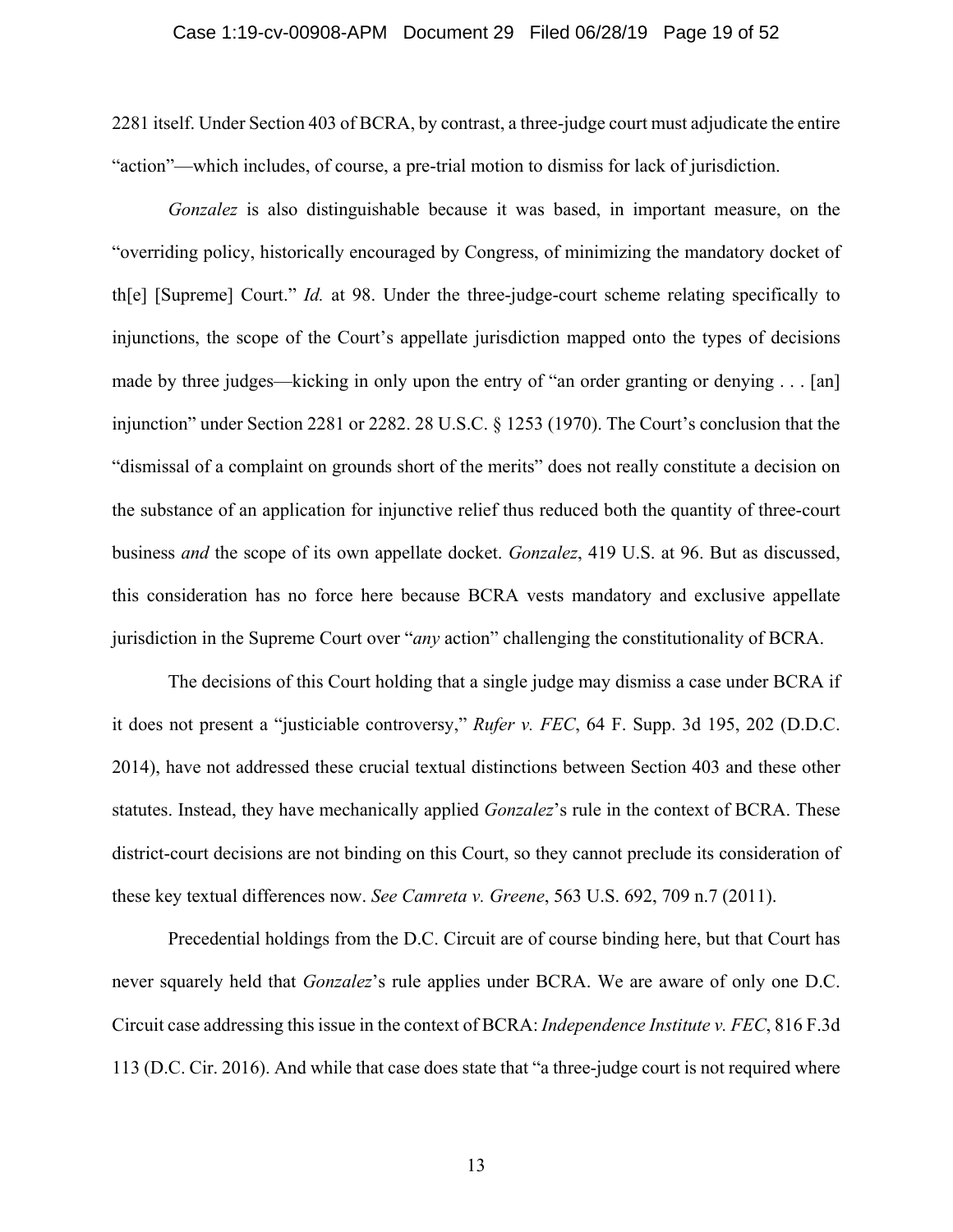#### Case 1:19-cv-00908-APM Document 29 Filed 06/28/19 Page 20 of 52

the district court itself lacks jurisdiction," *id.* at 116, it likewise does so in passing, without any inquiry into whether this rule should apply in the context of Section 403. While the casual nature of the comment would not matter if it were the *holding* of the D.C. Circuit, this aside in *Independence Institute* is the purest of dicta since the D.C. Circuit in fact *reversed* the dismissal in that case, holding that because there was at least one non-frivolous BCRA claim, "the case must proceed to a three-judge court." *Id.* at 117.

This Court thus remains free to consider, for the first time, the crucial textual distinctions between BCRA and the provisions at issue in previous precedents. It should hold that under the plain text of Section 403, Defendants' standing challenge must go to the three-judge court.

### **B. Plaintiffs' Constitutional Challenge to Section 304 Is Plainly Substantial.**

Of course, a litigant cannot help himself to a three-judge court by asserting a facially frivolous claim challenging the constitutionality of BCRA. A single judge thus "need not unthinkingly initiate the procedures to convene a three-judge court without first examining the allegations in the complaint" to determine whether the BCRA claim is "wholly insubstantial and frivolous." *See Shapiro v. McManus*, 136 S. Ct. 450, 455 (2015). Just as the courts have long prevented litigants from artfully pleading their way into federal question jurisdiction by taking a state-law case and tacking on a wholly frivolous claim arising under federal law, *see Bell v. Hood*, 327 U.S. 678, 682–83 (1946), so too have the courts denied three-judge treatment to facially frivolous claims. But the FEC dramatically understates the stringency of this requirement.

Both the Supreme Court and the D.C. Circuit have recently rebuked the lower courts for pretermitting the convening of a three-judge court by too-closely scrutinizing the case on the merits. In *Shapiro*, the Supreme Court held that the district court erred in dismissing a claim entitled to three-judge adjudication on the merits, emphasizing that the convening of a three-judge court could be dispensed with on this basis only if a claim is " 'essentially fictitious,' 'wholly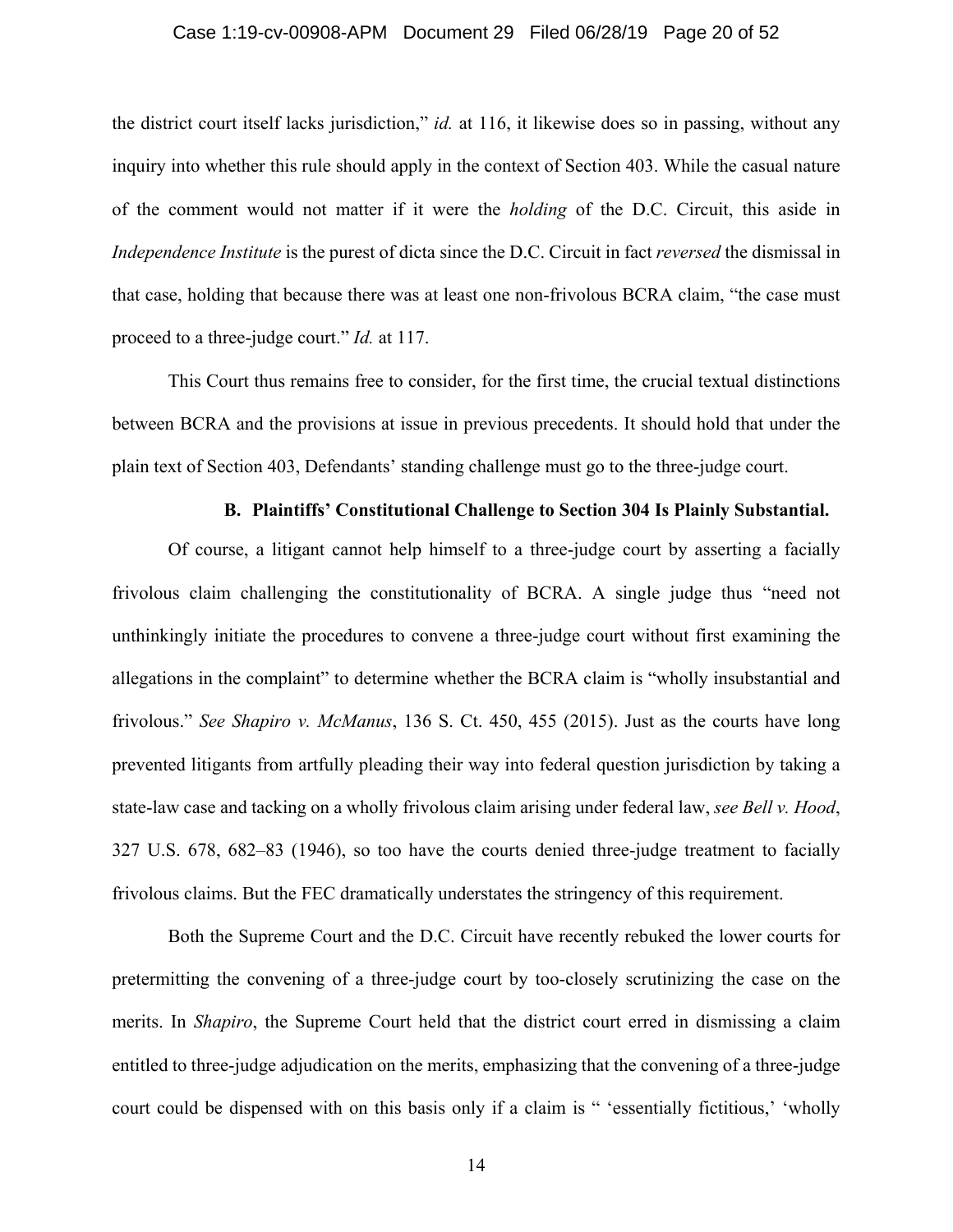#### Case 1:19-cv-00908-APM Document 29 Filed 06/28/19 Page 21 of 52

insubstantial,' 'obviously frivolous,' and 'obviously without merit.' " 136 S. Ct. at 456 (quoting *Goosby v. Osser*, 409 U.S. 512, 518 (1973)). Similarly, in *Independence Institute*, the D.C. Circuit reversed this Court's dismissal of a BCRA case, reasoning that "as the *Shapiro* Court stressed, the exception for insubstantial claims is narrow." 816 F.3d at 116. While the court did not "suggest that [the plaintiff's] argument is a winner," *id.* at 117—and indeed, the three-judge court ultimately dismissed the claims on the merits, *Independence Inst. v. FEC*, 216 F. Supp. 3d 176, 193 (D.D.C. 2016), *aff'd*, 137 S. Ct. 1204 (2017)—it was nonetheless "entitled to make its case to a three-judge district court," *Independence Institute*, 816 F.3d at 117.

 Here, far from "essentially fictitious," our claims will ultimately prevail. Section 304 represents a remarkable intrusion on the rights of candidates and their campaign committees to make constitutionally protected decisions about how and when to speak during an election. During the heat of a campaign, a candidate may determine that she must give or loan her own money to her campaign to fund additional speech. That is particularly true of a challenger, who "may need to speak early in order to establish her position and garner contributions." *Anderson v. Spear*, 356 F.3d 651, 673 (6th Cir. 2004). And in the critical days before an election, a campaign's creditors are in an especially precarious position, since any debts they are owed as of election night are inherently subject to a risk of default. After all, the campaign may close out the election without sufficient cash on hand to cover all of its outstanding debts; and a candidate's ability to raise money to repay debts *after* an election is far from assured. Indeed, a candidate may be forced to loan her campaign *additional* money just so that it can repay its other creditors—and avoid the legal and reputational risks of defaulting on its obligations to those who spoke on its behalf.

Section 304 intensifies and distorts these inherent risks, deliberately curbing the funding, and thus the speech, of both candidates and their campaigns. By baring the repayment of candidate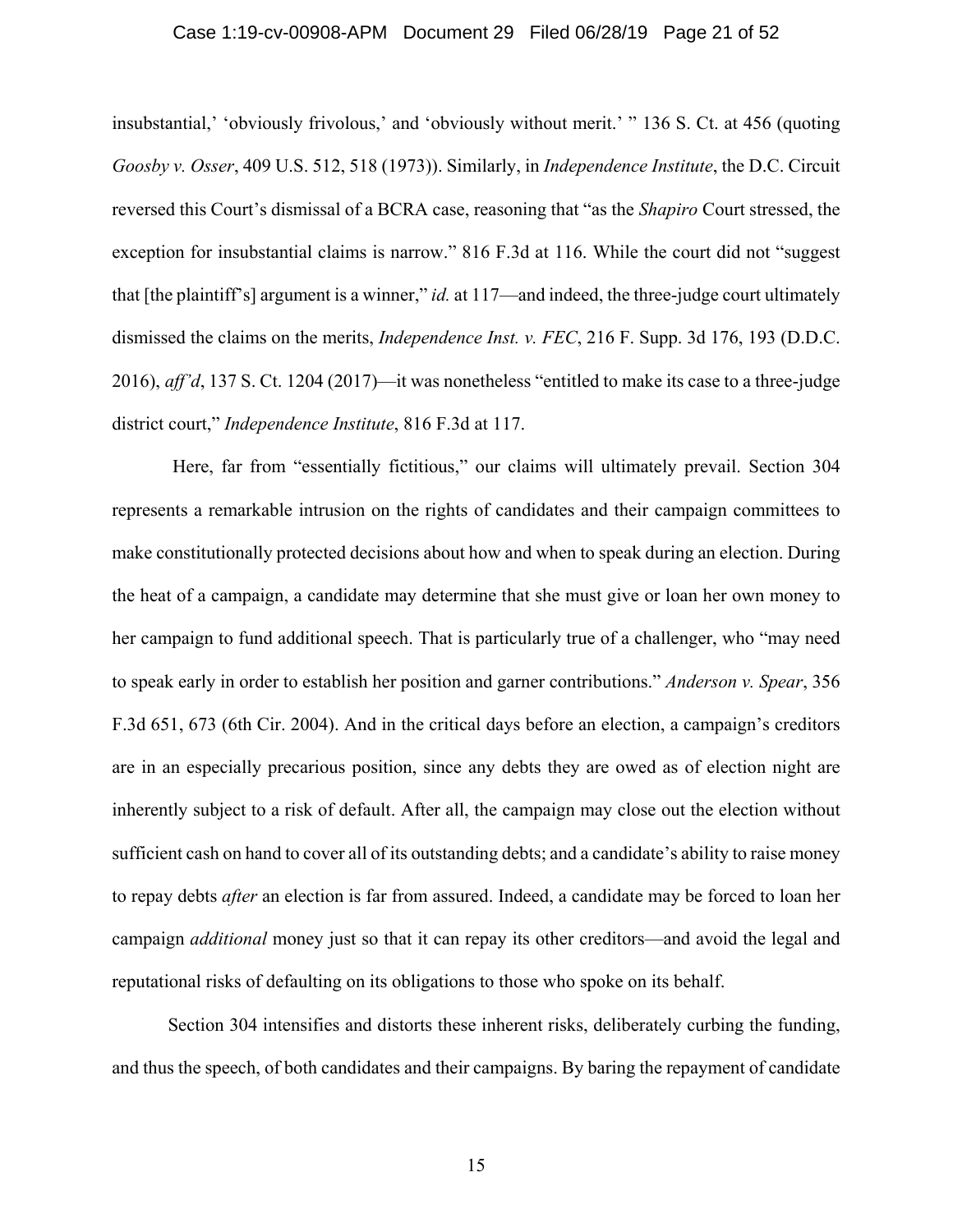#### Case 1:19-cv-00908-APM Document 29 Filed 06/28/19 Page 22 of 52

loans greater than \$250,000 from money raised *after* the election, the challenged limit necessarily increases the risk that these loans will not be repaid in full, or perhaps at all. Section 304 thus has the design and effect of *deterring* a candidate from making loans in excess of \$250,000—directly burdening his First Amendment right "to speak without legislative limit on behalf of his own candidacy." *Buckley*, 424 U.S. at 54. And Section 304 burdens the speech of committees, too. If a committee ends an election owing both debts to creditors and more than \$250,000 in debt to the candidate, Section 304 forces the committee to use its cash on hand, if any, to *pay the candidate first* (or default on that portion of the candidate's loan outright), and if there is any money left over, then to repay debts to other creditors, including the vendors who engaged in core political speech on behalf of the campaign.

Section 304 thus represents a severe intrusion upon the First Amendment's heartland. In the following sections, we briefly show: (1) that the conduct restricted by the challenged provisions is protected by the First Amendment, (2) that Section 304, and the regulations implementing it, directly burden those First Amendment rights, and (3) that this infringement of the First Amendment right to free speech cannot survive constitutional scrutiny.

1. "[T]he First Amendment has its fullest and most urgent application to speech uttered during a campaign for political office." *Arizona Free Enter. Club's Freedom Club PAC v. Bennett*, 564 U.S. 721, 734 (2011) (quotation marks omitted). And there is no more fundamental First Amendment liberty than the right of a candidate "to engage in the discussion of public issues and vigorously and tirelessly to advocate his own election." *Davis v. FEC*, 554 U.S. 724, 738 (2008). While the Supreme Court's campaign finance jurisprudence has ebbed and flowed over the decades following its landmark decision in *Buckley*, one principle has endured without change: any legal burden placed "on personal expenditures by a candidate in furtherance of his own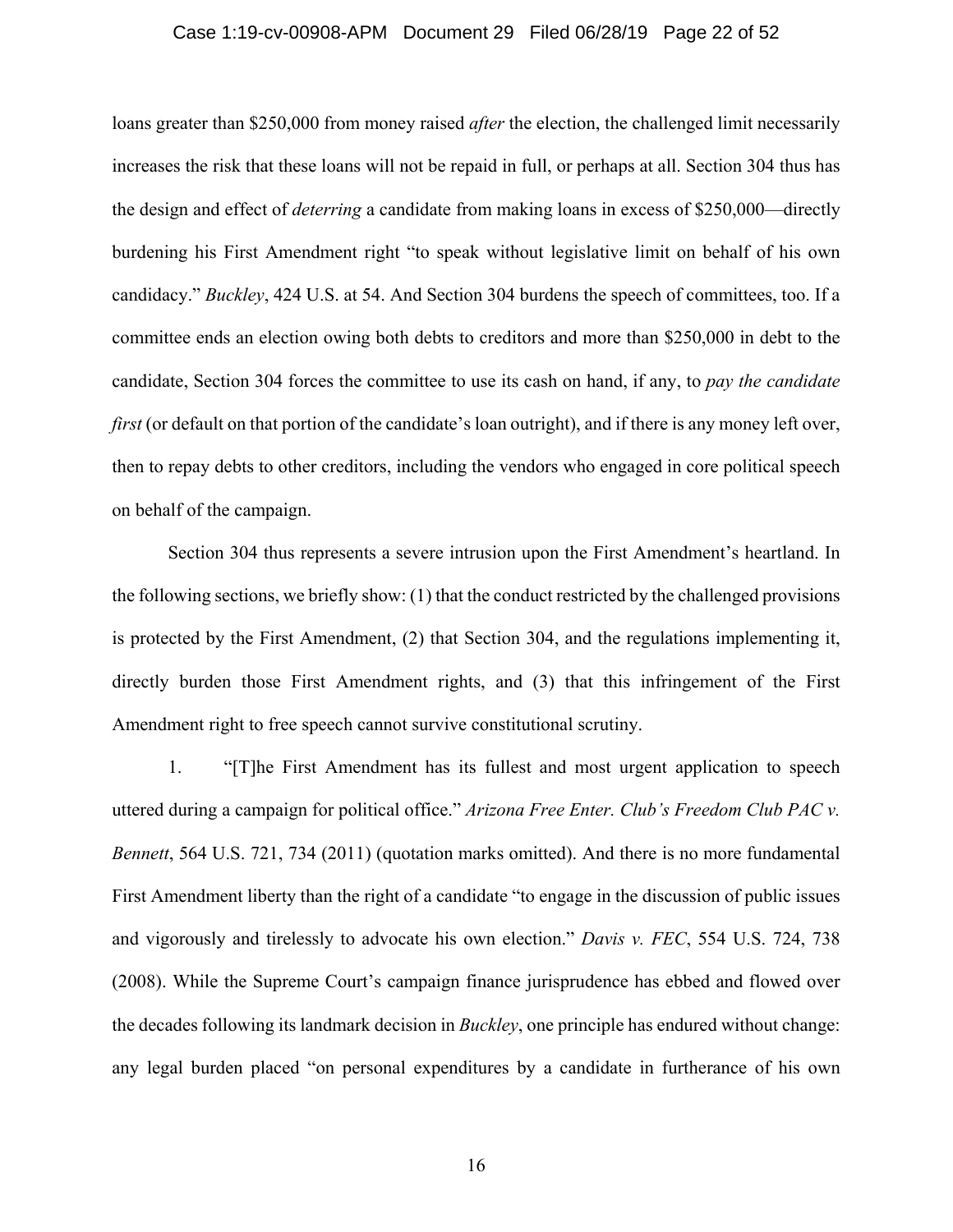#### Case 1:19-cv-00908-APM Document 29 Filed 06/28/19 Page 23 of 52

candidacy . . . clearly and directly interferes with constitutionally protected freedoms" and may be upheld only if it satisfies the strictest judicial scrutiny. 424 U.S. at 53.

A candidate who makes or incurs loans for the benefit of his campaign is exercising this core First Amendment freedom. When Senator Cruz loaned \$5,000 of his own money to his Committee for expenditure on behalf of his reelection, he was using his personal financial means to "vigorously and tirelessly . . . advocate his own election," *id.* at 52—and that was no less true because of his hope, when he loaned this money, that the campaign would be able to reimburse the sum after the election. Likewise, when Senator Cruz pledged his own personal assets to secure a \$255,000 loan that he, in turn, loaned to his Committee, he was engaged in "the vigorous exercise of the right to use personal funds to finance campaign speech," *Davis*, 554 U.S. at 739 notwithstanding his hope that the Committee would later be able to repay the loan so that he, in turn, could discharge the security interest on his assets. After all, those loans went to fund *pure political speech*—either directly or by repaying debts to vendors and other campaign creditors.

Indeed, because making and incurring loans on behalf of one's own candidacy is the transfer of a "thing[ ] of value," it qualifies as an "expenditure" under the *FEC's own definition* of that term. 11 C.F.R. § 100.110(a). The FEC's definition of expenditure *explicitly includes* most loans, *see id.* § 100.111(a) (defining expenditure to include a "loan"); *id.* §§ 100.142 & 100.143 (excepting certain bank loans and lines of credit), and "any guarantee or endorsement of a loan by a candidate," *id.* § 100.111(b). Accordingly, under both common sense and the FEC's own definitions, when Senator Cruz made and incurred the 2018 loans on behalf of his candidacy he was exercising his core First Amendment right of using his own financial resources "to engage in the discussion of public issues and vigorously and tirelessly to advocate his own election." *Buckley*, 424 U.S. at 52. As the Sixth Circuit held in a directly analogous case, "[a]s a matter of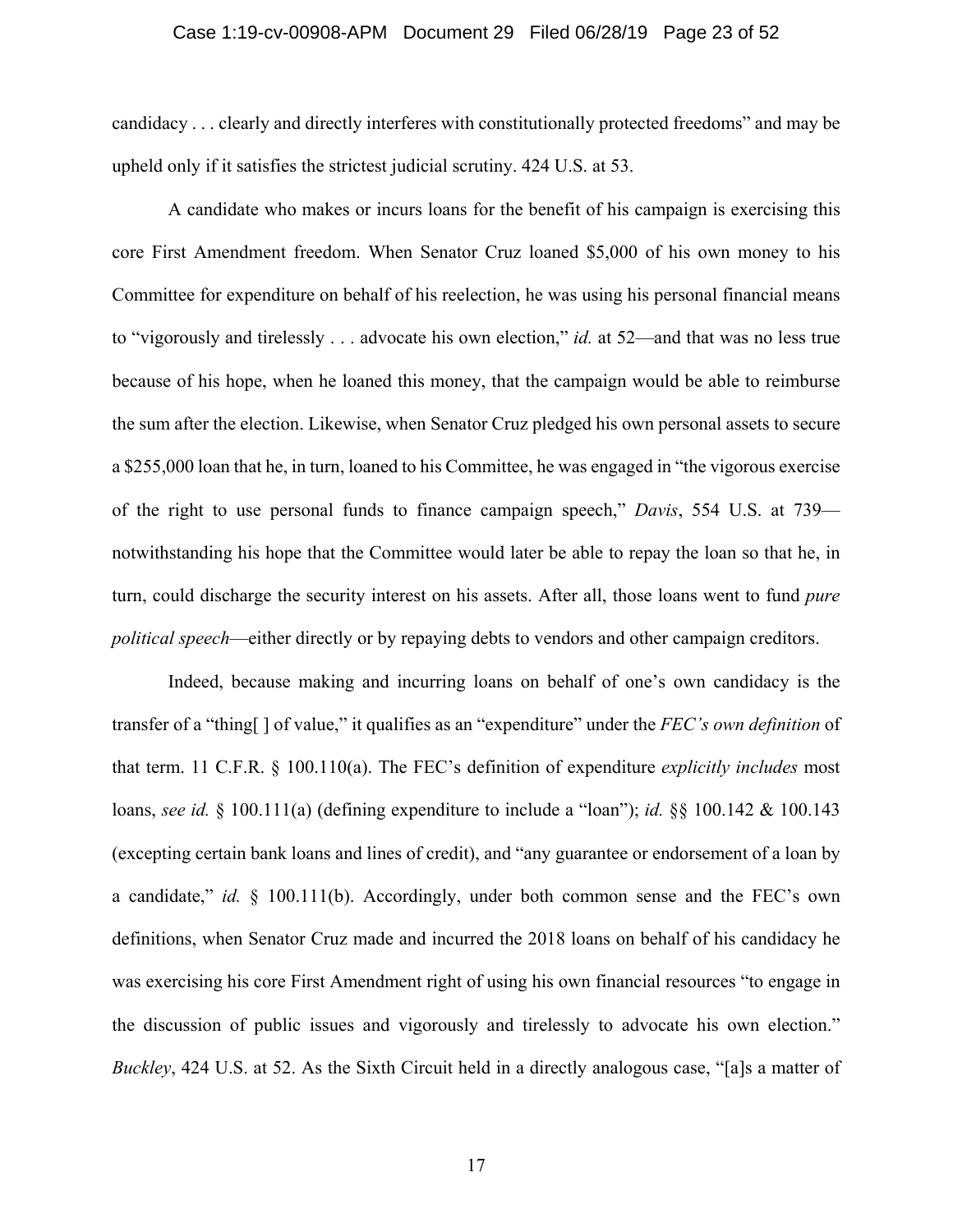#### Case 1:19-cv-00908-APM Document 29 Filed 06/28/19 Page 24 of 52

campaign finance law, . . . limitations on candidate loans are limitations on campaign expenditures, and limitations on campaign expenditures are prohibited by *Buckley.*" *Anderson*, 356 F.3d at 673.

The FEC resists this proposition, arguing that Section 304 "does not regulate or affect speech or speech-related activities." MTD Br. 28. But Defendants reach that conclusion only by *redefining* the First Amendment right supposedly at issue as the right to avoid the specific *burden*  imposed by BCRA's challenged restriction. Thus, the FEC asserts that Senator Cruz is merely asserting the right "to have [his] personal loans repaid," and "having [one's] loans repaid . . . is not a constitutional right at all." *Id.* at 2, 27. This confused line of reasoning mistakes the *burden*  imposed by the challenged law (making it more difficult for a candidate to have his personal loans repaid) for the *right that is burdened* (the candidate's right to expend personal resources, including in the form of personal loans, on behalf of his election). If that trick worked, it could be used to defeat *every* First Amendment claim. For the Government could defend, for example, even a blanket \$5,000 fine on anyone who speaks out against the current administration's policies by arguing that avoiding the payment of \$5,000 "is not a constitutional right at all."

Indeed, the Supreme Court *explicitly repudiated* this gambit in both *Davis* and *Bennett*. In *Davis*, a self-funding candidate challenged another portion of the Millionaire's Amendment, which asymmetrically raised the contribution limits for the supporters of the plaintiff's opponent when the plaintiff spent more than a certain amount of his personal funds. Just as it does here, the Government defended that burden on speech by arguing that it "does not limit in any way the use of a candidate's personal wealth in his run for office," and "the First Amendment poses no bar to Congress's efforts to *increase* political speech." Brief for Appellee at 29, *Davis*, 2008 WL 742921 (Mar. 19, 2008). The Supreme Court emphatically rejected that argument. While acknowledging that there is "no constitutional basis for attacking contribution limits on the ground that they are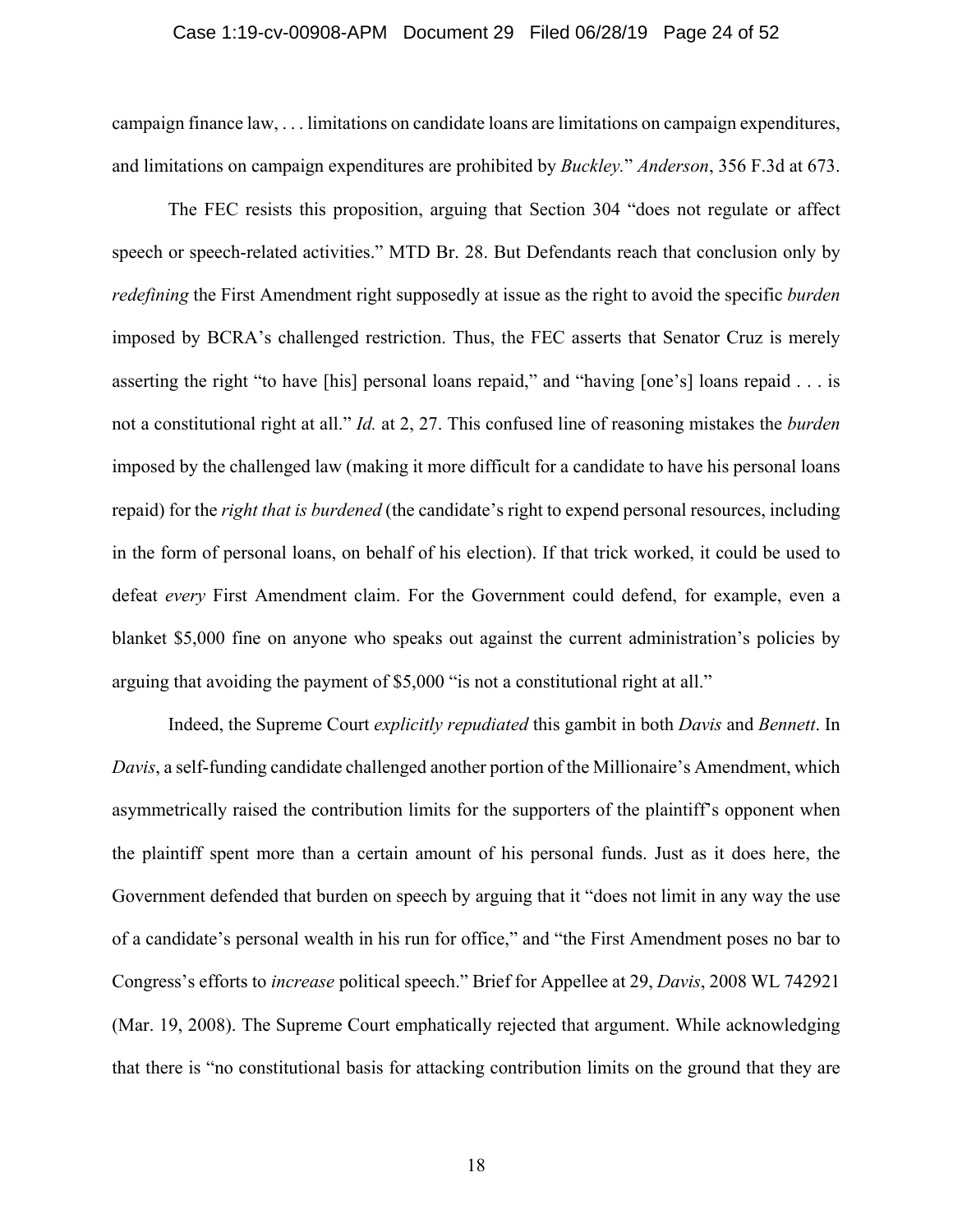#### Case 1:19-cv-00908-APM Document 29 Filed 06/28/19 Page 25 of 52

too high," the *constitutional right* in question, the Court noted, was "the right to spend personal funds for campaign speech." *Davis*, 554 U.S. at 737–40. And because BCRA's asymmetric contribution-limit scheme imposed "a special and potentially significant burden" on that right, it was subject to strict scrutiny. *Id.* 

Similarly, *Bennett* involved an Arizona law that granted publicly financed candidates extra funding when their privately financed competitor spent more than a certain amount of personal funds. Just as FEC here argues that there is no "constitutional right[ ] for candidates to have their personal loans repaid," MTD Br. 2, Justice Kagan's dissent in *Bennett* emphasized that *Buckley*  had upheld public financing of election campaigns under the First Amendment, 564 U.S. at 758 (Kagan, J., dissenting). The *mechanism* Arizona used to burden speech was thus perfectly constitutional in the abstract. But that was beside the point. As the majority explained, "[w]hether Arizona's matching funds provision comports with the First Amendment is not simply a question of whether the State can give a subsidy to a candidate to fund that candidate's election, but whether that subsidy can be triggered by the speech of another candidate." *Id.* at 743 n.9 (majority opinion). And when a subsidy is triggered "in direct response to the political speech of privately financed candidates," it constitutes "an unprecedented penalty on any candidate who robustly exercises his First Amendment rights." *Id.* at 736, 747 (brackets omitted). Under the FEC's define-the-right-asthe-burden reasoning, both of these cases would have come out the other way.

The FEC repeatedly cites the District of Delaware's decision in *FEC v. O'Donnell*, 209 F. Supp. 3d 727 (D. Del. 2016), but that case is completely irrelevant. *O'Donnell* upheld FECA's bar on using campaign contributions for the candidate's "personal use," reasoning that "the prohibition does not implicate First Amendment concerns" because it in no way "restricts or limits *political*  speech." *Id.* at 739. "[A] payment for [a candidate's] living space [i]s payment for a personal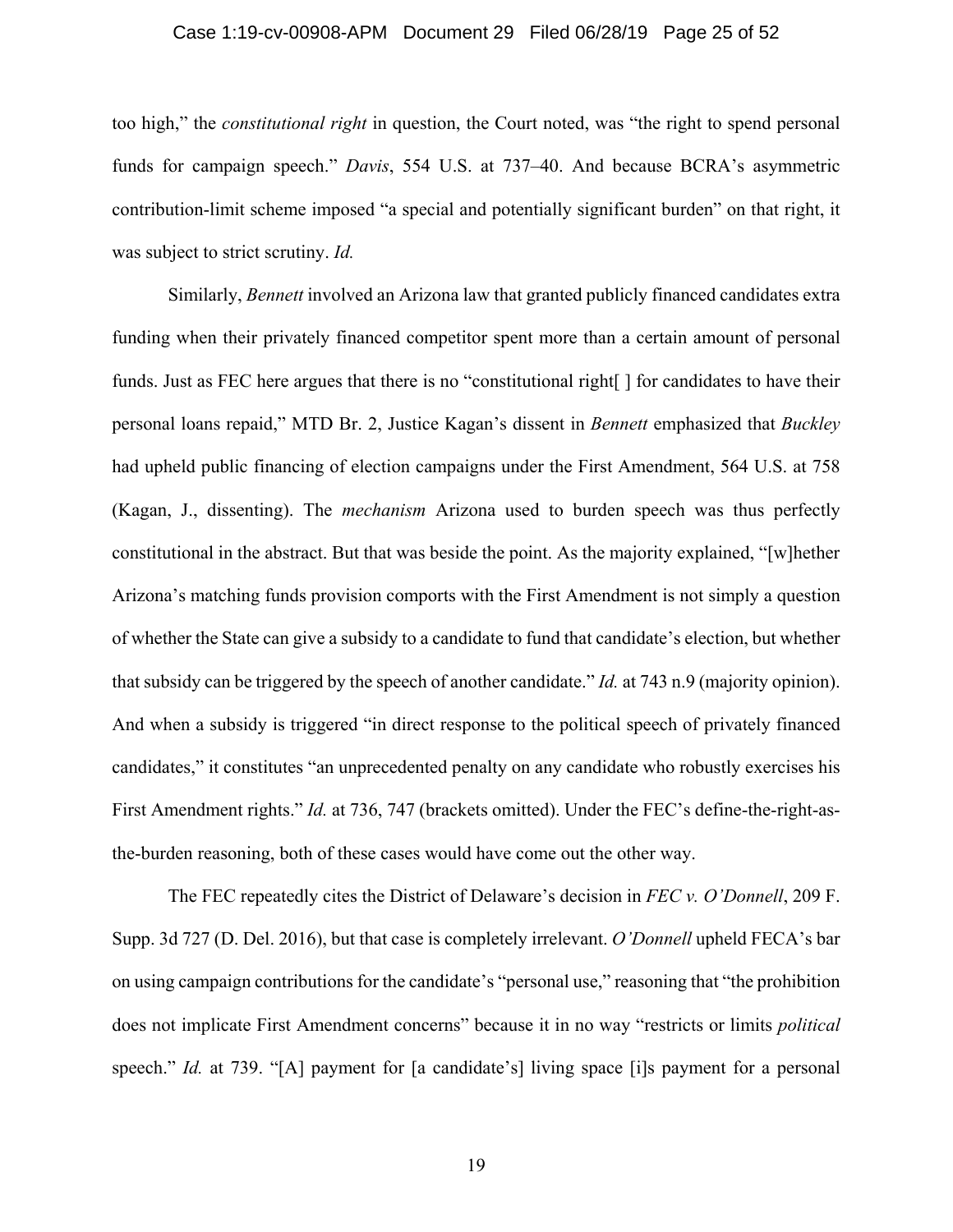#### Case 1:19-cv-00908-APM Document 29 Filed 06/28/19 Page 26 of 52

expense, *not* a payment to facilitate political expression." *Id.* Here, the use of campaign contributions to repay Senator Cruz's loans is plainly not a "personal use." The FEC intimates that post-election loan-repayment contributions "effectively go[ ] into the candidate's pocket" to "subsidize [the candidate's] own personal expenses," MTD. Br. 28, 41, but that is not so: such contributions go to refund to the candidate money that was *used by the campaign for pure political speech*. Indeed, despite this rhetoric, the FEC *nowhere* claims that the use of contributions to repay personal loans converts the contributions to "personal use." After all, using contributions in this way is *entirely legal* with respect both to contributions made *before* the election and with respect to the first \$250,000 of contributions made *after* the election. 52 U.S.C. § 30116(j); 11 C.F.R. § 116.11(b). No "personal use" of campaign funds is at issue here, and *O'Donnell* is thus inapposite.1

Finally, the rights of campaign committees and contributors that are at stake here are also protected by the First Amendment. When a committee repays vendors who produced campaign advertisements, for instance, it is exercising a right that lies at the heartland of the First Amendment: the right to "spend [money] on political communication during a campaign." *Buckley*, 424 U.S. at 19. That is evident from the FEC's own briefing. Defendants note that the Cruz Committee used its cash-on-hand during the 20-day repayment window to reimburse vendors who engaged in political speech during the campaign and to make a contribution to the Texas Pastor Council, and it belittles the Committee's "desire" to prioritize these expenditures over repaying Senator Cruz. MTD Br. 19. But these expenditures paid for *core First Amendment expression*. And the post-election *contributions* that Section 304 bars, of course, also enjoy First Amendment protection. *Buckley*, 424 U.S. at 25; *McCutcheon v. FEC*, 572 U.S. 185, 203 (2014).

 $\frac{1}{1}$  $<sup>1</sup>$  In all events, a single non-binding decision from a district court in another circuit cannot</sup> even conceivably suffice to show that Plaintiffs' claims are wholly frivolous and insubstantial.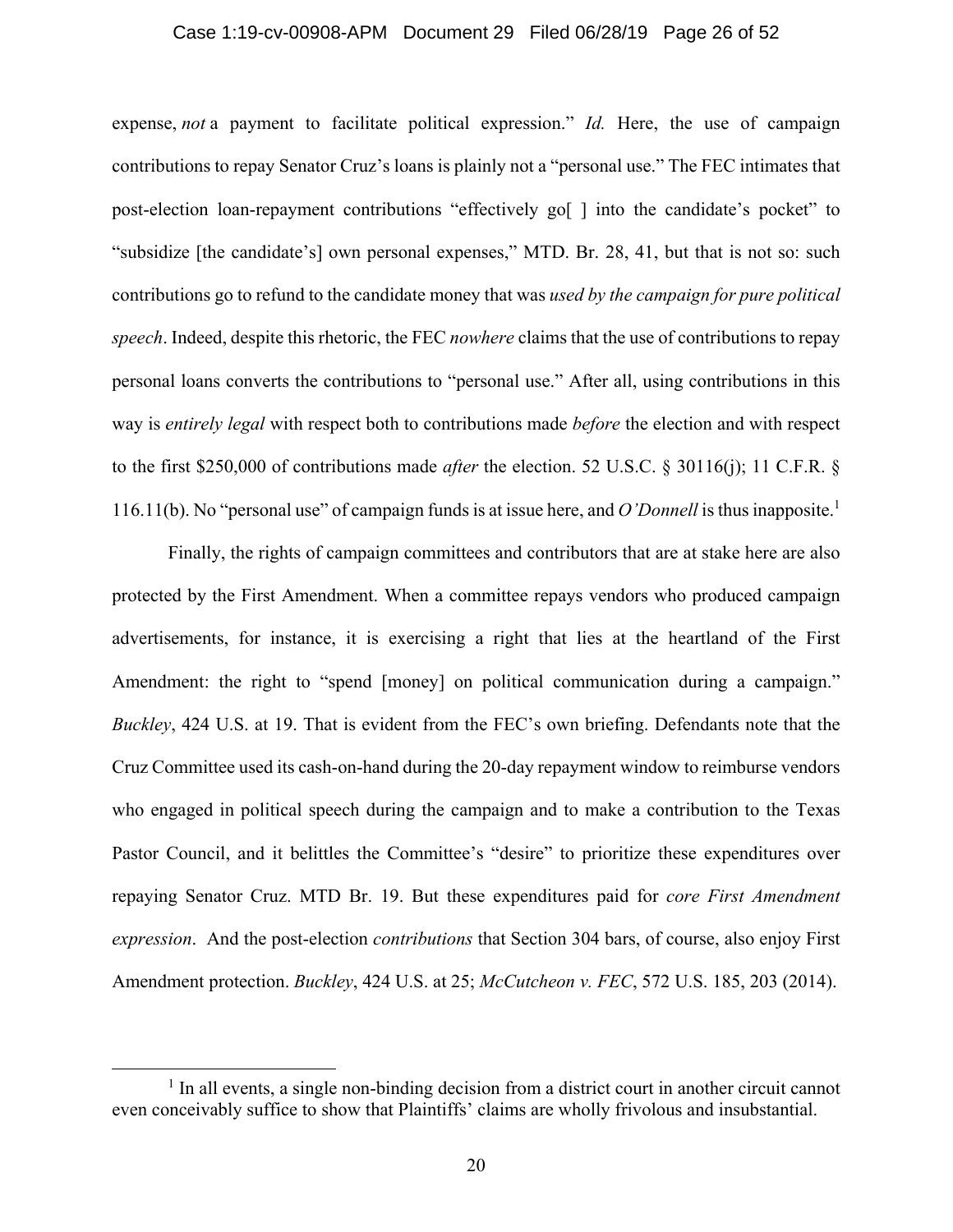#### Case 1:19-cv-00908-APM Document 29 Filed 06/28/19 Page 27 of 52

2. Section 304 imposes a direct and significant burden on the exercise of these First Amendment rights. By limiting the sources of funding that committees can use to repay candidate loans, the \$250,000 cap necessarily increases the risk that these loans will not be repaid in full, or perhaps at all. Indeed, the FEC itself acknowledges that, in part because of Section 304, "a candidate deciding to loan his or her campaign money in advance of the election [will] not be able to accurately determine the likelihood he or she might be repaid." MTD Br. 44. As in *Davis*, this provision thus limits "a candidate who wishes to exercise that right [to] two choices," 554 U.S. at 740: loan more than \$250,000 under the significantly enhanced risk that such a loan *will not be repaid* in full, or simply decline to loan money in excess of this sum at all. And as in *Davis*, Section 304 "does not provide any way in which a candidate can exercise that right without abridgment." *Id.*

The FEC argues that "*Davis* is inapposite here because it involved a BCRA provision that *penalized* candidates for spending their own money in support of their campaigns," while Section 304 "imposes no similar penalty." MTD Br. 31, 32. That is simply false. As just shown, Section 304 *does* penalize a candidate's right to loan money to his campaign—a form of political "spending" under the FEC's own definitions—by directly and significantly reducing "the likelihood he or she might be repaid," MTD Br. 44. The FEC also notes that unlike the limit in *Davis*, "the Loan Repayment Limit is not asymmetrical." MTD Br. 32. But the Supreme Court in *Bennett* specifically *rejected* the notion that "the reach of that opinion is limited to asymmetrical contribution limits," noting that *Davis* had focused on this feature of the Millionaire's Amendment only "because that was the particular burden on candidate speech we faced." 564 U.S. at 740.

Defendants also argue that Section 304 does not trigger First Amendment scrutiny because it "does not infringe on a candidate's ability to spend as much as he or she wants" and thus "Senator

21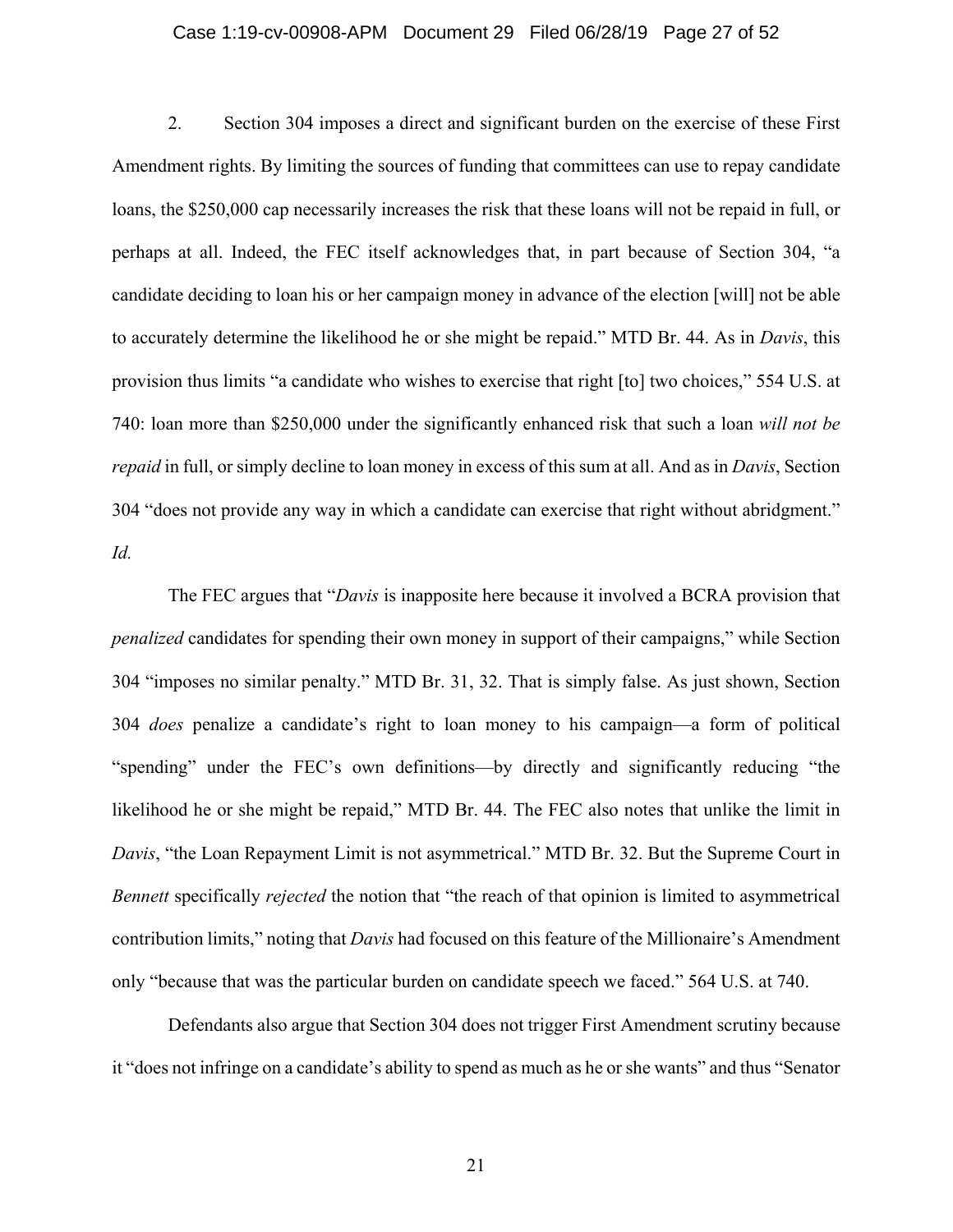#### Case 1:19-cv-00908-APM Document 29 Filed 06/28/19 Page 28 of 52

Cruz was free to contribute or loan as much money as he wished to the Committee for such speech." MTD Br. 30. But precisely the same argument was made, and rejected, in both *Davis*, *compare* 554 U.S. at 754–55 (Stevens, J., dissenting) *with id.* at 738–39 (majority opinion), and *Bennett*, *compare* 564 U.S. at 763 (Kagan, J., dissenting), *with id.* at 742–43 (majority opinion). It is far too late in the day to argue that the Government is free to burden the right to spend money on speech so long as it refrains from *directly capping* those expenditures. And the notion that Senator Cruz remains free to "loan as much money as he wished to the Committee," MTD Br. 30, is plainly without merit, given that any loans in excess of \$250,000 carry a significantly enhanced repayment risk, due to Section 304's limits on the sources of funds that can be used to repay them.

Section 304 also burdens the First Amendment rights of committees. The FEC points out that our complaint does not allege that the loan-repayment limit prevents the Committee from "amassing the resources necessary for effective campaign advocacy." MTD Br. 33 (brackets and quotation marks omitted). But Section 304 burdens the Committee's rights not only by limiting its *receipts*, but by limiting its *expenditures*. Because Section 304 bars a committee from repaying more than \$250,000 in candidate loans from money raised after an election, it effectively forces the committee to repay such loans in excess of \$250,00 with *pre-*election money, in preference to using that money to fund (or reimburse) core political speech. Section 304's demand that committees *forego* (or at the very least *delay*) engaging in this constitutionally protected expression if they do not wish to default on the candidate's loans "necessarily reduces the quantity of expression," thereby "restricting the number of issues discussed, the depth of their exploration, and the size of the audience reached." *Buckley*, 424 U.S. at 19.2

 $\frac{1}{2}$  In any event, the *en banc* D.C. Circuit recently concluded that "*Buckley* and its progeny hardly foreclose application of closely drawn scrutiny" to contribution limits challenged by a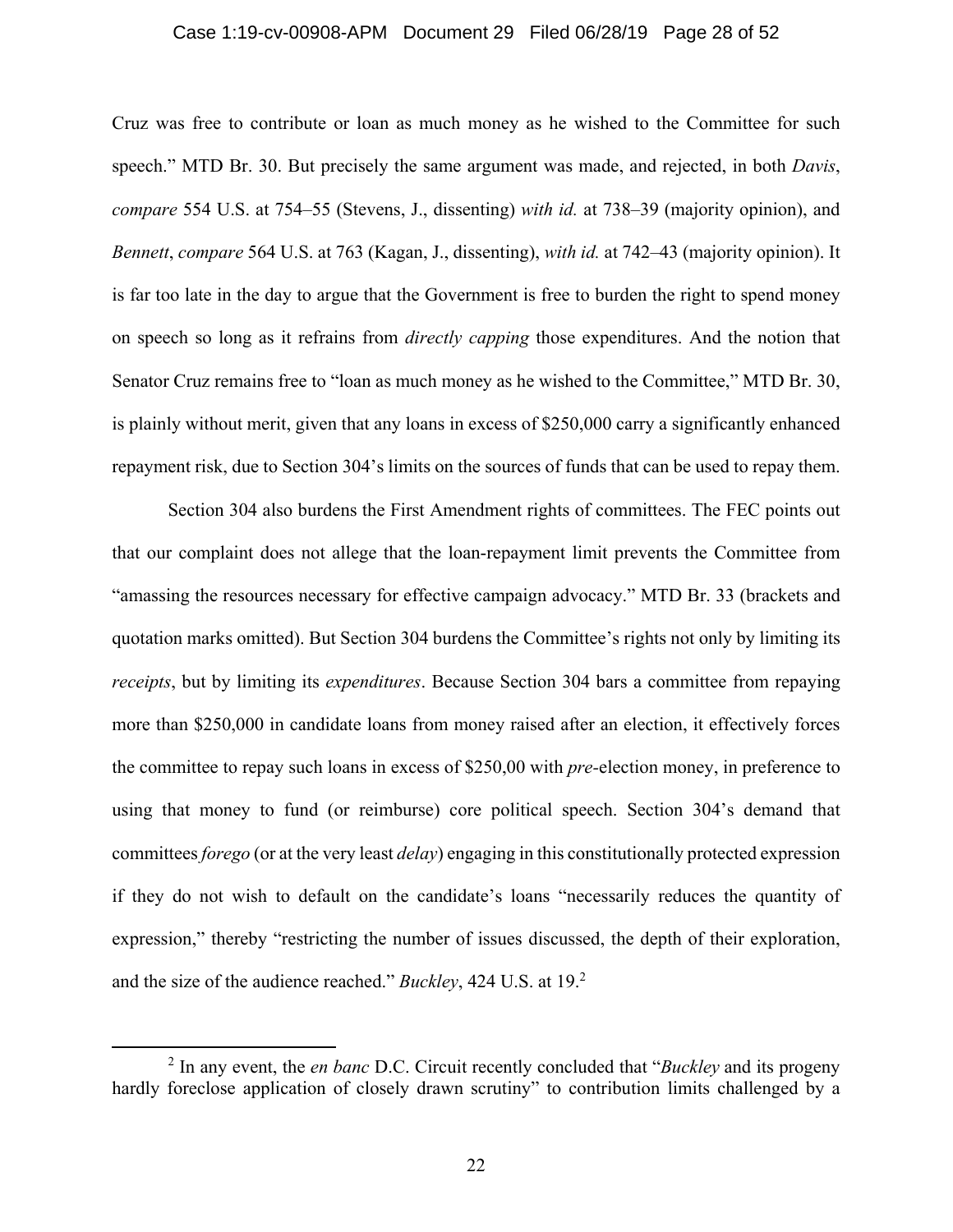#### Case 1:19-cv-00908-APM Document 29 Filed 06/28/19 Page 29 of 52

Finally, Section 304 also burdens the rights of contributors. While the FEC argues that Section 304 does not "prevent any individual from making a contribution, either before or after an election," MTD Br. 35, that is not so. For an individual who wishes to contribute money to a candidate in connection with an election but is unable to do so *before* the election, the FEC's regulations allow him to make post-election contributions only to the extent the candidate has "net debts outstanding." 11 C.F.R. § 110.1(b)(3). And by barring more than \$250,000 in post-election contributions from going towards repayment of the candidate's loans—and excluding those loans from the calculation of net debts outstanding, *id.* § 110.1(b)(3)(ii)(C)—Section 304 creates the possibility that some individuals who wish to contribute post-election will be prevented from doing so, because the candidate's net-debts-outstanding ceiling will already have been reached. Section 304 thus impinges upon the rights of these contributors "to participate in the public debate through political expression and political association." *McCutcheon*, 572 U.S. at 203.

3. Because Section 304 burdens the core First Amendment expression of Senator Cruz and his Committee, it is subject to strict scrutiny—not the mere rational basis review proposed by the FEC. *See Bennett*, 564 U.S. at 748. Indeed, at a minimum, "closely drawn" scrutiny is required, given the restraints the challenged provisions impose on the rights of contributors. *McCutcheon*, 572 U.S. at 199.<sup>3</sup> Section 304 flunks either standard for at least four reasons.

*First*, while the FEC asserts that the loan-repayment limit was designed "to mitigate the heightened risk of quid pro quo corruption and its appearance," MTD Br. 39, the provision's

 $\overline{a}$ 

committee, even if the limits do not prevent it from amassing the necessary resources for effective advocacy. *Libertarian Nat'l Comm., Inc. v. FEC*, 924 F.3d 533, 541 (D.C. Cir. 2019) (en banc).

<sup>&</sup>lt;sup>3</sup> Plaintiffs reserve the right to argue before the Supreme Court that *Buckley*'s prescription of "closely drawn" scrutiny for contribution limits either is tantamount to strict scrutiny or is itself inconsistent with fundamental First Amendment principles. *See, e.g.*, *Colorado Republican Fed. Campaign Comm. v. FEC*, 518 U.S. 604, 635–44 (1996) (Thomas, J., dissenting).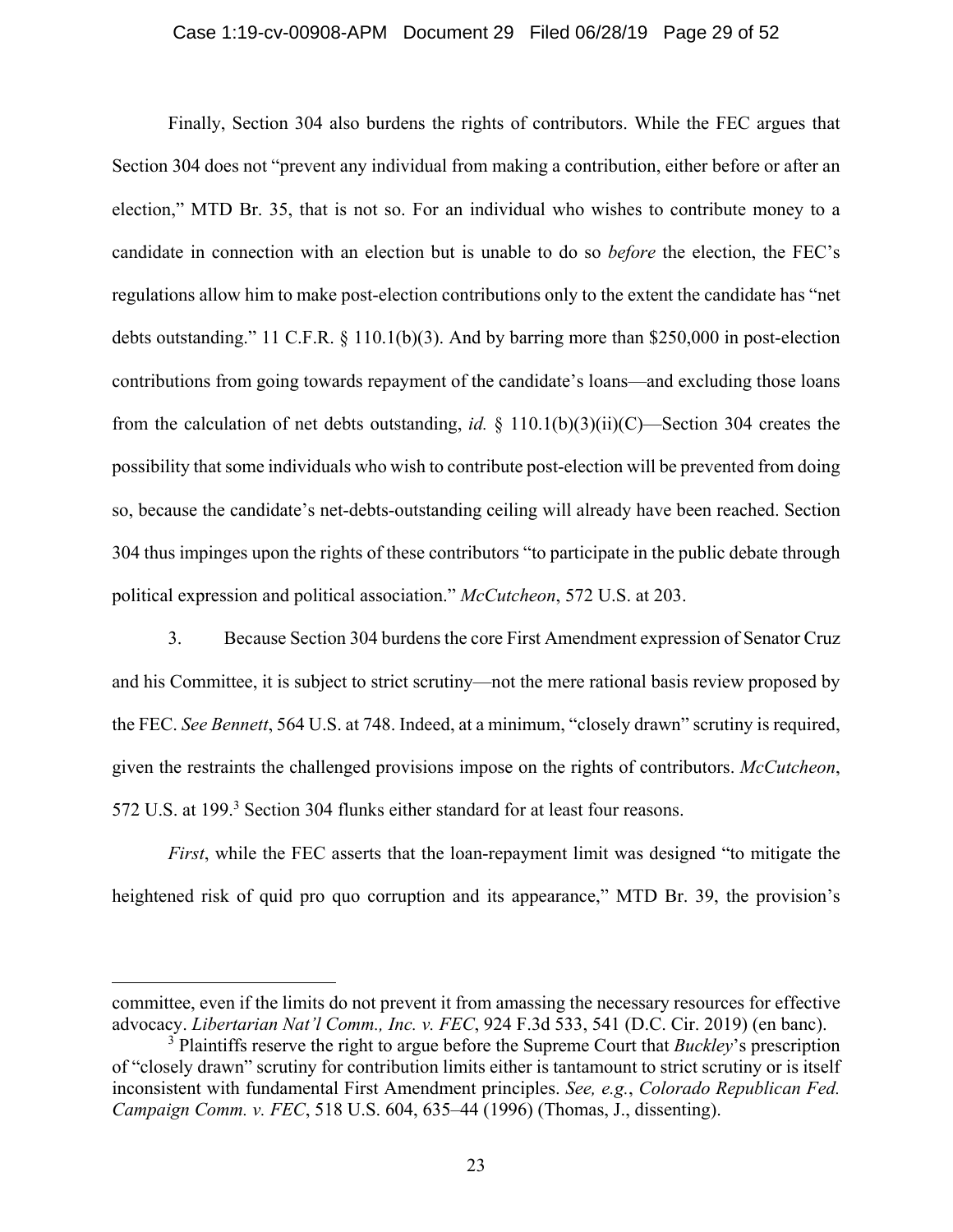#### Case 1:19-cv-00908-APM Document 29 Filed 06/28/19 Page 30 of 52

legislative history shows that it was *actually* designed to burden the ability of wealthy candidates to loan large sums to their campaign, thereby "level[ling] the playing field" between competing candidates, 147 CONG.REC. S2463 (daily ed. Mar. 19, 2001) (statement of Sen. DeWine). In *Davis*, the Government acknowledged, and the Court accepted, that the purpose of the Millionaire's Amendment was to "level electoral opportunities for candidates of different personal wealth." 554 U.S. at 741. And the legislative history demonstrates that this purpose extended to Section 304 in particular, for as one of its co-sponsor's recognized, "a lot of people who are very wealthy do not give money to their campaign; they loan it and say they will be repaid later." 147 CONG. REC. S2461 (daily ed. Mar. 19, 2001) (statement of Sen. Durbin). As the Supreme Court has repeatedly stressed, because "[l]eveling electoral opportunities means making and implementing judgments about which strengths should be permitted to contribute to the outcome of an election, . . . it is *not legitimate* for the government to attempt to equalize electoral opportunities in this manner." *Bennett*, 564 U.S. at 749–50 (quotation marks omitted) (emphasis added). Indeed, "such basic intrusion by the government into the debate over who should govern goes to the heart of First Amendment values." *Id.*

In addition to "level[ling] the playing field," several legislators opposed to the Millionaire's Amendment pointed out that the provision also had an even more antidemocratic design—it "protects incumbents." 147 CONG. REC. S2544 (daily ed. Mar. 20, 2001) (statement of Sen. Daschle). After all, while challengers often need to spend significant amounts of seed money to raise name recognition even *before* they start to receive significant contributions, *see Anderson*, 356 F.3d at 673, incumbents "have a lot of advantages that do not come out of our personal checkbooks," 147 CONG. REC. S2465 (daily ed. Mar. 19, 2001) (statement of Sen. Dodd); *see also id.* at S2548 (daily ed. Mar. 20, 2001) (statement of Sen. Levin) (similar); *id.* at S2852 (daily ed.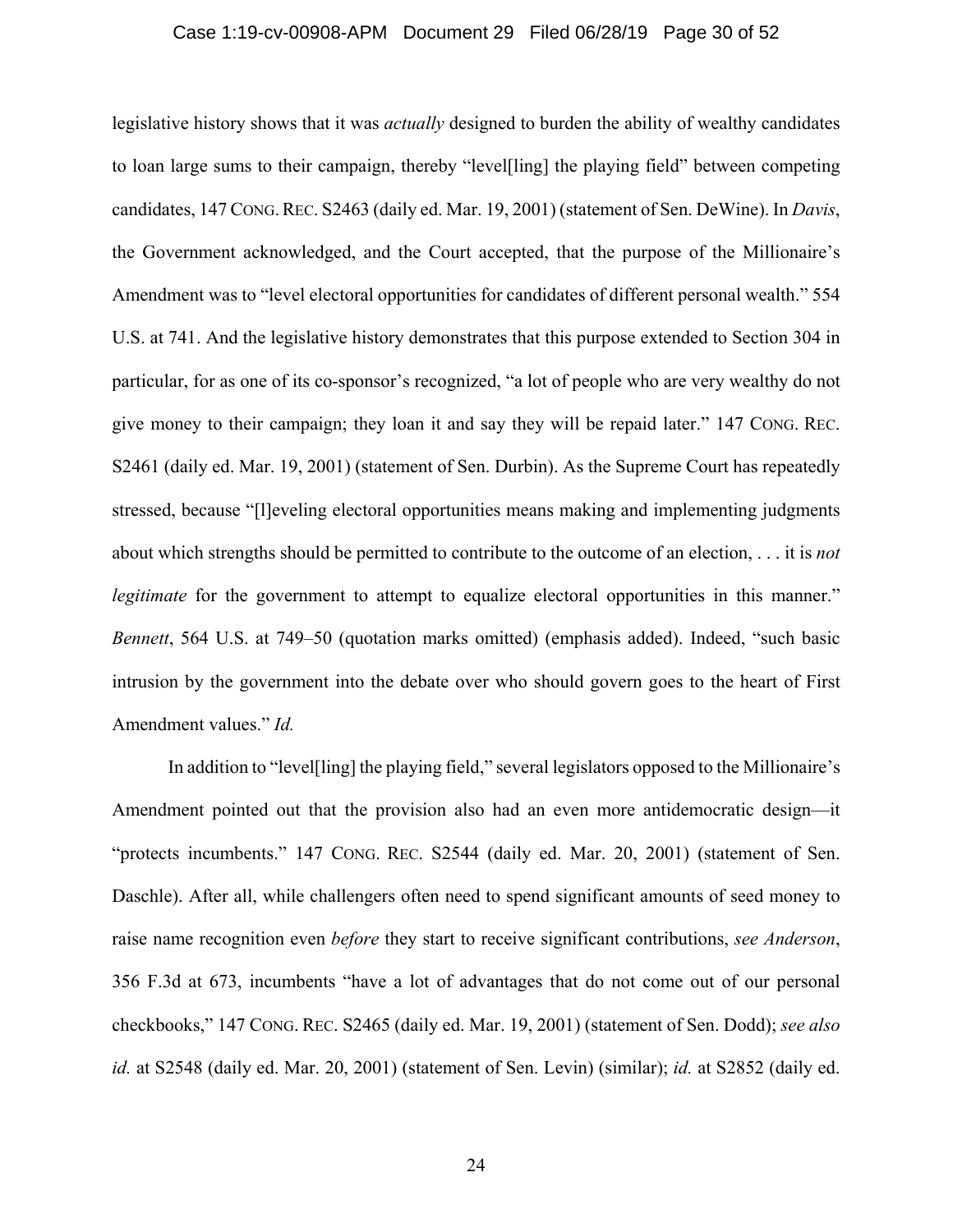#### Case 1:19-cv-00908-APM Document 29 Filed 06/28/19 Page 31 of 52

Mar. 26, 2001) (statement of Sen. Reid) (similar). Indeed, in a remarkably forthright statement, Senator McCain—a supporter of the Amendment—noted that the provision

addresses, in all candor, a concern that literally every nonmillionaire Member of this body has, and that is that they wake up some morning and pick up the paper and find out that some multimillionaire is going to run for their seat, and that person intends to invest 3, 5, 8, 10, now up to \$70 million of their own money in order to win.

*Id.* at S2540 (daily ed. Mar. 20, 2001) (statement of Sen. McCain). The Supreme Court has consistently cautioned that campaign finance restrictions may not "magnify the advantages of incumbency to the point where they put challengers to a significant disadvantage," and that "where there is strong indication in a particular case, *i.e.,* danger signs, that such risks exist (both present in kind and likely serious in degree), courts . . . must review the record independently and carefully with an eye toward assessing the statute's 'tailoring.' " *Randall v. Sorrell*, 548 U.S. 230, 248, 249 (2006) (opinion of Breyer, J.). Those "danger signs" are present here.

*Second*, even accepting the FEC's proffered anti-corruption interest at face value, that interest cannot justify Section 304 because the speech it restricts—the right of a candidate to spend his own money, in the form of a personal loan, to advance his candidacy—actually *reduces* the possibility of corruption. As the Supreme Court has emphasized time and again, "reliance on personal funds *reduces* the threat of corruption, and therefore [the Millionaire's Amendment], by discouraging use of personal funds, disserves the anticorruption interest." *Davis*, 554 U.S. at 740– 41; *see also Buckley*, 424 U.S. at 53; *Bennett*, 564 U.S. at 751. The FEC cannot justify Section 304 as an anti-corruption measure when the primary effect of the burden it imposes on candidates' speech "*disserves* the anticorruption interest." *Davis*, 554 U.S. at 741 (emphasis added).

*Third*, Section 304's limits are not necessary to combat corruption for an independent reason: the federal contribution limits *already* serve to eliminate any concern that contributions will lead to *quid-pro-quo* corruption or its appearance. The base limit of \$2,800 per contributor (as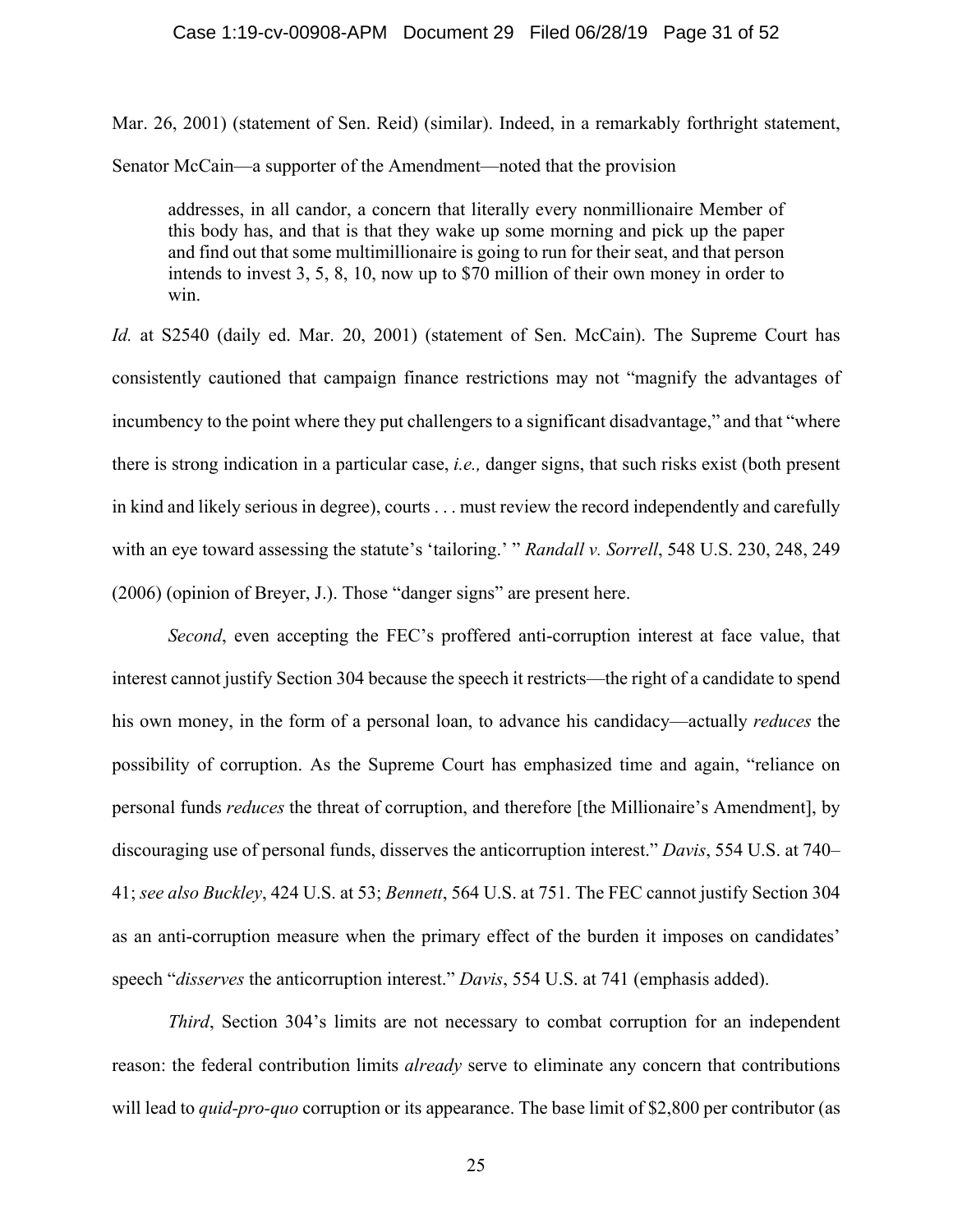#### Case 1:19-cv-00908-APM Document 29 Filed 06/28/19 Page 32 of 52

adjusted for inflation) applies to all contributions "with respect to any election," 52 U.S.C. § 30116(a)—so it governs post-election contributions "with respect to [that] election" in the same measure as pre-election contributions. *Id.*; *see also* 11 C.F.R. § 110.1(b)(3)(iii). As the Supreme Court explained in *McCutcheon*, "[t]hose base limits remain the primary means of regulating campaign contributions," and "Congress's selection of a [\$2,800] base limit indicates its belief that contributions of that amount or less *do not create a cognizable risk of corruption*." 572 U.S. at 209, 210 (emphasis added). Indeed, *McCutcheon struck down* FECA's additional "aggregate" contribution limit, explaining that "it is difficult to understand" how violation of the aggregate limit could "be regarded as corruptible" if "there is no corruption concern" in contributing up to the base limit for each candidate. *Id.* So too here: Congress's selection of a \$2,800 base limit indicates its judgment that contributions in that amount—whether made pre- or post-election—do not raise the specter of *quid-pro-quo* corruption, and that remains true even if the committee uses them to repay candidate loans. *See Anderson*, 356 F.3d at 673 (invalidating cap on candidate loans because "the risk of *quid pro quo* is substantially mitigated by individual contribution limits").

The FEC makes two arguments in an attempt to avoid this logic. First, it argues that candidate-loan-repayment contributions are especially corrupting because they are received "*after*  an election, at a time when the winner is already known and thus in a better position than a mere candidate to guarantee legislative favors to big donors." MTD Br. 40–41. But Section 304 is a spectacularly poor fit for any such interest, since the same is true of *all* post-election contributions—yet federal law generally *allows* supporters to make contributions to an election after it has taken place. More fundamentally, this reasoning would doom *all contributions to incumbent officeholders*. These, no less than loan-repayment contributions, take place "*after* an election, at a time when the winner is already known." *Id.* Yet there is no dispute that a contributor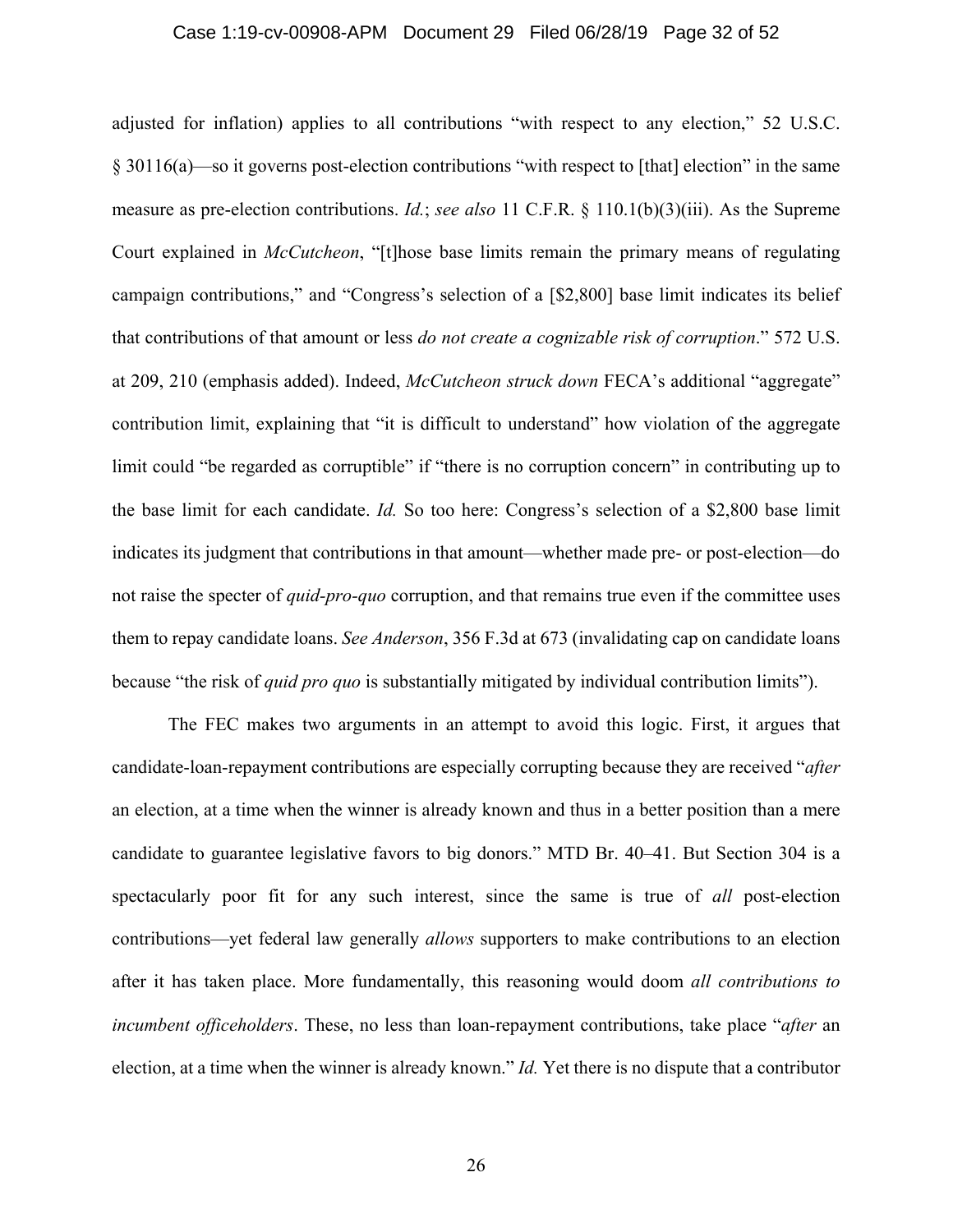#### Case 1:19-cv-00908-APM Document 29 Filed 06/28/19 Page 33 of 52

could have given Senator Cruz \$2,800 on November 7, 2018, if he had designated it for the *upcoming* election cycle. The notion that the contribution would have suddenly become corrupting if it were instead designated for the 2018 election is farcical.

The Government's second argument fares no better. Section 304, the FEC notes, "applies to funds given by a campaign to a candidate or officeholder who can then essentially pocket those funds and use them for any purpose," and, it says, "[a]t the very least, it *appears* corrupt to the public when candidates use contributions for their personal projects." MTD Br. 41. Once again, if this is the interest genuinely protected by Section 304, then the provision is radically underinclusive—for precisely the same reasoning applies to the use of *pre*-election funds to repay candidate loans, yet the challenged provisions allow campaign funds to be used this way *without limit. See* 52 U.S.C. § 30116(j); 11 C.F.R. § 116.11(b)(1). Further, the same logic would apply to *any* repayment of a candidate loan with post-election funds, yet Section 304 allows such repayment up to \$250,000. And more fundamentally, this argument simply misunderstands the nature of these contributions. As noted above, a debt-repayment contribution does not go "to subsidize [the candidate's] own personal expenses," MTD Br. 41; it refunds money that was spent *furthering the candidate's election campaign*, just like any other contribution. That is why repaying candidate loans *does not* fall afoul of the federal law's separate prohibition, not challenged here, on the conversion of campaign funds to personal use. *See supra*, pp. 19–20.

Indeed, where a candidate wishes to spend an extra \$1,000 on his election campaign, the following two alternative transactions are, for all intents and purposes, completely identical:

(1) the candidate makes a \$1,000 loan to his campaign before the election, which is paid back by the campaign after the election because a contributor has made a \$1,000 post-election donation;

(2) the contributor makes a \$1,000 contribution before the election, which relieves the candidate of the need of loaning the campaign \$1,000 of his own money.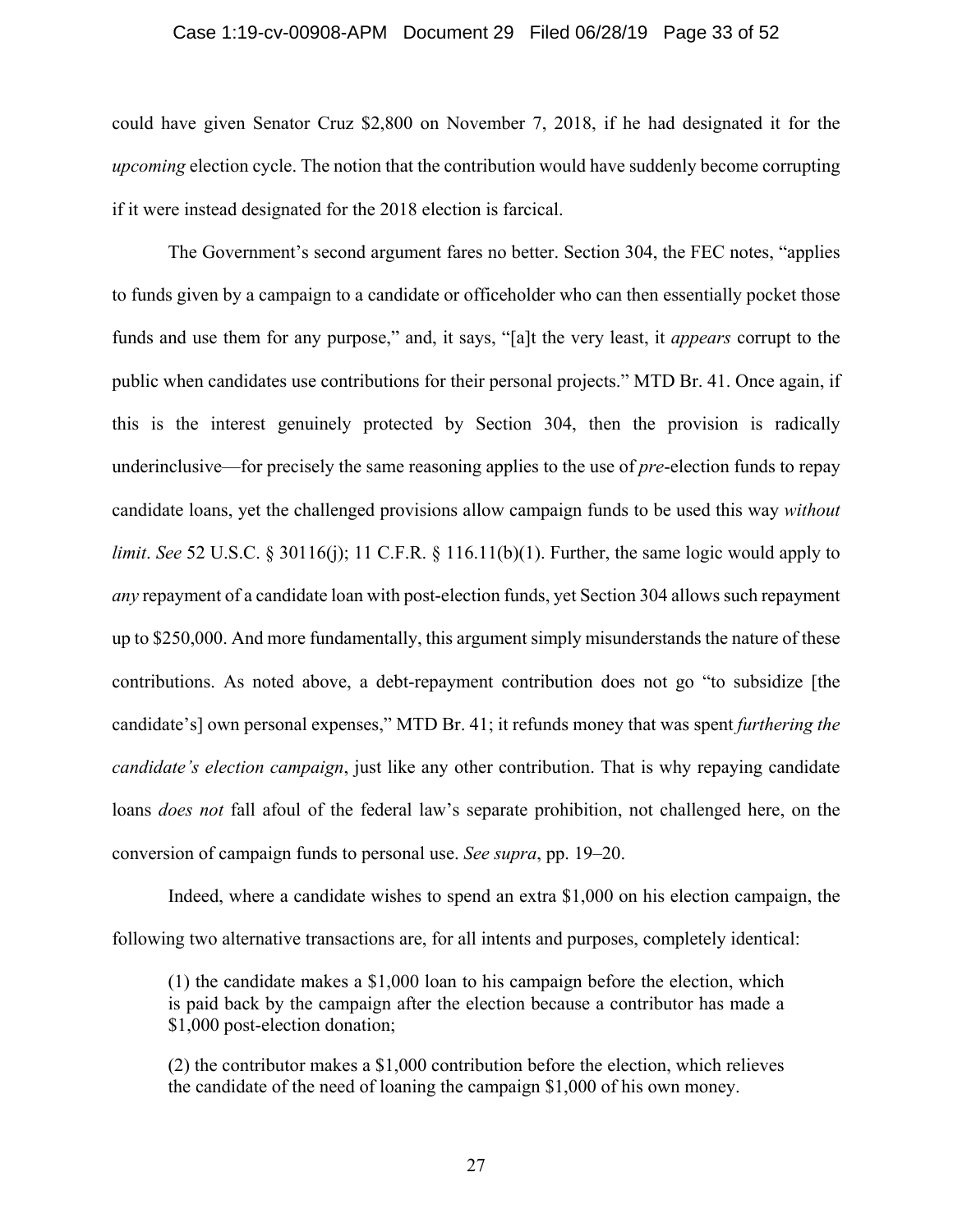#### Case 1:19-cv-00908-APM Document 29 Filed 06/28/19 Page 34 of 52

In both cases, the candidate is able to spend the needed \$1,000 on core political speech, and in both cases, the contribution allows the Candidate to spend \$1,000 of his own money for purposes other than the campaign. Yet by the FEC's lights, the second scenario raises no concerns whatsoever, but the first must be banned "to prevent the public's confidence in the system of representative Government from being eroded to a disastrous extent." *Id.* There is nothing to this.

*Finally*, even ignoring all of these points and assuming that Section 304 validly serves to combat *quid pro quo* corruption for winning candidates like Senator Cruz, the provision still could not validly be applied to *losing* candidates—who no longer have the *power* to grant political favors in a *quid pro quo* return for post-election contributions. *See Anderson*, 356 F.3d at 673 ("[T]he risk of *quid pro quo* is virtually non-existent where the contribution is made to a losing candidate who seeks to recoup some of his debt."). The FEC suggests that "incumbent candidates that lose are still officeholders for some time after their loss and other candidates who lose an election may be elected to federal office in the future." MTD Br. 43. But at the very least, the notion that donors will contribute post-election funds as part of a *quid pro quo* deal to a *lame duck* officeholder is highly speculative at best—and it thus "cannot justify the substantial intrusion on First Amendment rights at issue in this case." *McCutcheon*, 572 U.S. at 218. And while a losing candidate may of course "be elected to federal office in the future," the same is true of *every eligible citizen in the country*, so this is hardly a justification for saddling *additional* limits on these losing candidates.

The FEC argues that "[a]ny overbreadth of the Loan Repayment Restriction would be insubstantial in relation to its legitimate sweep," given that Section 304, on its view, legitimately applies to all "winning candidates and is thus extensive." MTD Br. 42. But on average, there are far more losers than winners in a contested election—there are currently 737 declared candidates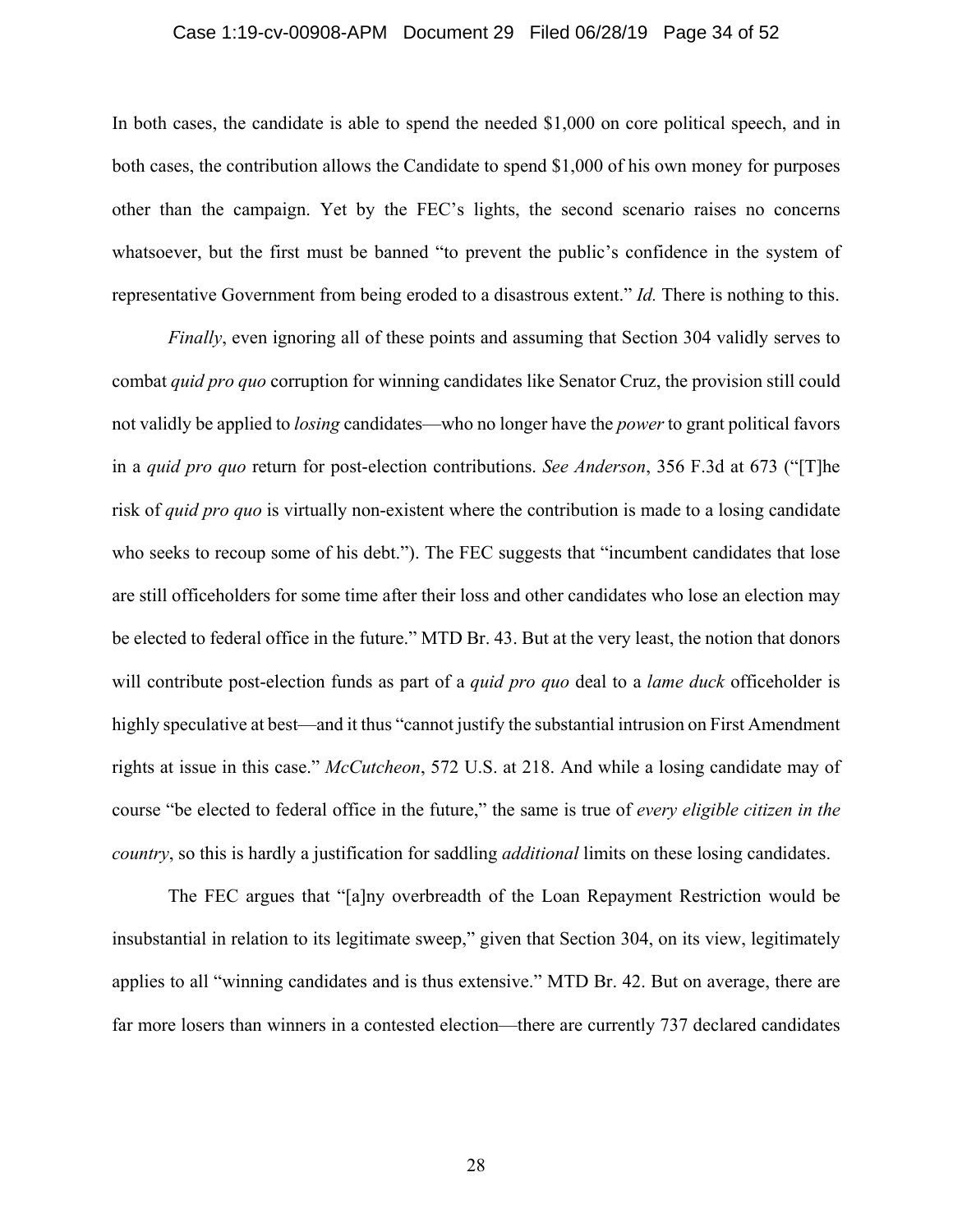#### Case 1:19-cv-00908-APM Document 29 Filed 06/28/19 Page 35 of 52

for President in the 2020 election<sup>4</sup>—so Section 304's supposedly "legitimate sweep" is in fact *swamped* by its illegitimate application to 736 (so far) losing candidates. Defendants respond, citing *Buckley*, that "[i]n any case, courts have repeatedly upheld FECA restrictions that apply to *all* candidates against overbreadth challenges, even if the justification applied more to some candidates than others." *Id*. at 43. But *Buckley* upheld FECA's contribution limits even though "most large contributors do not seek improper influence" because it is "difficult to isolate suspect contributions" and "Congress was justified in concluding that the interest in safeguarding against the appearance of impropriety" required across-the-board limits. 424 U.S. at 29; *see also McConnell v. FEC*, 540 U.S. 93, 159–60 (2003) (rejecting line between minor and major parties as unrelated to the Government's interest). Here, there is obviously no difficulty in determining who won and lost the election (that is a rather important feature of the system), and loan-repayment contributions to losing candidates simply do not raise any meaningful appearance of corruption.

Section 304 is accordingly unconstitutional on its face, and Plaintiffs are likely to prevail in their challenge. At the very least, the First Amendment claims at issue are not "essentially fictitious," *Shapiro*, 136 S. Ct. at 456, and that suffices to require a three-judge court.

### **C. The Jurisdiction of the Three-Judge Court Required by Section 403 Extends to Plaintiffs' Challenge to FEC's Implementing Regulations.**

Finally, Defendants are wrong to assert that counts 3, 4, and 5 of our complaint—the claims challenging the FEC's implementing regulation, 11 C.F.R. § 116.11—are outside the three-judge court's jurisdiction. As discussed above, the three-judge court provision that Congress included in BCRA unambiguously requires that where suit is brought "to challenge the constitutionality of any provision of this Act," a three-judge court must be convened to hear "the action" as a whole. 52

 <sup>4</sup> *Campaign Finance Data: Candidates 2020*, FEC, https://bit.ly/2EAEJIM (last accessed June 27, 2019).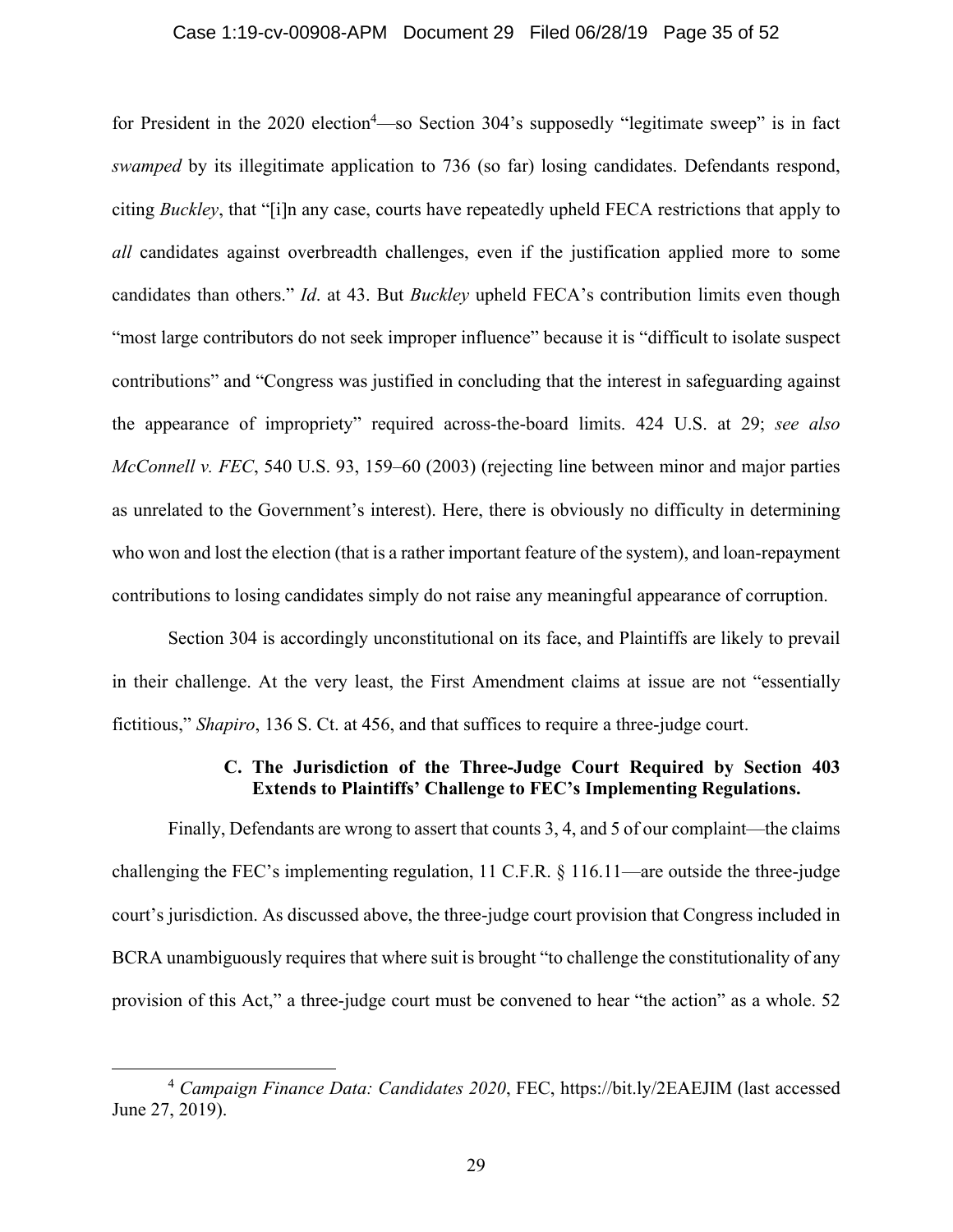#### Case 1:19-cv-00908-APM Document 29 Filed 06/28/19 Page 36 of 52

U.S.C. § 30110 note. If Congress had wished to impose a narrower requirement, requiring threejudge consideration only of certain *claims*, it had before it several models of how to do so. C*f.* S.J. Res. 46, 110th Cong., 122 Stat. 5036, Sec. 1(b)(2) (2008). But it chose not to limit Section 403 in this way, and this Court has no power to disregard that choice by disaggregating the action to target certain claims for single-judge adjudication.<sup>5</sup>

To be sure, in *Turner Broadcasting System, Inc. v. FCC*, a three-judge court of this District, over Judge Jackson's dissent, rejected a similar argument in the context of the Cable Act's threejudge court provision, due to the "burdens" it would inflict "on the federal judicial system." 810 F. Supp. 1308, 1312 (D.D.C. 1992). But that decision is not precedential. *See Camreta*, 563 U.S. at 709 n.7; *see also San Diego Unified Port Dist. v. Gianturco*, 651 F.2d 1306, 1315 n.24 (9th Cir. 1981) ("When a district court is convened as a statutory three-judge panel, it still is sitting as a district court for purposes of stare decisis."); *In re Sealed Case*, 838 F.2d 476, 491 n.24 (D.C. Cir.), *rev'd on other grounds sub nom. Morrison v. Olson*, 487 U.S. 654 (1988) (citing *Gianturco*). And given that "[i]t is Congress's job to enact policy and it is this Court's job to follow the policy Congress has prescribed," *SAS Inst., Inc. v. Iancu*, 138 S. Ct. 1348, 1358 (2018), we respectfully submit that Judge Jackson's reasoning is more persuasive than the majority's.

The FEC's argument independently fails because quite apart from Section 403's encompassing text, it has long been understood that where a three-judge court has been properly convened with respect to at least *one* claim, the court also has supplemental jurisdiction to adjudicate closely related claims. In *Allee v. Medrano*, 416 U.S. 802 (1974), for example, a three-

 $\frac{1}{5}$  $<sup>5</sup>$  It is possible, we suppose, that if a claim challenging the constitutionality of BCRA were</sup> joined with a sufficient number of sufficiently unrelated claims, the unrelated claims would so predominate over the BCRA claim that the action would no longer be one "brought . . . to challenge the constitutionality of [BCRA]." But for the reasons discussed below, there is no place for such a concern here. *See infra*, p. 31.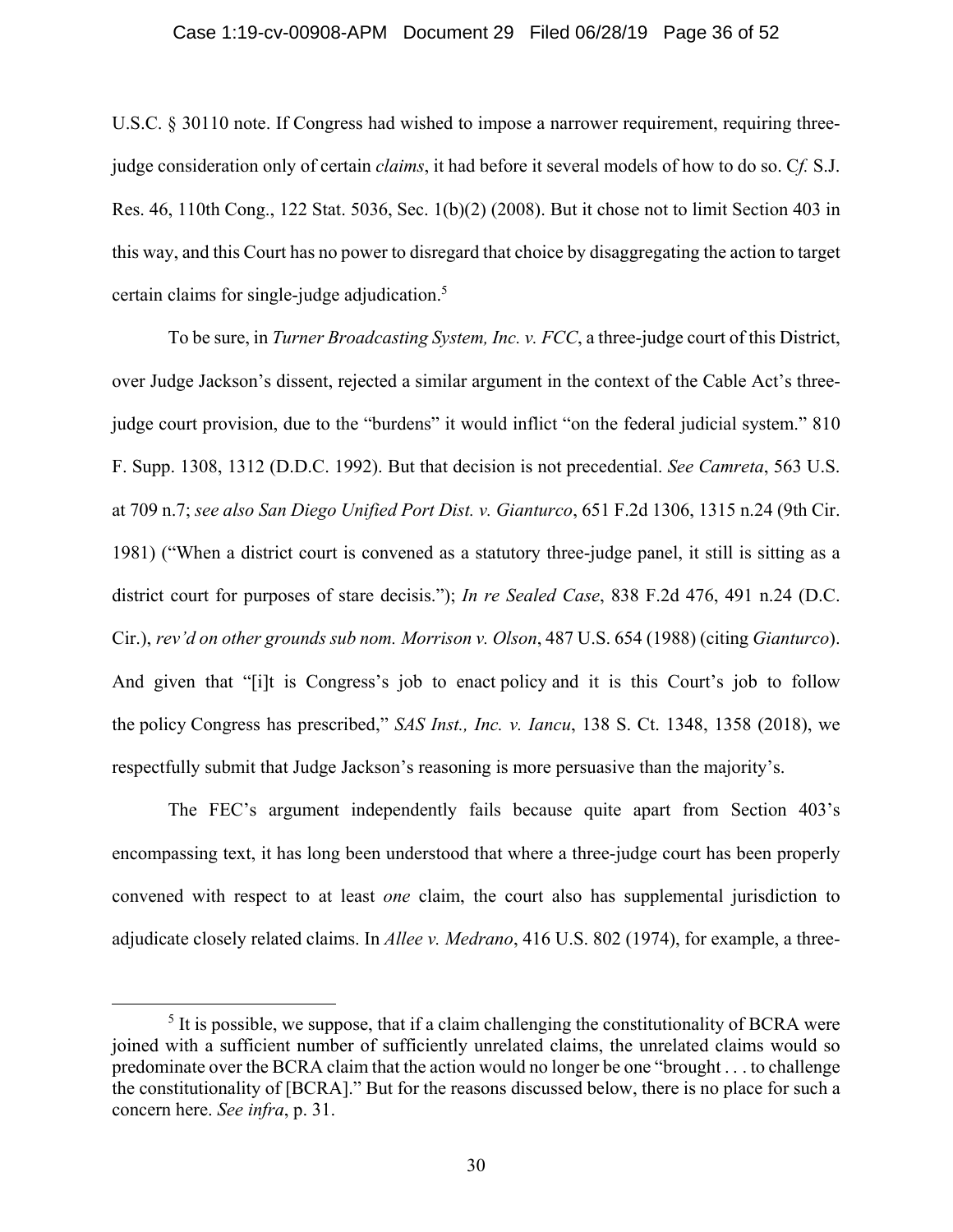#### Case 1:19-cv-00908-APM Document 29 Filed 06/28/19 Page 37 of 52

judge court convened under Section 2281 to consider an injunction invalidating certain Texas statutes also enjoined the defendants from enforcing *other* statutes, which were concededly constitutional, in a harassing manner. The Supreme Court rejected the defendants' argument that this portion of the three-judge court's decision was beyond its jurisdiction, holding that "it could properly consider" the broader challenge to the defendants' intimidation and harassment "and grant relief in the exercise of jurisdiction ancillary to that conferred by the constitutional attack on the state statutes which plainly required a three-judge court." *Id.* at 812. While this supplemental jurisdiction would not extend to a claim "completely unrelated to the basis on which the threejudge court was convened," the claim in *Allee* was "intimately bound up with and ancillary to the remainder of the court's judgment," so supplemental jurisdiction was proper. *Id.* at 812 n.8; *see also City of Rome, Ga. v. United States*, 472 F. Supp. 221, 236 (D.D.C. 1979), *aff'd*, 446 U.S. 156 (1980); *Arizona v. Holder*, 839 F. Supp. 2d 36, 39 (D.D.C. 2012); *Adams v. Clinton*, 40 F. Supp. 2d 1, 4 (D.D.C. 1999); 28 U.S.C. § 1367 (granting supplemental jurisdiction).

Supplemental jurisdiction is plainly appropriate in this case. As in *Allee*, the claims challenging 11 C.F.R. § 116.11 are "intimately bound up with" the constitutional challenge to the provision of BCRA it implements. The factual allegations underlying both sets of claims arise out of precisely the same 2018 candidate loans. The bulk of the challenge to the regulation is based on the claim that it suffers from precisely the same First Amendment infirmity as Section 304 of BCRA. Indeed, were Plaintiffs' challenge to BCRA to succeed and Section 304 struck down as unconstitutional, the challenged regulation implementing that provision likewise could obviously no longer be enforced—giving Plaintiffs the very relief they seek in these claims. It would be senseless to disaggregate and separately adjudicate these claims in different courts—precisely the inefficient result the doctrine of supplemental jurisdiction is designed to avoid.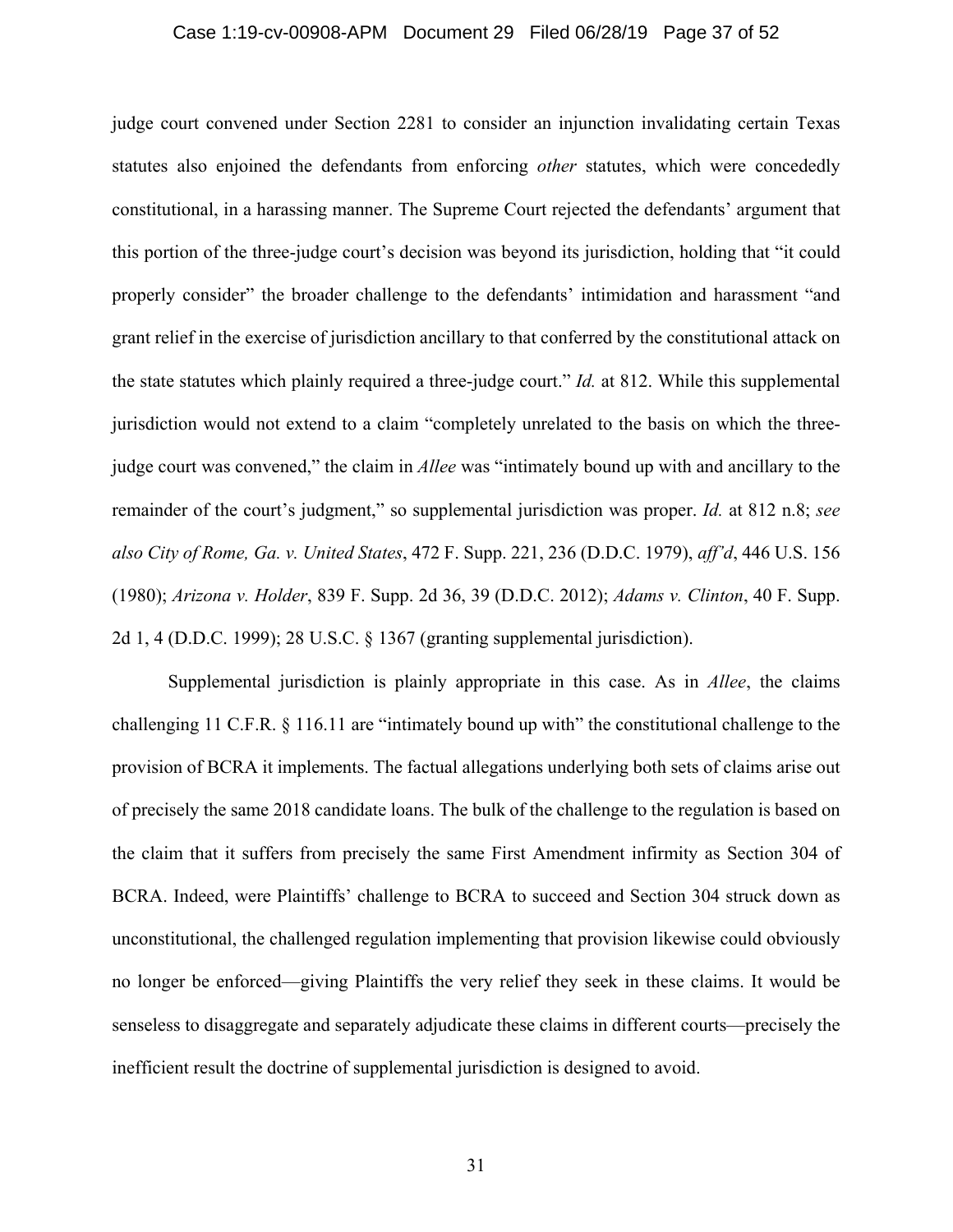#### Case 1:19-cv-00908-APM Document 29 Filed 06/28/19 Page 38 of 52

The cases the FEC cites do not dictate a different result. It notes that this Court in *McConnell* declined to consider the constitutionality of the regulations implementing a section of BCRA challenged in that case. But the Court's reasoning in *McConnell* was principally based on ripeness concerns—it concluded that the regulations were "not properly before this Court" because they "were not final until after briefing and oral arguments in this case were completed." 251 F. Supp. 2d 176, 260, 264 (D.D.C. 2003), *aff'd in part*, 540 U.S. 93 (2003). These ripeness concerns also motivated the Supreme Court's affirmance of this determination. *See McConnell*, 540 U.S. at 223. And, yes, *Bluman v. FEC* did adopt Defendants' theory that "the FEC's regulations are not appropriately challenged in a three-judge court" in declining to convene a three-judge court to consider an ancillary challenge to a regulation implementing a provision of BCRA, 766 F. Supp. 2d 1, 4 (D.D.C. 2011), but that decision is not binding, *see Camreta*, 563 U.S. at 709 n.7. And the *Bluman* Court did not even *consider* the possibility that the three-judge court would have *supplemental* jurisdiction, so it provides no guidance whatsoever on that question.

## **II. In Any Event, Defendants' Challenge to Plaintiffs' Standing Fails.**

As demonstrated above, *see supra* Part I. A, BCRA requires that Defendants' Rule 12(b)(1) motion be adjudicated by a three-judge court, but their motion is doomed even if this Court nonetheless proceeds to decide the standing question, for Plaintiffs have standing to bring this case.

## **A. Plaintiffs' Injuries Are Not Self-Inflicted.**

The "irreducible constitutional minimum of standing contains three elements": (1) injury in fact, which is "an invasion of a legally protected interest which is (a) concrete and particularized, and (b) actual or imminent"; (2) "a causal connection between the injury and the conduct complained of"; and (3) a likelihood "that the injury will be redressed by a favorable decision." *Lujan v. Defenders of Wildlife*, 504 U.S. 555, 560–61 (1992) (quotation marks and citations omitted). The FEC does not deny that Senator Cruz and the Cruz Committee have suffered injury-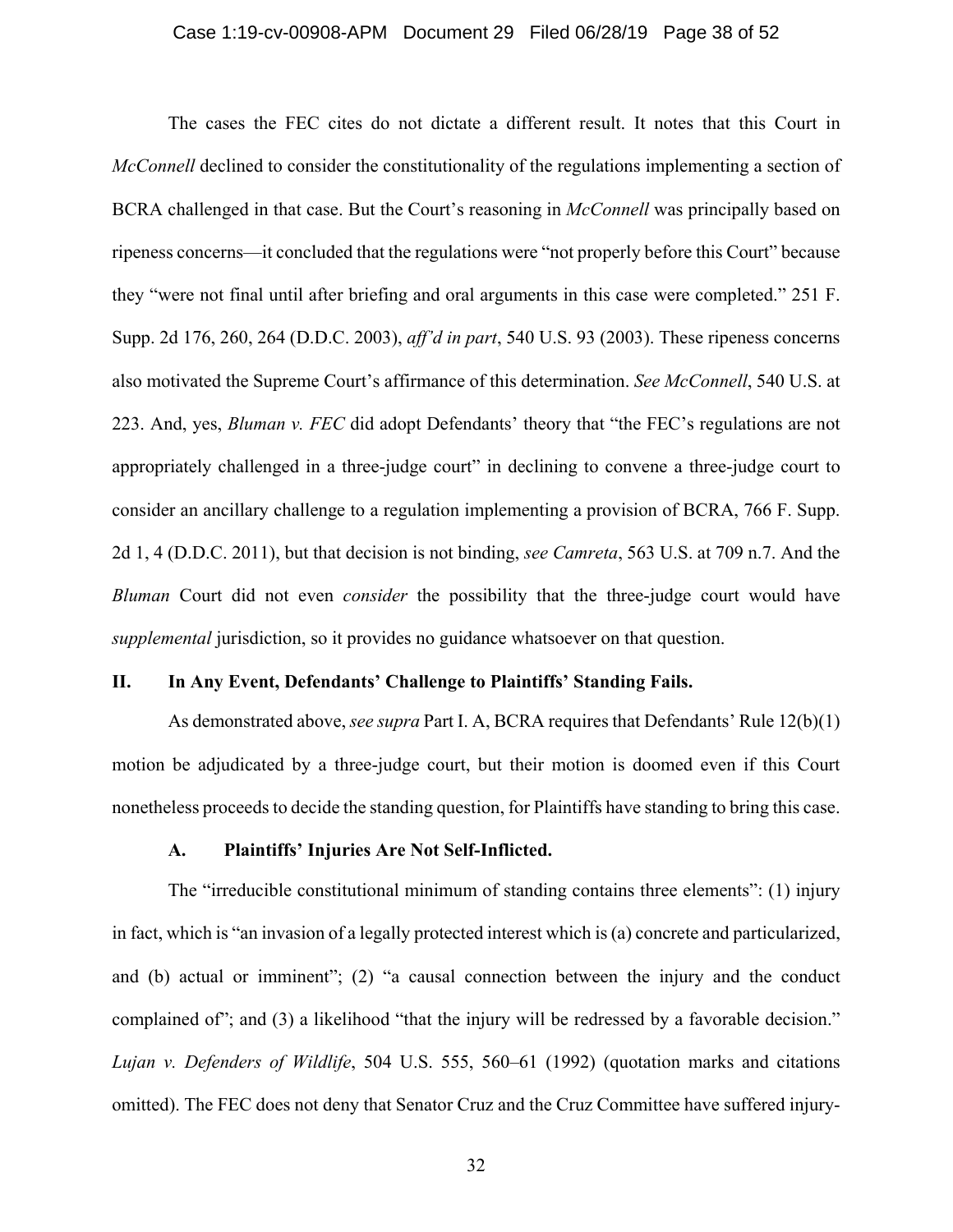#### Case 1:19-cv-00908-APM Document 29 Filed 06/28/19 Page 39 of 52

in-fact, nor that their injuries will be redressed by a favorable decision. Rather, it contends that Plaintiffs lack standing because their injuries are self-inflicted, an attack on the causation element of standing. That contention is mired in confusion.

The Government is mistaken when it assumes that the Cruz Committee's asserted injury is that it gained \$10,000 of Senator Cruz's money. MTD Br. 21. Rather, as previously discussed, the Committee's injuries are two-fold. First, it *did not want* to pocket the Senator's money; it wanted to repay its debt to the candidate in full, no less than it wanted to pay other creditors to whom it owed money, for that would incentivize Senator Cruz, no less than others, to extend credit to the Committee in the future. Compl. ¶ 33. By making such reimbursements more difficult, Section 304 burdens the Committee's First Amendment right to raise money. Second, by limiting when and how the Cruz Committee can reimburse the Senator while also meeting its obligations to pay its vendors and other creditors, the challenged limit also impermissibly burdens the Committee's right to spend money on campaign speech.

The FEC makes two arguments for why Senator Cruz and the Cruz Committee's injuries are self-inflicted. First, the FEC asserts that Senator Cruz voluntarily courted his financial injury by loaning \$260,000 to his campaign the day before the 2018 election. MTD Br. 15. Even leaving aside the fact that the Senator's injection of funds into his campaign helped to ensure that the Committee's creditors would be paid, the FEC misses the mark. The relevant injury for standing purposes is the Senator's *constitutional* injury: the burden placed on his First Amendment right to spend money, in the form of a loan, to support his campaign imposed by the restrictions on the Committee's use of post-election contributions to repay Senator Cruz's loans. *See In re U.S. Office of Pers. Mgmt. Data Sec. Breach Litig.*, 2019 WL 2552955, at \*5 (D.C. Cir. June 21, 2019). By lending his campaign \$260,000, Senator Cruz simply exercised a constitutional right. It is well-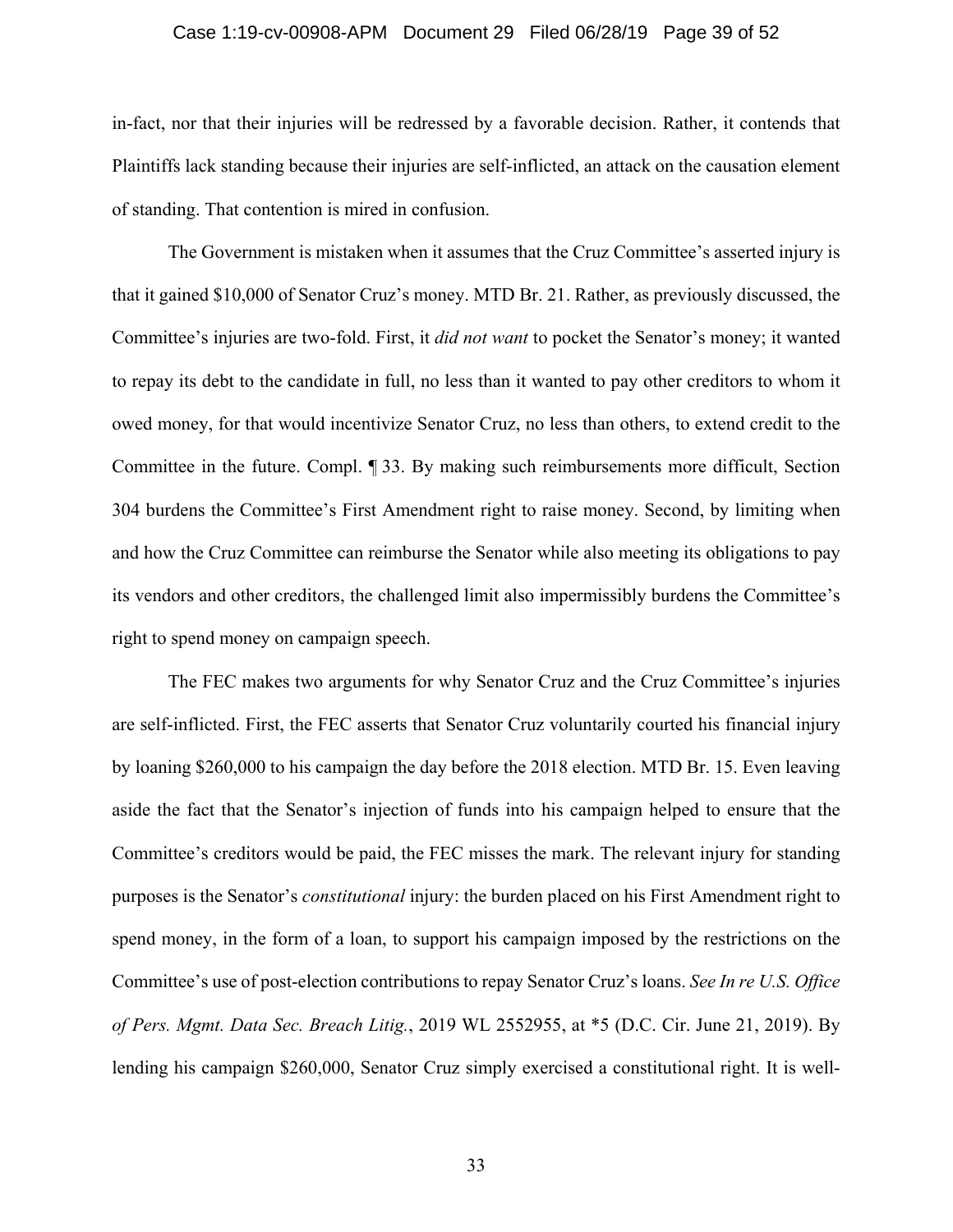#### Case 1:19-cv-00908-APM Document 29 Filed 06/28/19 Page 40 of 52

established that a plaintiff does not lose standing by voluntarily taking steps to exercise a constitutional right and thus bring about an injury to that right.

"Standing is not defeated merely because the plaintiff has in some sense contributed to his own injury." 13A WRIGHT & MILLER § 3531.5; *Grocery Mfrs. Ass'n v. EPA*, 693 F.3d 169, 189 (D.C. Cir. 2012) (Kavanaugh, J., dissenting). It is not enough that a plaintiff "voluntarily" or "willfully" took some action resulted in his injury, *Equal Rights Ctr. v. Post Props*., *Inc.*, 633 F.3d 1136, 1140 (D.C. Cir. 2011) (alteration marks omitted), since "surely all judicially cognizable injuries can be traced back to some voluntary action of the plaintiff," *Hazardous Waste Treatment Council v. Thomas*, 885 F.2d 918, 935 (D.C. Cir. 1989) (Wald, C.J., dissenting). Rather, a plaintiff lacks standing only if his injury is "so *completely due* to the [complainant's] own fault as to break the causal chain." *Petro-Chem Processing, Inc. v. EPA*, 866 F.2d 433, 438 (D.C. Cir. 1989) (alteration in original) (emphasis added). Where, instead, the defendant is engaged in an ongoing violation of constitutional or statutory rights, and a would-be plaintiff simply exercises the right that exposes himself to that violation, the injury is caused by the defendant, not the plaintiff.

For example, in *Havens Realty Corp. v. Coleman*, two plaintiffs—one black and one white—inquired about the availability of apartments in buildings owned by the defendant. 455 U.S. 363, 368 (1982). The black plaintiff did so "fully expecting that he would receive false information." *Id.* at 374. The defendant, in violation of the Fair Housing Act, consistently told the black plaintiff that there were no apartments available and told the white plaintiff that there were vacancies. *Id*. at 368. The Supreme Court held that the black plaintiff's voluntary decision to exercise his right to inquire about housing—knowing full well that he would be discriminated against—did not detract from the fact that he had "suffered 'specific injury,' " such that "the Art. III requirement of injury in fact [was] satisfied." *Id.* at 374 (citation omitted).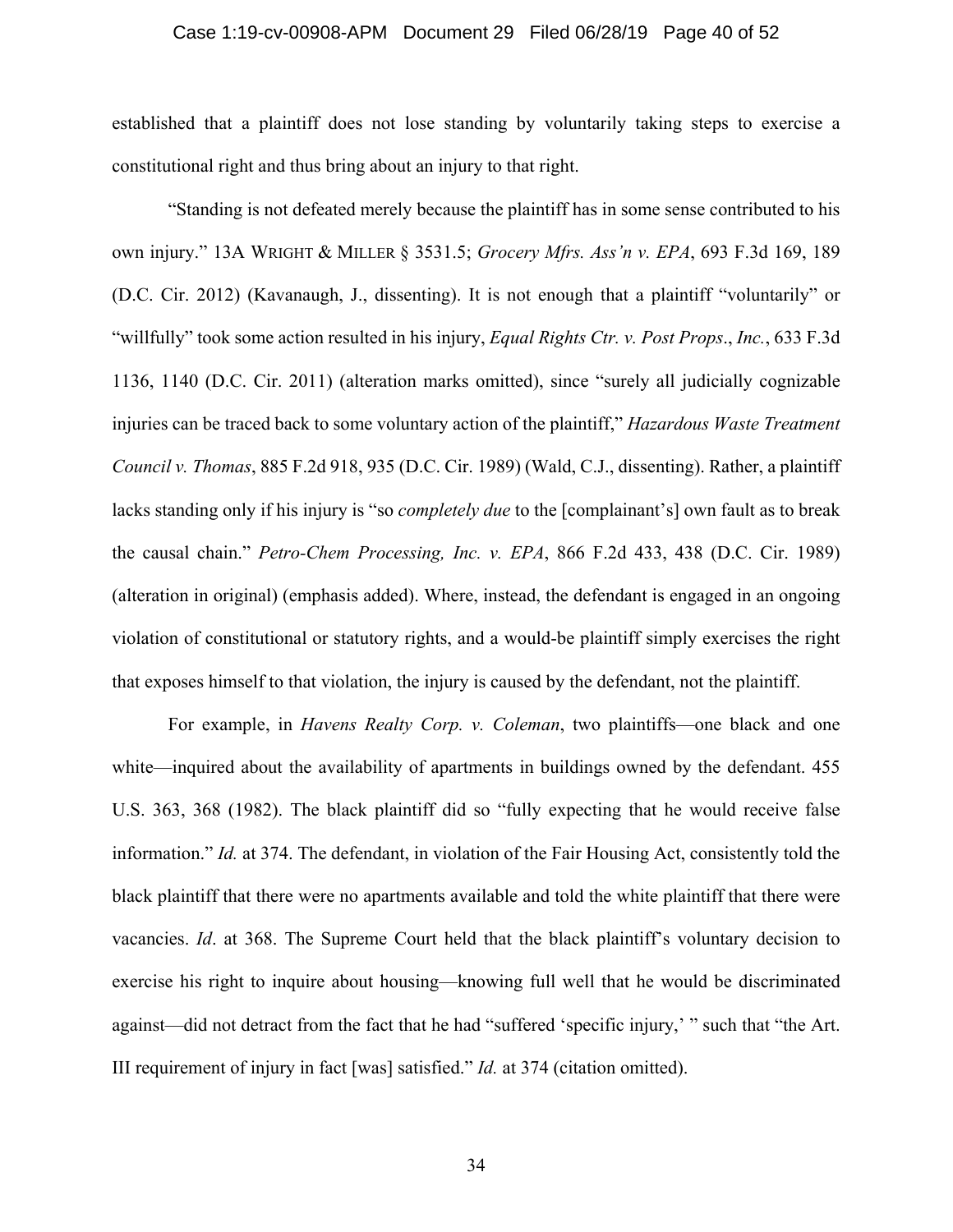#### Case 1:19-cv-00908-APM Document 29 Filed 06/28/19 Page 41 of 52

By the same token, Senator Cruz's decision to exercise his right to loan money to his campaign the day before the election—knowing full well that he was less likely to be fully reimbursed because of Section 304's limits—does not diminish the fact that his First Amendment rights have been violated by Section 304 and its implementing regulations. "[W]hen an individual searches for and finds a violation of the law, it is the violation itself—not the search—that causes the plaintiff injury." *Kuehl v. Sellner*, 887 F.3d 845, 851 (8th Cir. 2018). Senator Cruz did not create the First Amendment violation entailed by Section 304; the Federal Government did.

Indeed, a contrary view would call into question several landmark cases striking down racial segregation and other forms of unconstitutional discrimination. The "diminished ability to receive an education in a racially integrated school . . . is, beyond any doubt, not only judicially cognizable but, as shown by *Brown v. Board of Education*, 347 U.S. 483 (1954) . . . , one of the most serious injuries recognized in our legal system." *Allen v. Wright*, 468 U.S. 737, 756 (1984). Yet the plaintiffs in *Brown* would not have had standing unless they had been "personally denied equal treatment by the challenged discriminatory conduct." *Id.* at 755 (quotation marks omitted); *see also Warth v. Seldin*, 422 U.S. 490, 502 (1975). They therefore voluntarily sought, and were denied, "admission to schools attended by white children under laws requiring or permitting segregation according to race." *Brown*, 347 U.S. at 487. Contrary to the FEC's logic, the fact that the *Brown* plaintiffs willfully exposed themselves to their constitutional injury by voluntarily seeking admission to a segregated school—and experiencing the expected unconstitutional discrimination—did not *defeat* their standing; it *created* their standing. The injury they suffered was entirely and directly caused by the unconstitutional state laws imposing segregation that preexisted their voluntary action.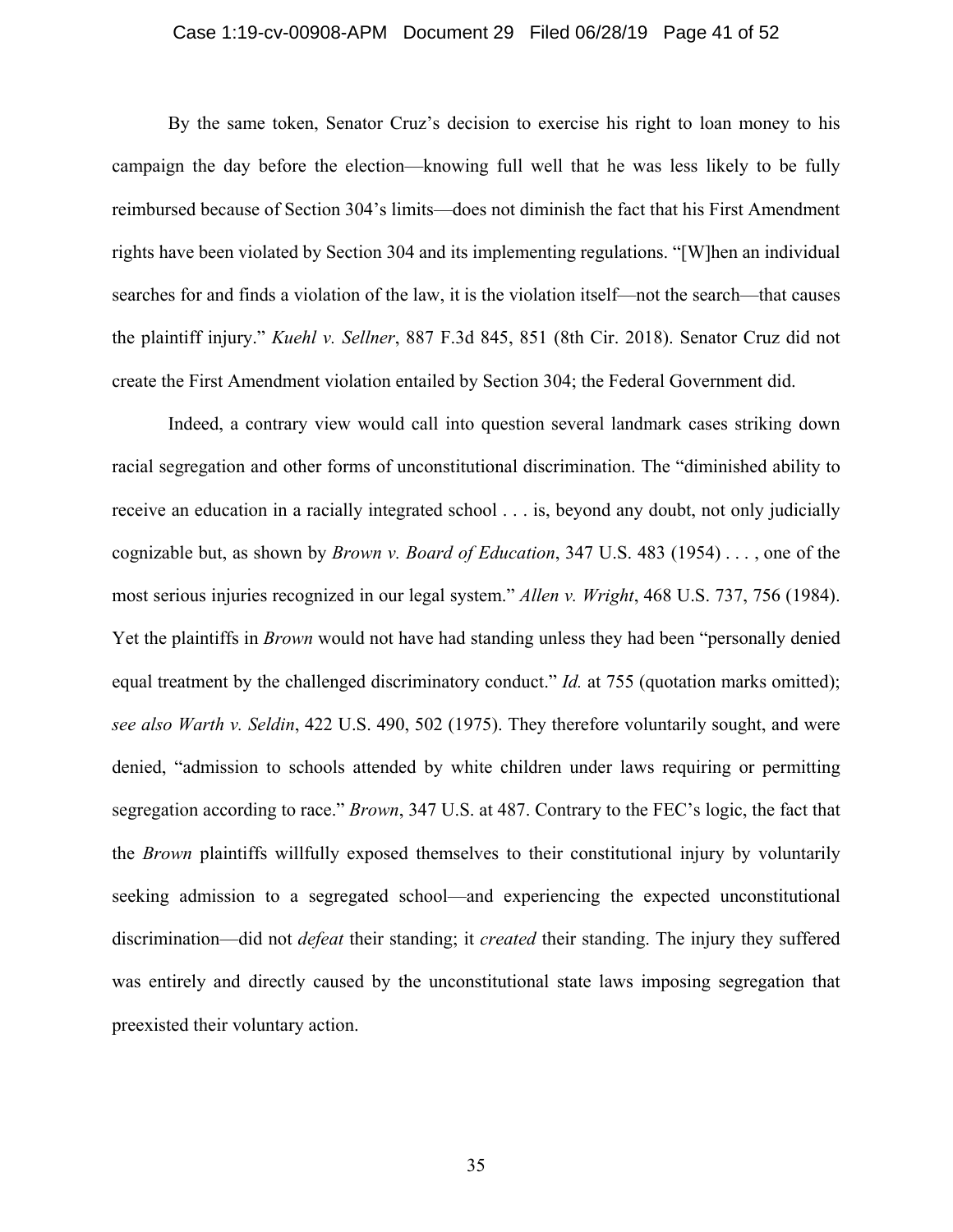#### Case 1:19-cv-00908-APM Document 29 Filed 06/28/19 Page 42 of 52

For the same reasons, Senator Cruz's subjective motivation for lending \$260,000 to his campaign the day before the election is completely irrelevant to the standing analysis. In *Havens*, "[t]hat the tester may have approached the real estate agent fully expecting that he would receive false information, and without any intention of buying or renting a home, d[id] not negate the simple fact of injury." 455 U.S. at 374; *Fair Emp't Council of Greater Washington, Inc. v. BMC Mktg. Corp.*, 28 F.3d 1268, 1272 (D.C. Cir. 1994) ("the testers merely *posed* as potential renters or purchasers"). Similarly, in *Evers v. Dwyer*, the Supreme Court held that an "actual controversy" existed even though the plaintiff voluntarily sat in the whites-only section of a municipal bus "for the purpose of instituting this litigation." 358 U.S. 202, 203 (1958). The Court held that the plaintiff's motivation was irrelevant. *Id.* at 204. So too here: it matters not at all why Senator Cruz loaned money to his campaign, even assuming the loans were designed to bring a test case. *See* 13 WRIGHT & MILLER,  $\S$  3530 ("If actually adversary interests are involved, deliberate provocation of litigation does not defeat the existence of a controversy.").6

Nothing in the FEC's brief supports its argument. The only case cited by Defendants, *J. Roderick MacArthur Foundation v. FBI*, 102 F.3d 600 (D.C. Cir. 1996), does not even mention the role a plaintiff's motivation plays in evaluating standing, and its discussion of self-inflicted injuries is fully consistent with our analysis. The claimed right in *J. Roderick MacArthur Foundation* "depend[ed] upon the FBI's maintenance of a file on the Foundation being known to third parties," *id.* at 606, but third parties would not have known about the file if the Foundation itself had not itself made the file public, thus *creating* an injury to the claimed right where one

 <sup>6</sup> *See also* WRIGHT & MILLER, § 3530 ("From its earliest days, the Supreme Court has decided cases plainly framed for the sole purpose of securing its disposition of legal questions . . . . It is widely supposed that some of its most famous constitutional decisions have likewise been rendered in deliberate test cases . . . .").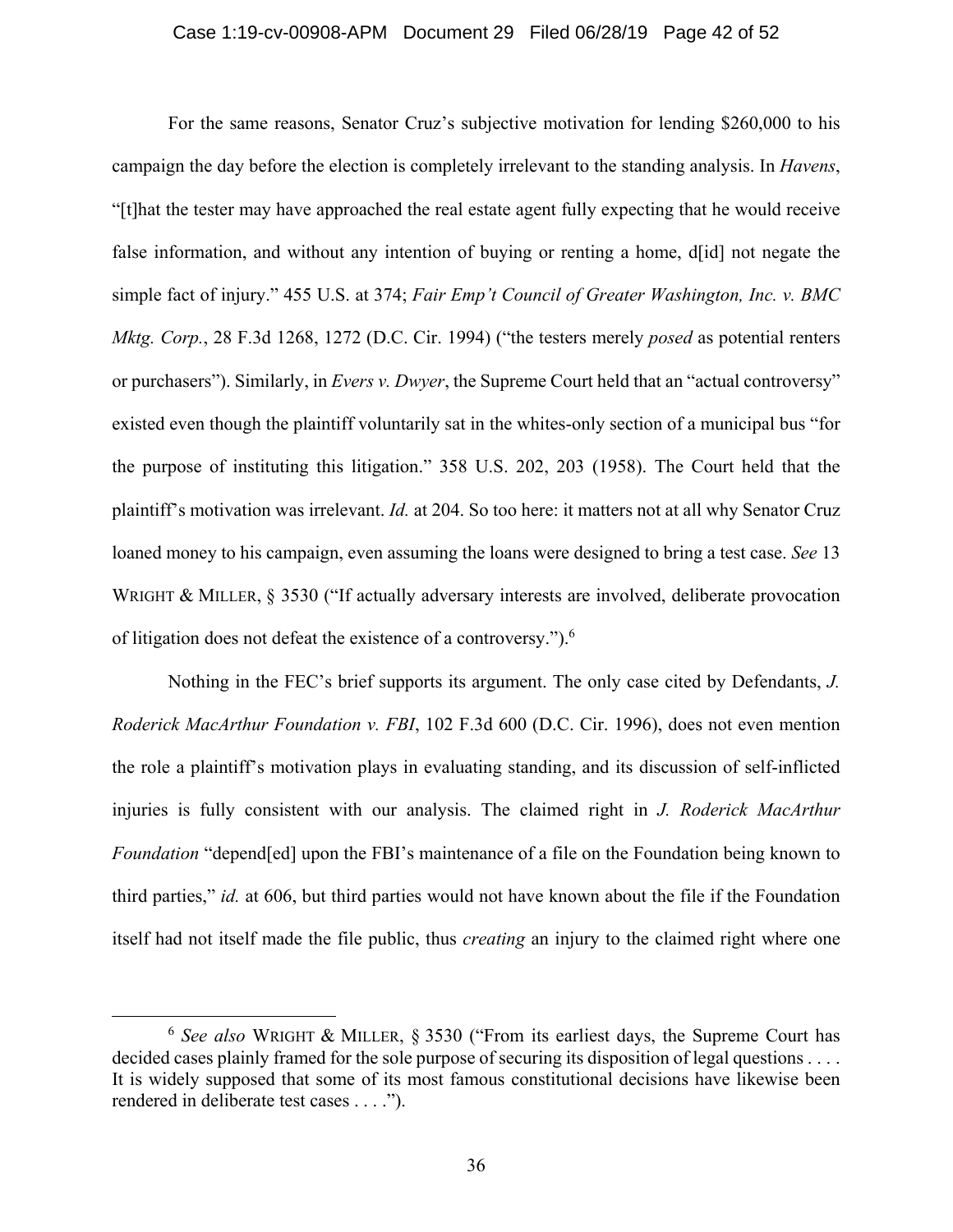#### Case 1:19-cv-00908-APM Document 29 Filed 06/28/19 Page 43 of 52

would otherwise not have existed. Here, Section 304's limit on the repayment of candidate loans would violate the First Amendment *even if Senator Cruz had never loaned money to his campaign*. Senator Cruz's loans did not *create* the violation of his First Amendment rights; rather, exercising his right to make those loans merely ensured that the First Amendment injury caused by Section 304 was *actualized*, in the same way that a racial minority actualizes a preexisting constitutional violation by voluntarily subjecting himself to the racially discriminatory practice. *J. Roderick MacArthur Foundation* has no bearing on this case.

The Government's second self-infliction argument is that Plaintiffs "unnecessarily constructed the conditions necessary for their alleged injury" and "chose not to take legally available steps to avoid that injury." MTD Br. 16. The FEC then spends several pages explaining how, if it had been running the Cruz Committee, it would have achieved the goal of fully reimbursing Senator Cruz's loans while complying with Section 304 and its implementing regulations, and asserting that the Committee's failure to do so was self-inflicted. *Id.* at 17–20. This argument is deeply flawed for at least two reasons.<sup>7</sup>

First, it again misconceives the injury at issue. The FEC focuses exclusively on Senator Cruz's financial injury, but the relevant injury is Plaintiffs' *constitutional* injury of being denied the use of post-election contributions to fully reimburse the Senator's loans. The denial of those funds burdens their First Amendment rights even if, in this particular instance, they could have fully reimbursed the Senator's loans without transgressing Section 304. Plaintiffs' challenge is to the restrictions on their constitutional right to use *post*-election funds to reimburse Senator Cruz,

 <sup>7</sup>  $\frac{7}{7}$  This second argument necessarily assumes that the actions of the Cruz Committee may be freely attributed to Cruz himself—since otherwise, the Committee's failure to pay off the loans with pre-election money could in no way be described as "self-inflicted" *by Cruz*. While the FEC cites no authority to establish this premise, we assume it for the sake of the analysis below.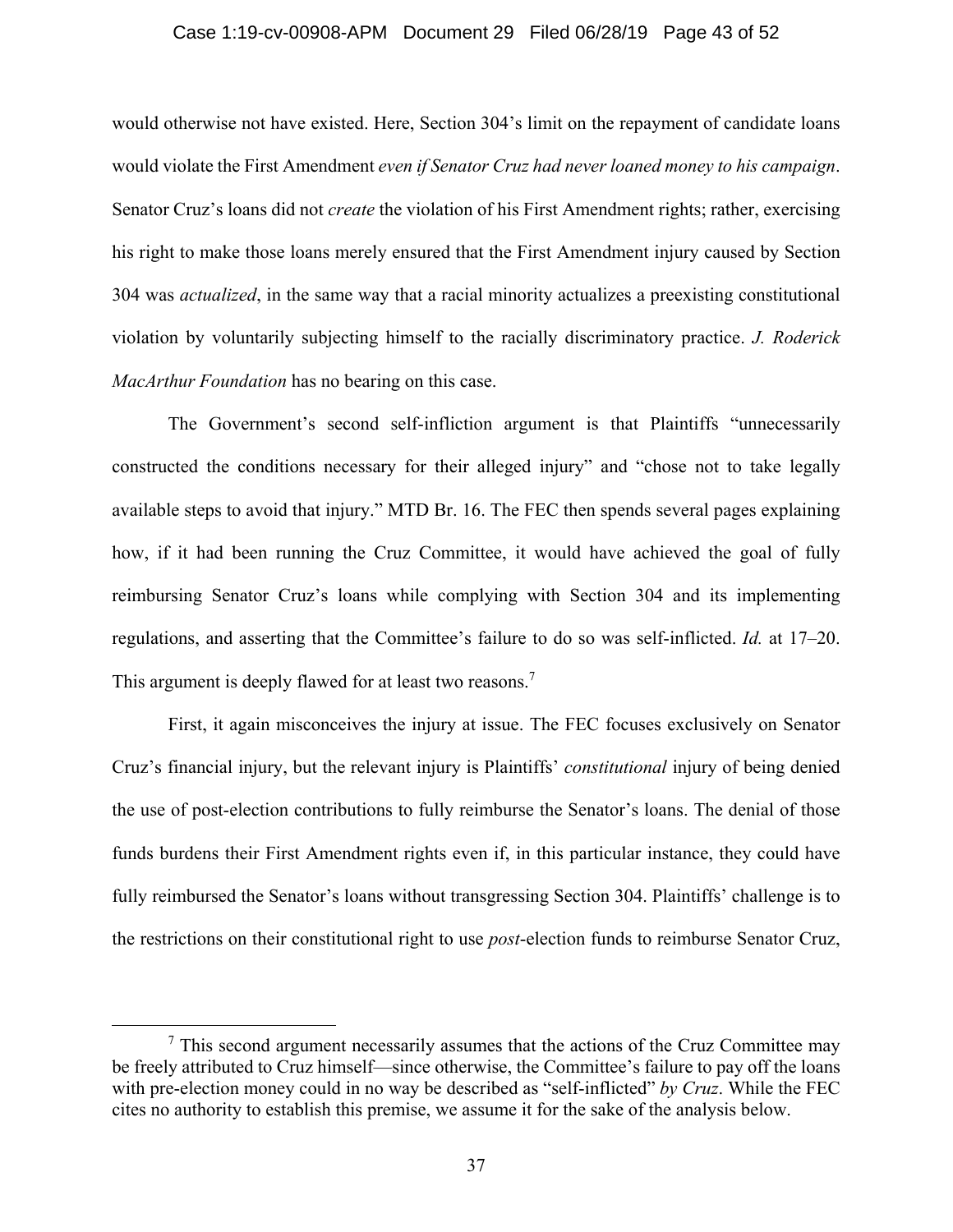#### Case 1:19-cv-00908-APM Document 29 Filed 06/28/19 Page 44 of 52

and they cannot forfeit standing by failing to use *pre*-election funds for that purpose. A plaintiff does not forfeit standing because he does not conform his conduct to the very law whose constitutionality he challenges.

For example, suppose a city prohibits all Republicans—and only Republicans—from speaking in public parks on Sundays. If a Republican who was prevented from speaking on Sunday challenged the law, it would be no answer to say that he could have spoken Monday through Saturday. Because he had a constitutional right against such discrimination, the Republican has still been injured by the denial of his right to speak on Sunday. Moreover, he did not "self-inflict" his injury by insisting on speaking on Sunday; the *city's law* injured him by unconstitutionally prohibiting him from speaking on Sunday. *See Becker v. FEC*, 230 F.3d 381, 388 (1st Cir. 2000). So too here: because Senator Cruz and the Cruz Committee have a constitutional right to use postelection funds to fully reimburse the Senator's loans, they are still injured even if they could have done so with pre-election funds, and they did not "self-inflict" their injury by exercising their right to use only post-election funds.<sup>8</sup>

This is the same principle that the D.C. Circuit relied on in rejecting a self-inflicted-injury argument in *City of Jersey City v. Consolidated Rail Corp.*, 668 F.3d 741 (D.C. Cir. 2012). In that case, Jersey City wanted to purchase property owned by Consolidated Rail, but Consolidated Rail sold the property to private developers instead. *Id.* at 743–44. The City sued, alleging that the sale was void for violating a federal statute guaranteeing the City the right of first refusal in purchasing the property. *Id.* at 744–45. Consolidated Rail argued that the City's injury was self-inflicted

 <sup>8</sup> <sup>8</sup> The Government therefore misunderstands the issue when it says: "Plaintiffs' preference to use post-election contributions to repay Cruz's \$10,000 in violation of federal law instead does not constitute an injury that confers standing." MTD Br. 17. Plaintiffs have a *right* to use postelection contributions to repay the Senator's loans, so they had no obligation to abjure that right to conform to Section 304 and its implementing regulations.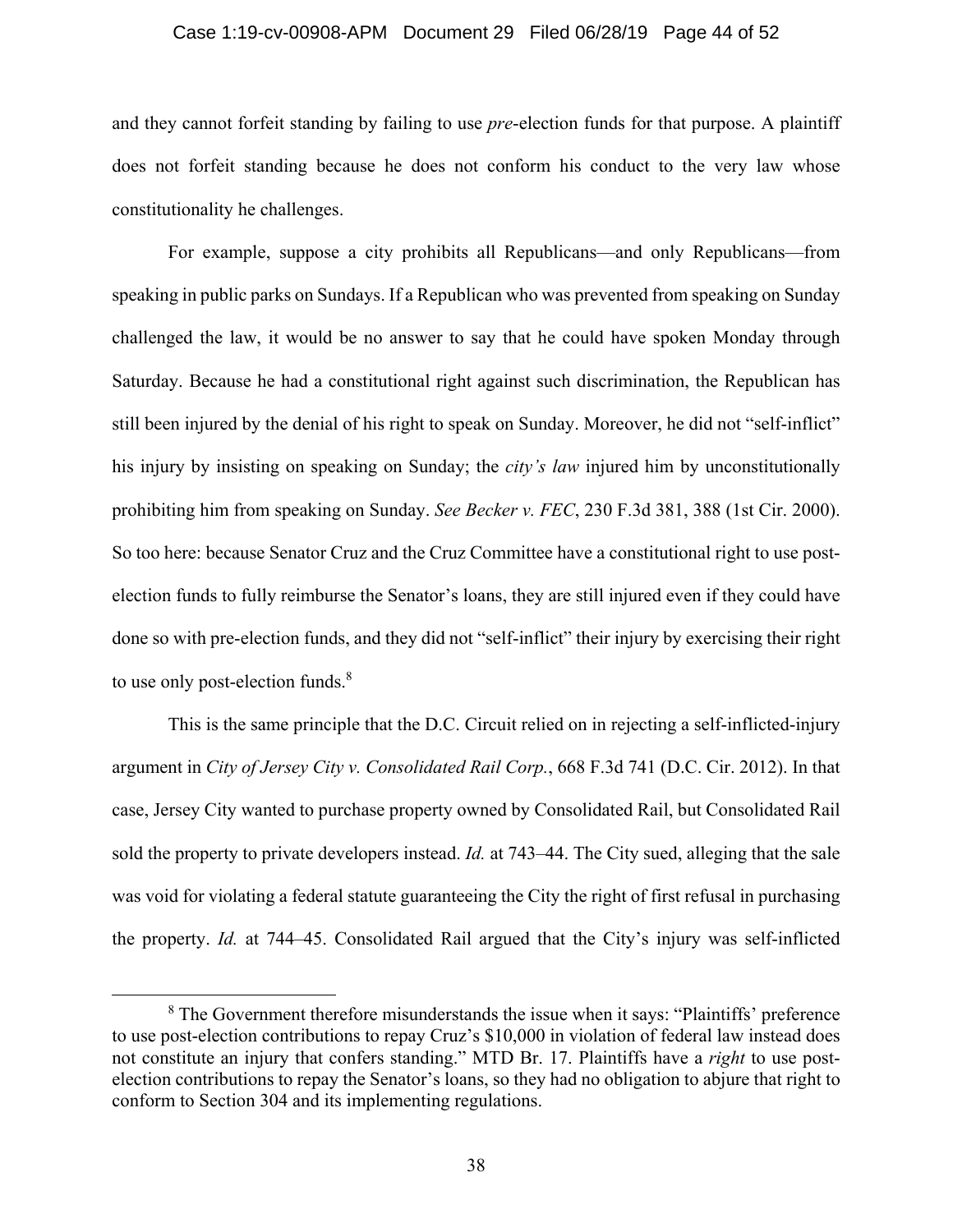#### Case 1:19-cv-00908-APM Document 29 Filed 06/28/19 Page 45 of 52

because it had passed on two previous opportunities to purchase the property. *Id.* at 746; *see also City of Jersey City v. Consol. Rail Corp.*, 741 F. Supp. 2d 131, 142 (D.D.C. 2010). Although the District Court agreed with Consolidated Rail and dismissed the suit, *id.*, the D.C. Circuit reversed, holding that the City had standing because "the fact that the City could have purchased the property in no way absolve[d] Conrail of its legal duty" to accord the City procedural protections. 668 F.3d at 746. Critical to the D.C. Circuit's conclusion was its assumption, for purposes of standing, that the City did have a right to the procedural protections it claimed. *Id.* Here, even if the Cruz Committee could have reimbursed Senator Cruz using *pre*-election funds, that "in no way absolves [the FEC] of its legal duty" to permit the Cruz Committee to fully reimburse Senator Cruz using *post-election* funds, *id.* at 746, since (as this Court must assume, for purposes of standing) Plaintiffs have a constitutional right to use *post*-election funds to reimburse the Senator.

A similar principle animated *Libertarian National Committee*. There, a deceased member of the Libertarian Party bequeathed \$235,575.20 to the Libertarian National Committee ("LNC")—well above the annual contribution limit of \$33,400. 924 F.3d at 536. The LNC could have accepted the bequest all at once by placing \$33,400 in its general treasury and placing the rest in segregated accounts that limited the purposes for which the funds could be spent, but the LNC did not want to impose restrictions on the funds by placing them in the segregated accounts. *Id.* Claiming that it had a First Amendment right to accept the entire bequest without the spending restrictions imposed on the segregated accounts, the LNC sued. The FEC argued that the LNC lacked standing because it could have accepted the bequest all at once via the segregated accounts, but as the D.C. Circuit observed in rejecting that argument, the FEC misunderstood the nature of the LNC's injury: "[T]he LNC's injury stems not from its inability to accept the entire bequest immediately (which it could have done), but rather from the committee's inability to accept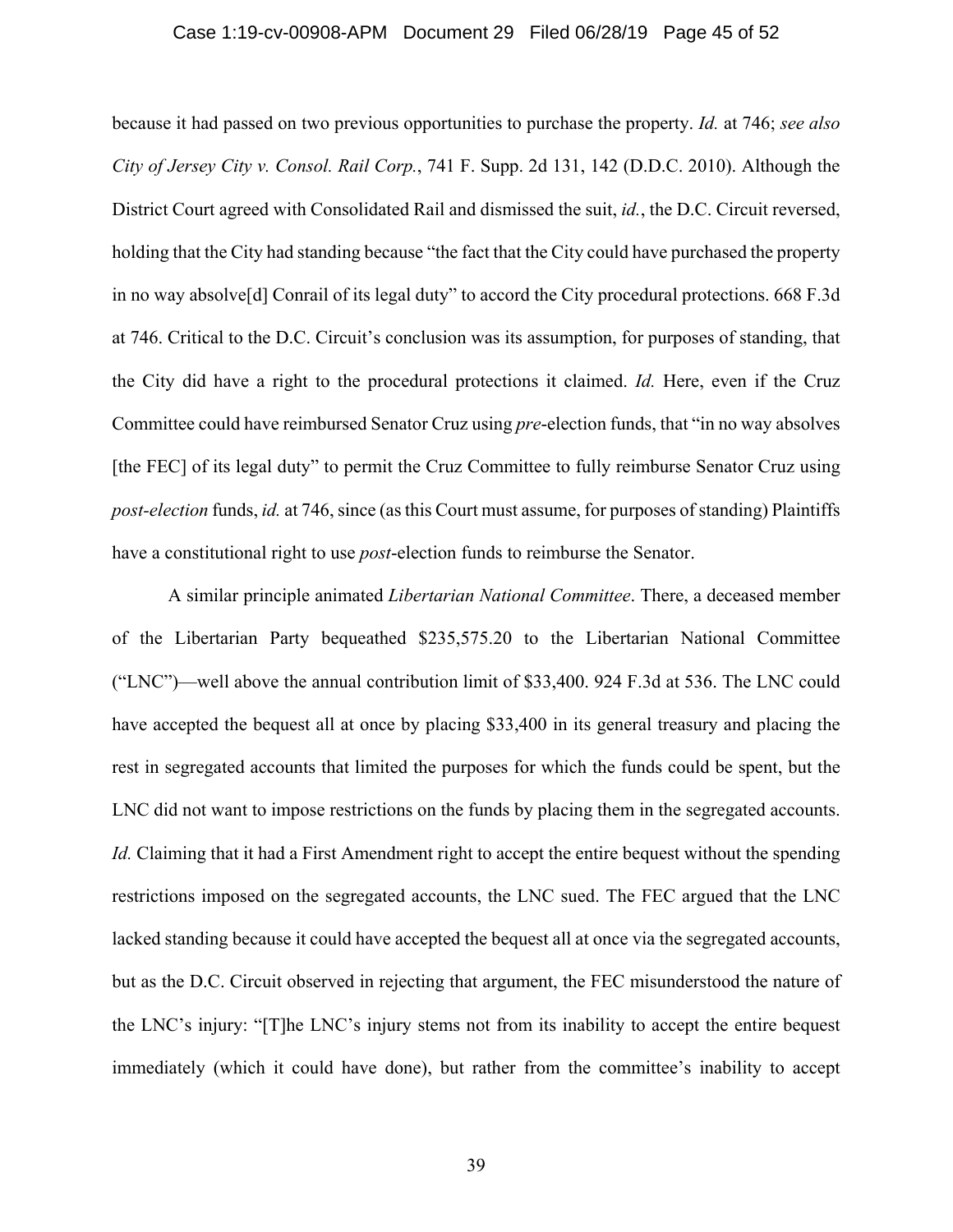#### Case 1:19-cv-00908-APM Document 29 Filed 06/28/19 Page 46 of 52

[immediately] the entire bequest for *general expressive purposes* (which FECA prohibits)." *Id.* at 538 (quotation marks omitted) (alteration in original). Because the LNC claimed—and the D.C. Circuit had to assume—a constitutional right to accept the bequest into an *unrestricted* account, the LNC could not be said to have inflicted an injury on itself by refusing to accept the bequest into *restricted* accounts. In the same way, because Plaintiffs here claim (and have) a constitutional right to use exclusively *post-election* funds to repay Senator Cruz's loans in full, they cannot be said to have inflicted an injury on themselves by not using *pre-election* funds for that purpose.

The FEC tries to distinguish *Libertarian National Committee* by pointing out that the D.C. Circuit framed the LNC's choice as being between "the lesser of two evils," *id.*, while in this case, according to the FEC, "plaintiffs voluntarily chose to forego an option with no 'evil' attached to it at all: using its cash on hand to repay Cruz's \$10,000 debt." MTD Br. 19 n.13. But Section 304 and its implementing regulations *did* place Plaintiffs in the position of choosing between two evils: foregoing their constitutional right to use exclusively post-election contributions to reimburse Senator Cruz or failing to fully reimburse Senator Cruz.

Third, the Government essentially argues that Plaintiffs lack standing because they did not spend campaign funds in the sequence the Government thinks they should have: by prioritizing the use of pre-election funds to reimburse Senator Cruz. The FEC devotes several pages of its brief to criticizing the Cruz Committee for various spending decisions it made after the election, MTD Br. 17, 19–20, but the FEC cannot defeat Plaintiffs' standing by complaining that the Cruz Committee did not exercise its First Amendment rights the way the Government thinks best. "[I]t is an injury in itself to avoid lawful conduct—viz., [reimbursing the Senator with post-election contributions]—in order to avoid the application of an allegedly unlawful Rule." *United States v. Supreme Court of New Mexico*, 839 F.3d 888, 902–03 (10th Cir. 2016).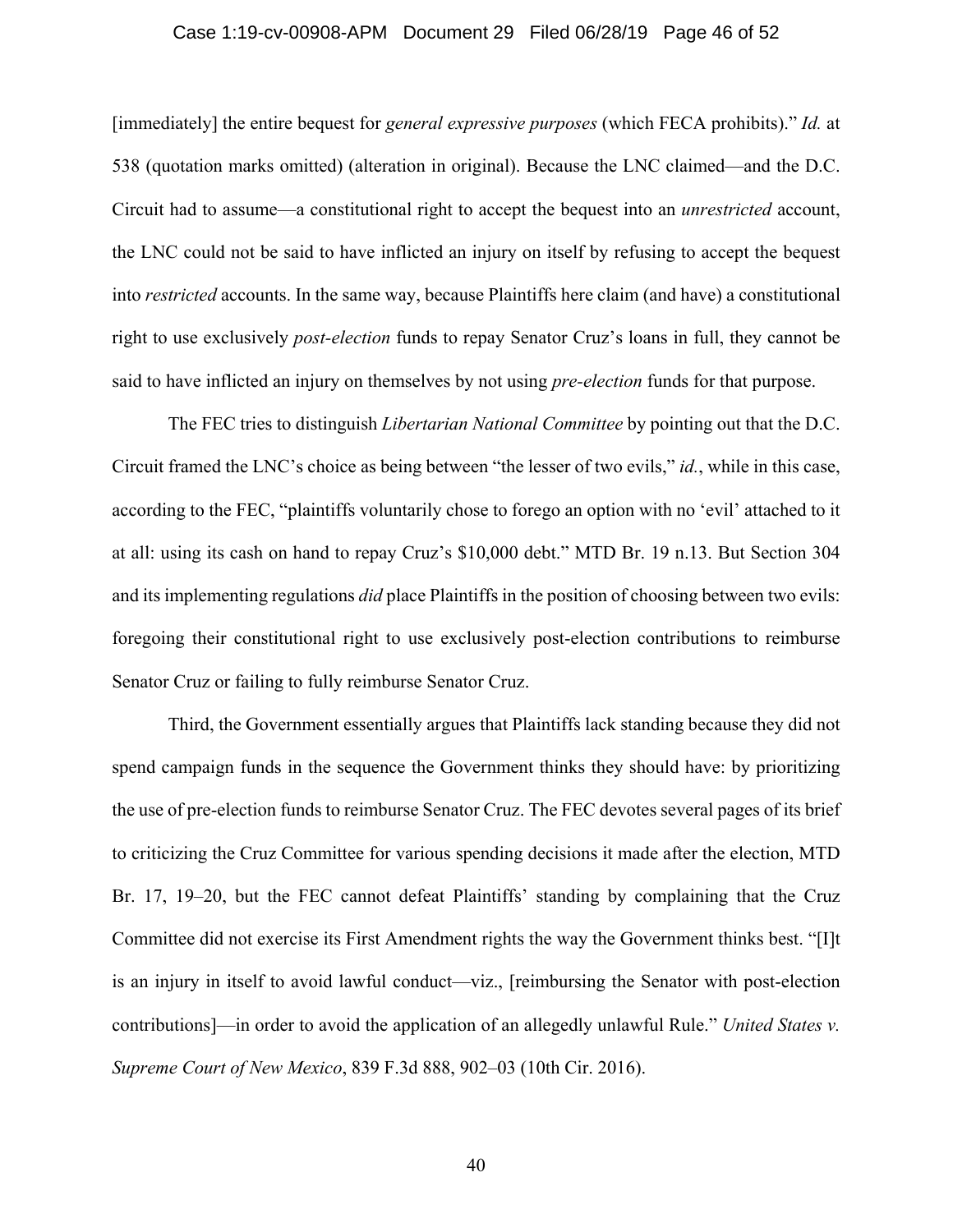#### Case 1:19-cv-00908-APM Document 29 Filed 06/28/19 Page 47 of 52

*LaRoque v. Holder*, 650 F.3d 777 (D.C. Cir. 2011), is an example of this principle. In that case, the electorate of the city of Kinston, North Carolina, voted to change its municipal elections from a partisan to a nonpartisan system. *Id.* at 96. The Attorney General blocked implementation of that change under the preclearance provisions of Section 5 of the Voting Rights Act. *Id.* John Nix, a Republican who wanted to run for office under the nonpartisan system due to Kinston's majority-Democratic electorate, challenged the constitutionality of Section 5. *Id.* at 783, 786. The Government argued that Nix's injury was self-inflicted, but the D.C. Circuit held otherwise: "Nix could avoid the alleged electoral disadvantages of the partisan system only by running as a Democrat. But given Nix's First Amendment right to freedom of association, that option cannot possibly provide a basis for depriving him of standing." *Id.* at 789.

The same is true here: the Cruz Committee had a First Amendment right to prioritize its spending of pre-election contributions by paying vendors and other creditors rather than reimbursing Senator Cruz, and the Government cannot demand that the Committee give up that right to avoid the financial injury resulting from an unconstitutional statute. "[T]he need to take such affirmative steps to avoid the risk of harm . . . constitutes a cognizable injury." *Meese v. Keene*, 481 U.S. 465, 475 (1987) (plaintiff could have "minimized" the harm inflicted by a statute by speaking a message he did not wish to speak, but still had standing to challenge the statute).

The Government discusses three cases—and cites several more—for the proposition that self-inflicted injuries do not give rise to Article III standing, but none of these cases is on-point.

In *National Family Planning & Reproductive Health Association, Inc. v. Gonzales*, the plaintiff alleged that a statute and a regulation were in conflict, such that the plaintiff's members did not know how to comply with both without jeopardizing their federal funding. 468 F.3d 826, 829 (D.C. Cir. 2006). The D.C. Circuit pointed out that the plaintiff could have asked the agency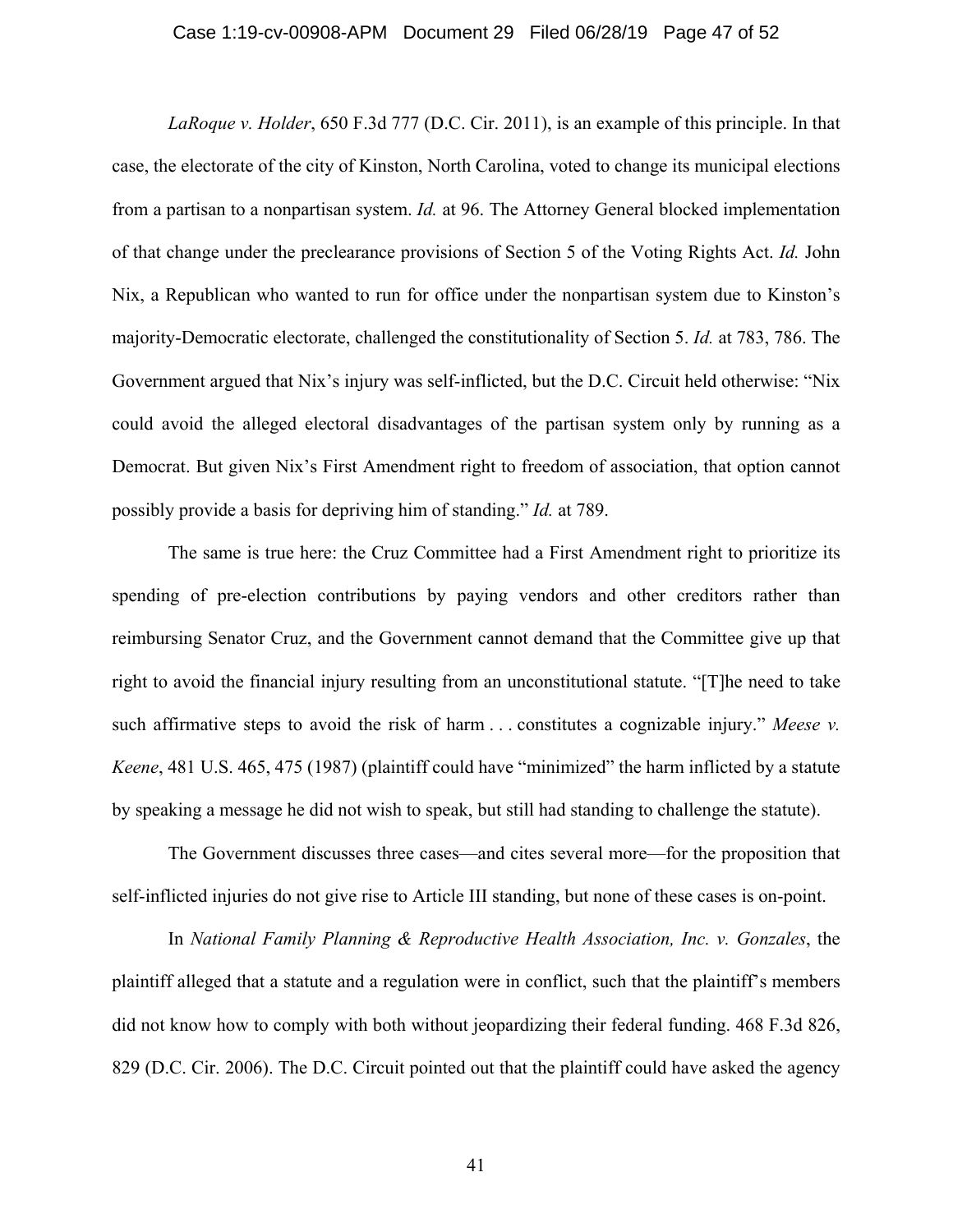#### Case 1:19-cv-00908-APM Document 29 Filed 06/28/19 Page 48 of 52

that promulgated the regulation how to reconcile it with the statute but had failed to do so. *Id.* at 831. "As the association has *chosen* to remain in the lurch, it cannot demonstrate an injury sufficient to confer standing." *Id*. But the nature of the claim in *Gonzales* is different from the one here. The *Gonzales* plaintiff did not claim a right *not* to ask the agency to clarify its interpretation of the statute and regulation; here, Plaintiffs *do* claim a right *not* to be forced to use pre-election contributions to reimburse Senator Cruz. While the Government could demand that the *Gonzales* plaintiff resolve its alleged injury by asking the agency for clarification, the Government cannot demand that the Cruz Committee use pre-election funds to reimburse the Senator, since that is precisely what Plaintiffs claim they have a constitutional right *not* to do.

*Huron v. Berry*, 12 F. Supp. 3d 46 (D.D.C. 2013), is distinguishable for similar reasons. There, the plaintiff alleged that it was illegal for his government healthcare plan to refuse to cover a particular medical device, but before filing suit, "Huron and his family had three opportunities . . . to transfer from their [healthcare] plan to one of several other [healthcare] plans with [the medical device] coverage." *Id.* at 52–53. Because the plaintiff selected a plan without coverage for the device he needed despite the availability of other plans covering the device—and chose to remain in that plan despite multiple opportunities to transfer to a new plan—his injury was self-inflicted. *Id.* at 53. But, again, the nature of the injury in *Huron* was quite different from the nature of the injury here. The plaintiff in *Huron* was injured by his inability to afford his medical device without insurance coverage. *Id.* at 51. Because any insurance plan that covered his device would redress his injury, his decision not to choose a plan with coverage meant that his injury was self-inflicted. By contrast, Plaintiffs in this case are injured by their inability to use post-election contributions to fully reimburse Senator Cruz, and that injury cannot be redressed by pointing to *other* sources of funds that could have been used to reimburse the Senator.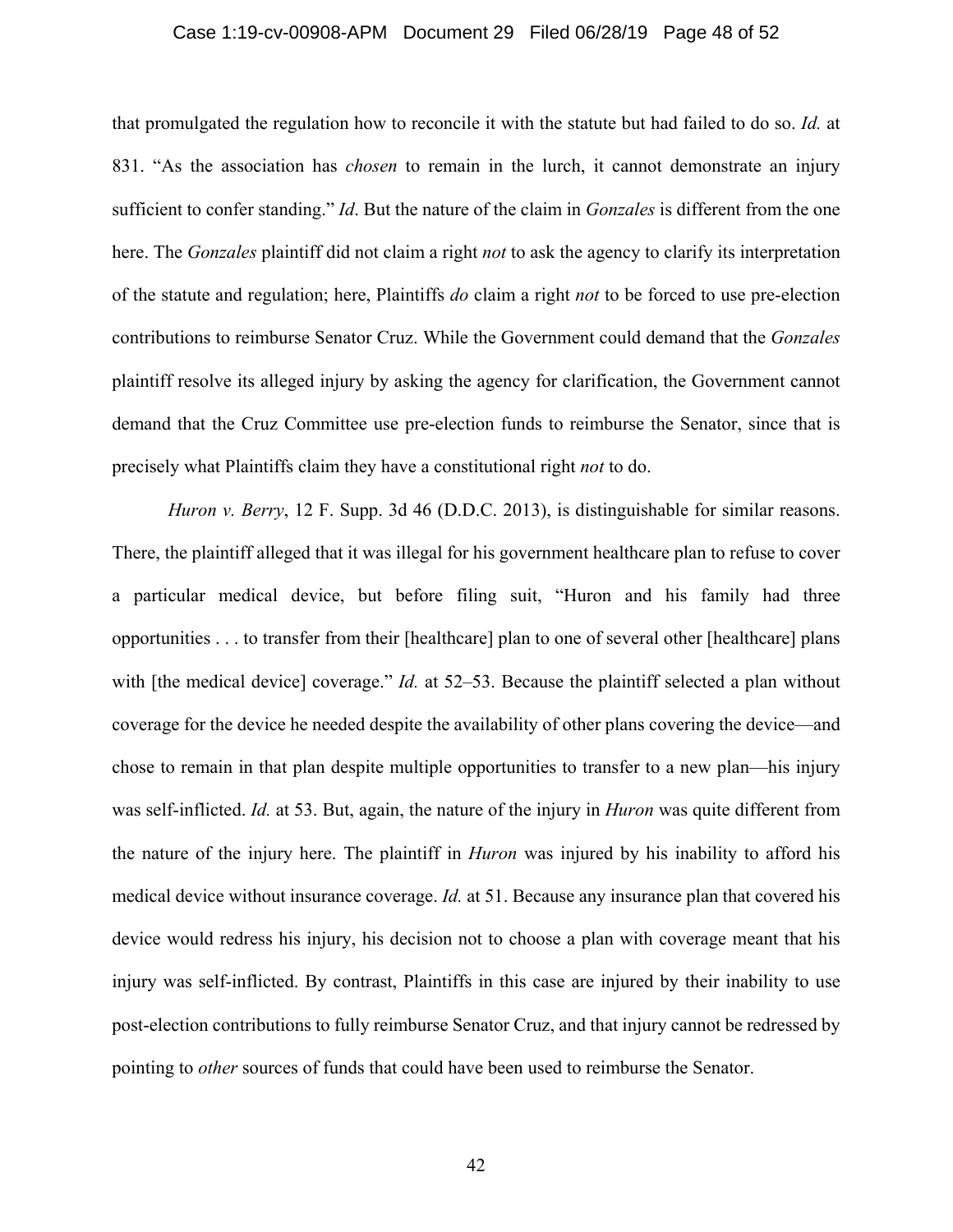#### Case 1:19-cv-00908-APM Document 29 Filed 06/28/19 Page 49 of 52

 *Stop This Insanity Inc. Employee Leadership Fund v. FEC*, 761 F.3d 10 (D.C. Cir. 2014) ("*STII*"), is even further afield. The plaintiff in that case willingly formed a type of political action committee that imposed more restrictions on its independent expenditures and solicitations than other forms of organization, yet it argued that the First Amendment required strict scrutiny of those restrictions under *Citizens United*. *STII*, 761 F.3d at 12–13. The D.C. Circuit pointed to the selfimposed nature of these restrictions as part of its evaluation *of the merits*—specifically, the applicable level of scrutiny—*not* the plaintiff's standing. *Id.* at 14–15. Indeed, the D.C. Circuit did not question the plaintiff's standing in that case. *STII* is therefore irrelevant for that reason alone. Moreover, *STII* did not assert a constitutional right to choose its more-restrictive form of organization, so it could be faulted for making its life more difficult. By contrast, Plaintiffs here claim that they *do* have a constitutional right to use post-election contributions to fully reimburse Senator Cruz, so they cannot be faulted for exercising that constitutional right.

 The Government's other cases are similarly inapposite, which is presumably why the FEC spends so little time on them. *See* MTD Br. 16 n.12. *McConnell*, 540 U.S. at 228, *Grocery Manufacturers' Ass'n v. EPA*, 693 F.3d 169, 177–78 (D.C. Cir. 2012), and *Petro-Chem Processing*, 866 F.2d at 438, all involved challenges to laws that *permitted* the plaintiffs to take some action that they did *not wish* to take. Here, by contrast, Plaintiffs are challenging laws that *forbid* them from taking an action that they *do* wish to take: using post-election contributions to fully reimburse Senator Cruz. The former cases involved injuries stemming from ideological commitments (*McConnell*) or economic competition (*Grocery Manufacturers*; *Petro-Chem*);<sup>9</sup> this

 <sup>9</sup> As *Huron* recognized, *Grocery Manufacturers* and *Petro-Chem* stand for the proposition that "economic considerations that cause an individual to reject a certain option because it is less favorable in some ways and more favorable in others does not transform an otherwise voluntary decision into a coerced one." 12 F. Supp. 3d at 53.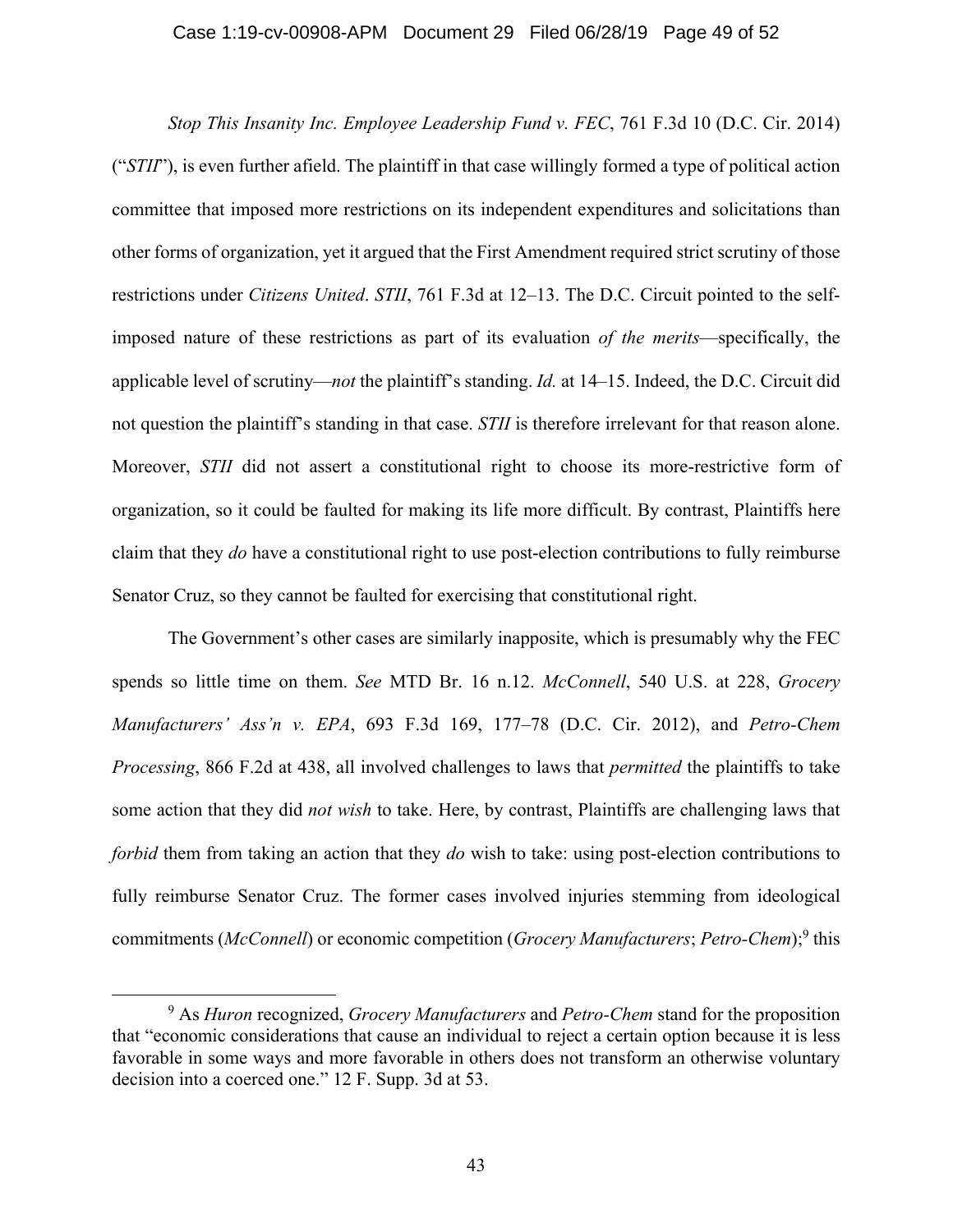#### Case 1:19-cv-00908-APM Document 29 Filed 06/28/19 Page 50 of 52

case involves constitutional injury (i.e., the inability to use post-election contributions to fully reimburse a candidate) caused directly by Section 304 and its implementing regulations.10 There is no comparison between these cases and this one.

## **B. Plaintiffs Have Standing To Bring Their Overbreadth Claim.**

Finally, the FEC seeks dismissal of Plaintiffs' claim that the challenged provisions violate the First Amendment rights of *contributors*. Plaintiffs "do not have standing to assert constitutional claims on behalf of these hypothetical potential donors," FEC says, since there is no "barrier" impeding those contributors from bringing suit themselves, and the criteria for "third party standing" thus cannot be satisfied. MTD Br. 20–22. Defendants misunderstand the nature of our challenge on behalf of contributors. We do not assert "third party standing" to raise those potential donors' constitutional rights in a representative capacity; rather, our claim that Section 304 violates their rights is an *overbreadth challenge*. The overbreadth doctrine is a "departure from traditional rules of standing," allowing plaintiffs "to challenge a statute not because their own rights of free expression are violated, but because of a judicial prediction or assumption that the statute's very existence may cause others not before the court to refrain from constitutionally protected speech or expression," *Broadrick v. Oklahoma*, 413 U.S. 601, 612, 613 (1973); *see also Dombrowski v. Pfister*, 380 U.S. 479, 486 (1965). The Supreme Court, accordingly, has squarely held that "where the claim is that a statute is overly broad in violation of the First Amendment, . . . a party [may]

44

 <sup>10</sup> *Afifi v. Lynch*, 101 F. Supp. 3d 90, 110 (D.D.C. 2015), is distinguishable for the same reason as *J. Roderick MacArthur Foundation*: the injury in *Afifi* could only have come into existence via the voluntary action of the plaintiff, whereas the injury in this case (i.e., the diminished likelihood that a candidate will be reimbursed for money spent on his campaign) is ongoing and preexisted the voluntary action of the Plaintiffs.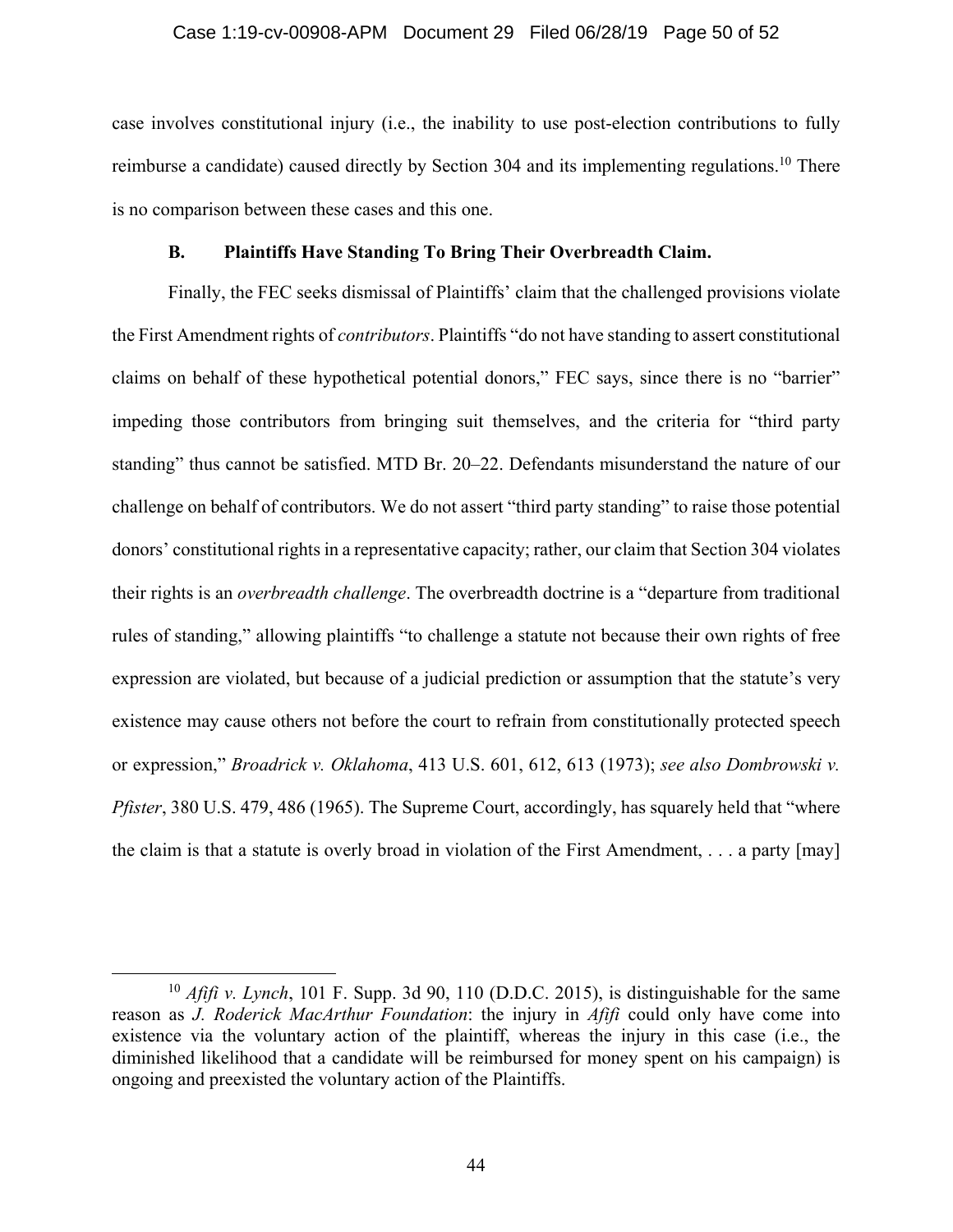## Case 1:19-cv-00908-APM Document 29 Filed 06/28/19 Page 51 of 52

assert the rights of another without regard to the ability of the other to assert his own claims," *Secretary of State of Md. v. Joseph H. Munson Co., 467 U.S. 947, 957 (1984).*<sup>11</sup>

Of course, the plaintiff in an overbreadth challenge must still "satisf[y] the requirement of 'injury-in-fact.' " *Id.* at 958. But as shown above, *supra* Part II.A, both of the Plaintiffs in this case easily clear this threshold.

Finally, the FEC urges that standing should be denied because "it seems highly unlikely that any such potential donors even exist." MTD Br. 21. Not so. As explained above, there is a definite class of contributors who are injured by Section 304's limits: those who wish to contribute, after an election, to a candidate whose only "net debts outstanding" are comprised of personal loans in excess of the \$250,000 limit. *See supra*, p. 23. For individuals in this profile, Section 304 amounts to a cap on their contributions to that candidate, preventing them from engaging in protected speech and association. There is no question that there are candidates, and contributors, who meet this description (if not, then Section 304 serves no function *whatsoever*).

#### **CONCLUSION**

For the foregoing reasons, the Court should deny Defendants' Motion to Dismiss and should convene a three-judge court pursuant to BCRA  $\S$  403 and 28 U.S.C.  $\S$  2284(b).

<sup>&</sup>lt;sup>11</sup> For the same reason, Plaintiffs may raise an overbreadth claim on behalf of losing candidates without showing that they have a "close relation" to such candidates or that those candidates "could not bring [their] own lawsuit." MTD Br. 23 n.17.